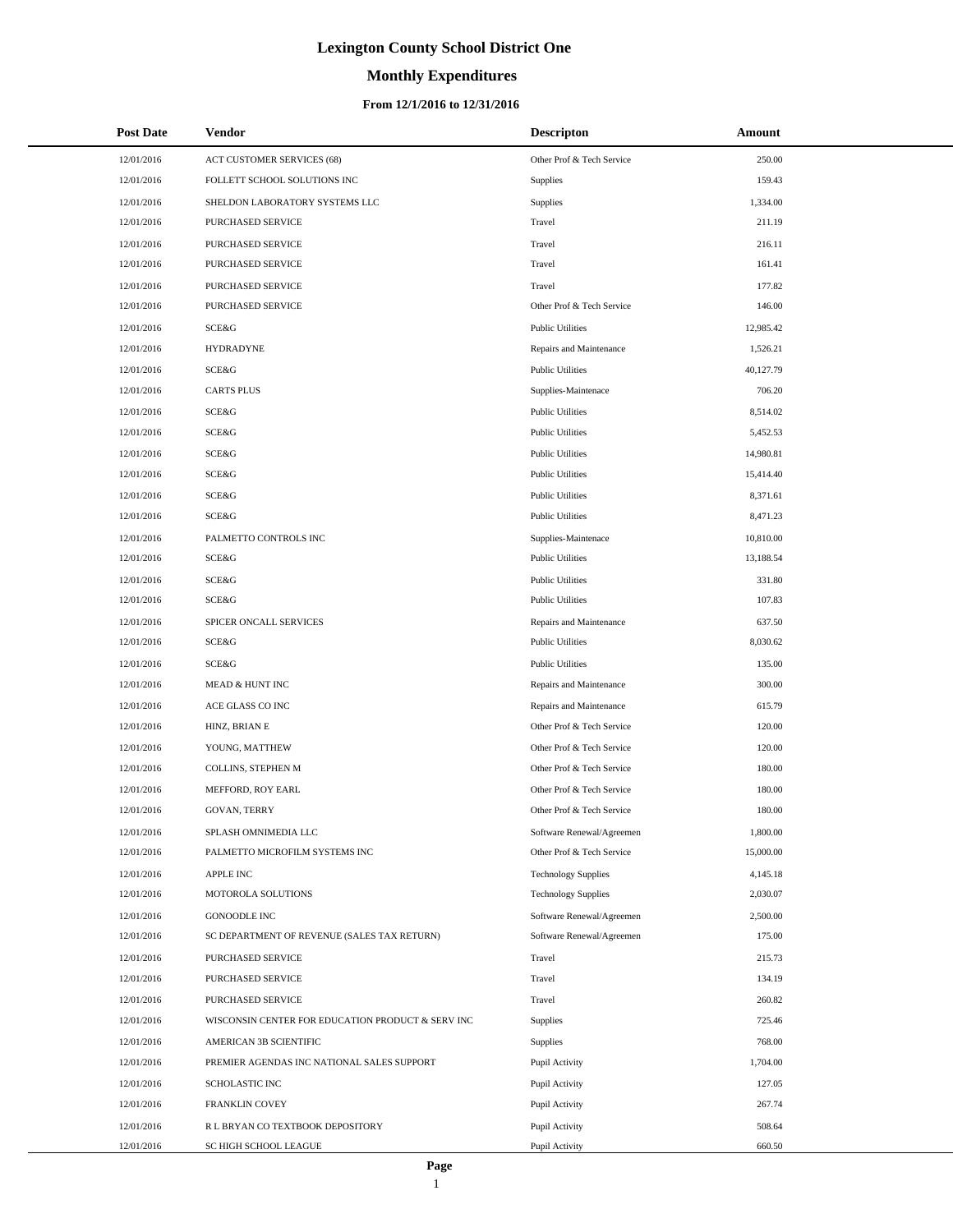### **Monthly Expenditures**

### **From 12/1/2016 to 12/31/2016**

| <b>Post Date</b> | <b>Vendor</b>                                 | <b>Descripton</b>           | Amount   |
|------------------|-----------------------------------------------|-----------------------------|----------|
| 12/02/2016       | FORMS AND SUPPLY INC (FSI)                    | Supplies                    | 102.67   |
| 12/02/2016       | SCHOOL SPECIALTY INC                          | Supplies                    | 591.02   |
| 12/02/2016       | POSTMASTER 029 (GMS)                          | Supplies                    | 470.00   |
| 12/02/2016       | PALMER HOUSE HILTON WITH HILTON ILLINOIS CORP | Travel                      | 1,967.62 |
| 12/02/2016       | PINE GROVE INC                                | Tuition                     | 1,772.59 |
| 12/02/2016       | SOUTHEASTERN THEATRE CONFERENCE INC           | Travel                      | 932.00   |
| 12/02/2016       | CERTIFIED TRANSLATION SERVICES                | Other Prof & Tech Service   | 374.68   |
| 12/02/2016       | SC SCHOOL BOARD ASSOCIATION                   | Travel                      | 1,295.00 |
| 12/02/2016       | <b>SALSARITA'S</b>                            | Other Objects               | 221.76   |
| 12/02/2016       | SIMPLY SOUTHERN CATERING LLC                  | Other Objects               | 182.97   |
| 12/02/2016       | EA SERVICES INC                               | Repairs and Maintenance     | 764.00   |
| 12/02/2016       | EA SERVICES INC                               | Repairs and Maintenance     | 168.00   |
| 12/02/2016       | EA SERVICES INC                               | Repairs and Maintenance     | 168.00   |
| 12/02/2016       | L S ELECTRONICS INC                           | Repairs and Maintenance     | 3,031.64 |
| 12/02/2016       | EA SERVICES INC                               | Repairs and Maintenance     | 2,756.33 |
| 12/02/2016       | EA SERVICES INC                               | Supplies-Maintenace         | 1.656.36 |
| 12/02/2016       | PALMETTO PROPANE                              | Energy                      | 356.44   |
| 12/02/2016       | EA SERVICES INC                               | Repairs and Maintenance     | 168.00   |
| 12/02/2016       | EA SERVICES INC                               | Repairs and Maintenance     | 2,656.33 |
| 12/02/2016       | EA SERVICES INC                               | Repairs and Maintenance     | 207.00   |
| 12/02/2016       | EA SERVICES INC                               | Repairs and Maintenance     | 429.00   |
| 12/02/2016       | EA SERVICES INC                               | Repairs and Maintenance     | 400.00   |
| 12/02/2016       | EA SERVICES INC                               | Repairs and Maintenance     | 220.00   |
| 12/02/2016       | EA SERVICES INC                               | Repairs and Maintenance     | 325.00   |
| 12/02/2016       | ASMAR, HAYA A                                 | Pupil Transportation        | 204.12   |
| 12/02/2016       | <b>BATCHLER, NICHOLE</b>                      | Pupil Transportation        | 276.48   |
| 12/02/2016       | COLE, SUSAN                                   | Pupil Transportation        | 532.44   |
| 12/02/2016       | FOGLE, PAM                                    | <b>Pupil Transportation</b> | 302.40   |
| 12/02/2016       | GARDNER, BARBARA                              | Pupil Transportation        | 166.32   |
| 12/02/2016       | HAMMOND, ROSE                                 | <b>Pupil Transportation</b> | 162.00   |
| 12/02/2016       | HEADDEN, CYNTHIA                              | Pupil Transportation        | 678.24   |
| 12/02/2016       | KEMP, LISA                                    | <b>Pupil Transportation</b> | 291.60   |
| 12/02/2016       | <b>PURCHASED SERVICE</b>                      | <b>Pupil Transportation</b> | 760.32   |
| 12/02/2016       | PEARCE, TIM                                   | Pupil Transportation        | 777.60   |
| 12/02/2016       | SABBAGHA, THERESA                             | Pupil Transportation        | 166.32   |
| 12/02/2016       | SIMUEL, DEATRU                                | <b>Pupil Transportation</b> | 321.30   |
| 12/02/2016       | PURCHASED SERVICE                             | Pupil Transportation        | 126.36   |
| 12/02/2016       | STROUD, ANDREA                                | Pupil Transportation        | 311.04   |
| 12/02/2016       | <b>PURCHASED SERVICE</b>                      | Pupil Transportation        | 233.28   |
| 12/02/2016       | VAUGHN, DANA                                  | <b>Pupil Transportation</b> | 622.08   |
| 12/02/2016       | RANDOM DRUG SCREENS INC                       | Other Prof & Tech Service   | 3,606.00 |
| 12/02/2016       | <b>BARRETT, S LEE</b>                         | Other Prof & Tech Service   | 180.00   |
| 12/02/2016       | WILFONG, MICHAEL BRIAN                        | Other Prof & Tech Service   | 180.00   |
| 12/02/2016       | SPIRIT COMMUNICATIONS                         | Communication               | 218.82   |
| 12/02/2016       | COMMUNICATION MANAGEMENT INC                  | <b>Technology Supplies</b>  | 949.99   |
| 12/02/2016       | MOTOROLA SOLUTIONS                            | <b>Technology Supplies</b>  | 144.18   |
| 12/02/2016       | COMMUNICATION MANAGEMENT INC                  | <b>Technology Supplies</b>  | 2,558.63 |
| 12/02/2016       | MOTOROLA SOLUTIONS                            | <b>Technology Supplies</b>  | 205.98   |

L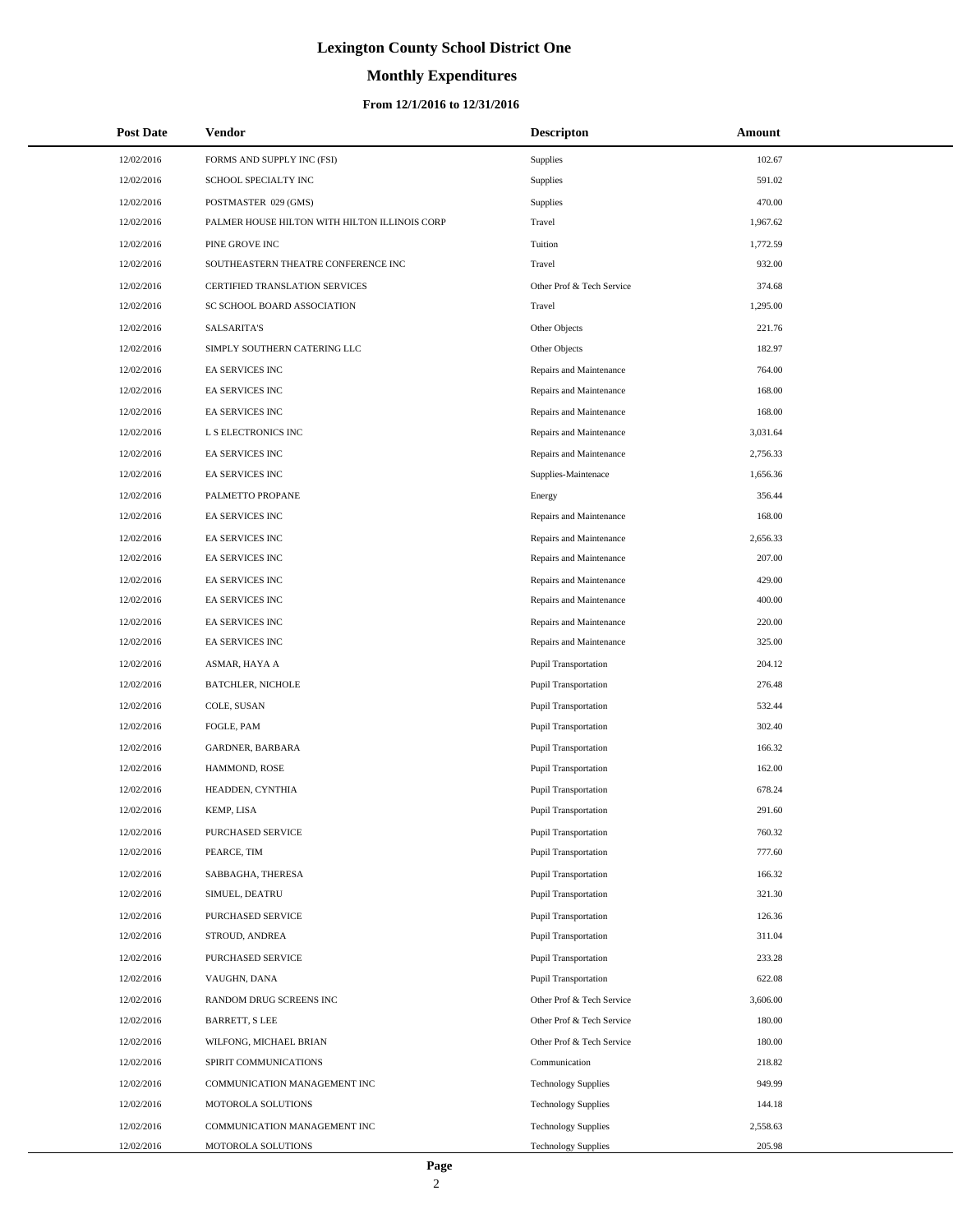# **Monthly Expenditures**

| <b>Post Date</b> | Vendor                                            | <b>Descripton</b>          | Amount   |
|------------------|---------------------------------------------------|----------------------------|----------|
| 12/02/2016       | UNIVERSITY OF SC COLLEGE OF EDUCATION             | Inst Prog Improvement      | 6,000.00 |
| 12/02/2016       | COMMUNICATION MANAGEMENT INC                      | <b>Technology Supplies</b> | 1,107.72 |
| 12/02/2016       | FISHER SCIENTIFIC COMPANY LLC                     | Pupil Activity             | 248.65   |
| 12/02/2016       | LIZARD'S THICKET INC                              | Pupil Activity             | 413.63   |
| 12/02/2016       | BOY SCOUT OF AMERICA TROOP 60                     | Pupil Activity             | 250.00   |
| 12/02/2016       | <b>BSN SPORTS</b>                                 | Pupil Activity             | 943.83   |
| 12/02/2016       | <b>BSN SPORTS</b>                                 | Pupil Activity             | 462.24   |
| 12/02/2016       | LUGOFF ELGIN MIDDLE SCHOOL                        | Pupil Activity             | 175.00   |
| 12/02/2016       | CARDINAL NEWMAN HIGH SCHOOL                       | Pupil Activity             | 150.00   |
| 12/02/2016       | NORTH CENTRAL HIGH SCHOOL                         | Pupil Activity             | 175.00   |
| 12/02/2016       | LIZARD'S THICKET INC                              | Pupil Activity             | 836.88   |
| 12/02/2016       | HEALY AWARDS INC                                  | Pupil Activity             | 1,005.67 |
| 12/02/2016       | <b>BSN SPORTS</b>                                 | Pupil Activity             | 3,252.80 |
| 12/02/2016       | <b>BSN SPORTS</b>                                 | Pupil Activity             | 494.34   |
| 12/02/2016       | <b>FAN CLOTH</b>                                  | Pupil Activity             | 3,248.00 |
| 12/02/2016       | SC DEPARTMENT OF REVENUE (SALES TAX RETURN)       | Pupil Activity             | $-2.66$  |
| 12/02/2016       | PIGGIE PARK ENTERPRISES INC                       | Pupil Activity             | 8,327.00 |
| 12/02/2016       | SEW SUITE STUDIO                                  | Supplies                   | 769.32   |
| 12/05/2016       | TRIUNE MARKETING CO                               | Supplies                   | 636.65   |
| 12/05/2016       | US INK AND TONER INC                              | Supplies                   | 217.52   |
| 12/05/2016       | LEXINGTON PRINTING LLC                            | Supplies                   | 264.29   |
| 12/05/2016       | THE MARCUS LATTIMORE FOUNDATION                   | Pupil Transportation       | 200.00   |
| 12/05/2016       | DELL COMPUTERS                                    | <b>Supplies</b>            | 131.34   |
| 12/05/2016       | TRIUNE MARKETING CO                               | Supplies                   | 679.45   |
| 12/05/2016       | UNIVERSITY OF SOUTH CAROLINA                      | Supplies                   | 214.00   |
| 12/05/2016       | <b>WW GRAINGER</b>                                | Supplies                   | 1,785.73 |
| 12/05/2016       | PINE PRESS OF LEXINGTON INC                       | Printing and Binding       | 557.54   |
| 12/05/2016       | FOLLETT SCHOOL SOLUTIONS INC                      | <b>Library Books</b>       | 1,060.49 |
| 12/05/2016       | FOLLETT SCHOOL SOLUTIONS INC                      | <b>Library Books</b>       | 166.88   |
| 12/05/2016       | PURCHASED SERVICE                                 | Travel                     | 189.00   |
| 12/05/2016       | DIGITAL PROMISE                                   | Dues and Fees              | 2,500.00 |
| 12/05/2016       | DELL COMPUTERS                                    | Supplies                   | 190.64   |
| 12/05/2016       | TOWN OF LEXINGTON                                 | <b>Public Utilities</b>    | 428.71   |
| 12/05/2016       | TOWN OF LEXINGTON                                 | <b>Public Utilities</b>    | 4,002.10 |
| 12/05/2016       | F AND ME CONSULTANTS                              | Other Prof & Tech Service  | 750.00   |
| 12/05/2016       | TOWN OF LEXINGTON                                 | <b>Public Utilities</b>    | 1,236.08 |
| 12/05/2016       | CITY ELECTRIC SUPPLY CO                           | Supplies-Maintenace        | 200.15   |
| 12/05/2016       | SMITH AND JONES JANITORIAL SUPPLIES AND EQUIP INC | Supplies-Maintenace        | 201.27   |
| 12/05/2016       | TOWN OF LEXINGTON                                 | <b>Public Utilities</b>    | 317.55   |
| 12/05/2016       | TOWN OF LEXINGTON                                 | <b>Public Utilities</b>    | 880.14   |
| 12/05/2016       | <b>WW GRAINGER</b>                                | Supplies                   | 738.51   |
| 12/05/2016       | SMITH AND JONES JANITORIAL SUPPLIES AND EQUIP INC | Supplies-Maintenace        | 201.26   |
| 12/05/2016       | CITY OF WEST COLUMBIA WATER COLLECTION DIVISION   | <b>Public Utilities</b>    | 411.00   |
| 12/05/2016       | TOWN OF LEXINGTON                                 | <b>Public Utilities</b>    | 171.09   |
| 12/05/2016       | SMITH AND JONES JANITORIAL SUPPLIES AND EQUIP INC | Supplies-Maintenace        | 207.37   |
| 12/05/2016       | TOWN OF LEXINGTON                                 | <b>Public Utilities</b>    | 667.41   |
| 12/05/2016       | SHERWIN WILLIAMS                                  | Supplies-Maintenace        | 437.53   |
| 12/05/2016       | TOWN OF LEXINGTON                                 | <b>Public Utilities</b>    | 821.41   |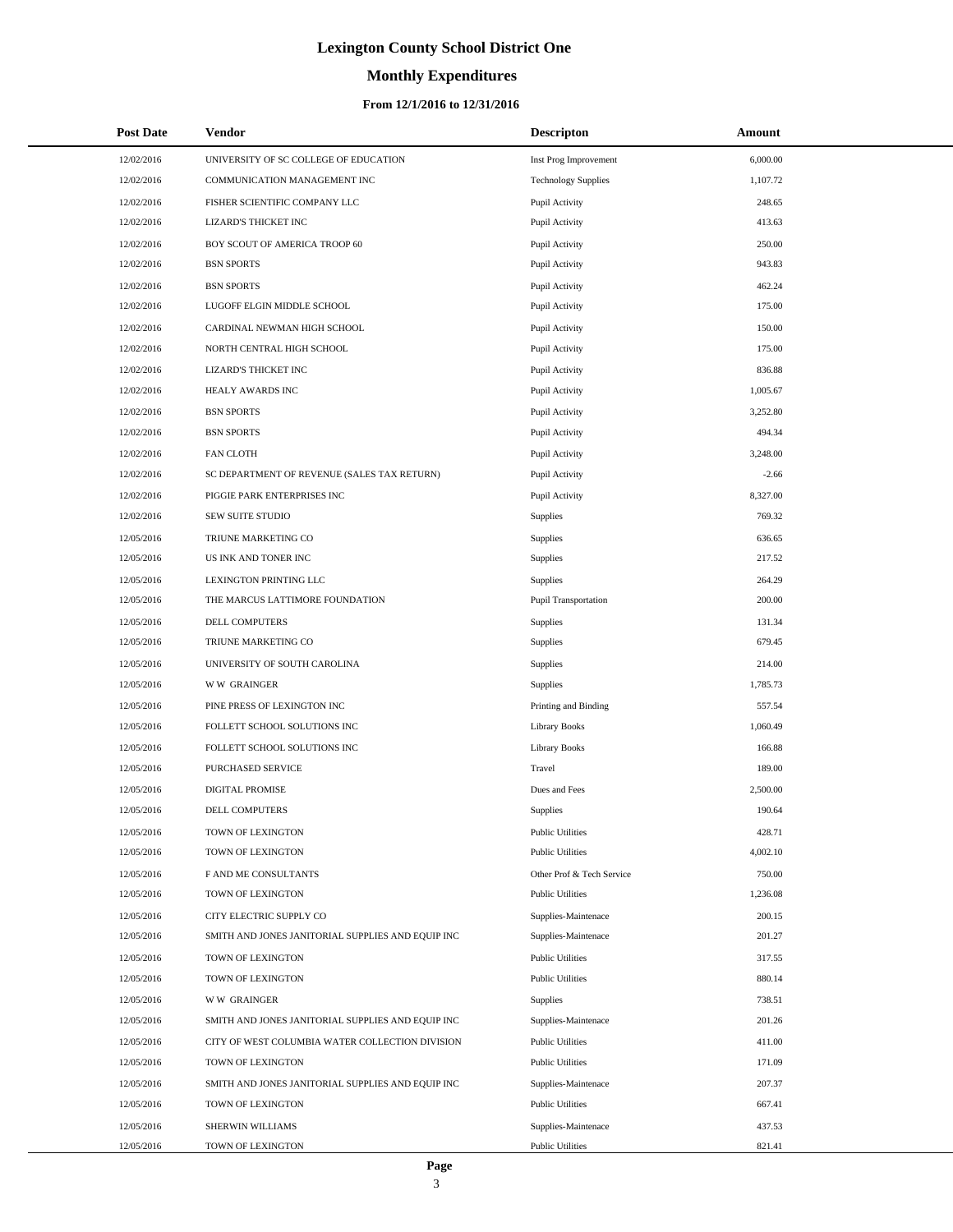# **Monthly Expenditures**

| <b>Post Date</b> | Vendor                                            | <b>Descripton</b>              | Amount    |
|------------------|---------------------------------------------------|--------------------------------|-----------|
| 12/05/2016       | F AND ME CONSULTANTS                              | Other Prof & Tech Service      | 480.00    |
| 12/05/2016       | TOWN OF LEXINGTON                                 | <b>Public Utilities</b>        | 975.41    |
| 12/05/2016       | <b>ANIXTER INC</b>                                | Supplies-Maintenace            | 559.61    |
| 12/05/2016       | SMITH AND JONES JANITORIAL SUPPLIES AND EQUIP INC | Supplies-Maintenace            | 406.60    |
| 12/05/2016       | TOWN OF LEXINGTON                                 | <b>Public Utilities</b>        | 435.09    |
| 12/05/2016       | TOWN OF LEXINGTON                                 | <b>Public Utilities</b>        | 664.77    |
| 12/05/2016       | TOWN OF LEXINGTON                                 | <b>Public Utilities</b>        | 1,481.57  |
| 12/05/2016       | TOWN OF LEXINGTON                                 | <b>Public Utilities</b>        | 2,122.43  |
| 12/05/2016       | TOWN OF LEXINGTON                                 | <b>Public Utilities</b>        | 3,541.59  |
| 12/05/2016       | <b>ANIXTER INC</b>                                | Supplies-Maintenace            | 880.61    |
| 12/05/2016       | PARKER, NICHOLAS                                  | Other Prof & Tech Service      | 240.00    |
| 12/05/2016       | SHARPE, STEFAN ALEXANDER                          | Other Prof & Tech Service      | 120.00    |
| 12/05/2016       | BLACK, CALEB JAMES                                | Other Prof & Tech Service      | 165.00    |
| 12/05/2016       | FRANKLIN, TIMOTHY WILLIAM                         | Other Prof & Tech Service      | 180.00    |
| 12/05/2016       | SPIVEY, STEPHEN J                                 | Other Prof & Tech Service      | 180.00    |
| 12/05/2016       | NEWZ GROUP                                        | Other Prof & Tech Service      | 240.00    |
| 12/05/2016       | EGGS UP GRILL 16                                  | Other Objects                  | 1,316.39  |
| 12/05/2016       | <b>EMERGENT LLC</b>                               | Software Renewal/Agreemen      | 660.91    |
| 12/05/2016       | MARTHERS, BRANNON W                               | Other Prof & Tech Service      | 120.00    |
| 12/05/2016       | TELCOM OF SOUTH CAROLINA INC                      | Repairs and Maintenance        | 467.50    |
| 12/05/2016       | <b>COMPORIUM</b>                                  | Communication                  | 102.02    |
| 12/05/2016       | <b>GRAYBAR ELECTRIC CO INC</b>                    | <b>Technology Supplies</b>     | 341.64    |
| 12/05/2016       | <b>SCHOLASTIC INC</b>                             | Supplies                       | 28,060.91 |
| 12/05/2016       | <b>NCS PEARSON</b>                                | Supplies                       | 177.62    |
| 12/05/2016       | SOUTHERN EDUCATIONAL SYSTEMS INC                  | Supplies                       | 454.75    |
| 12/05/2016       | SOUTHERN EDUCATIONAL SYSTEMS INC                  | <b>Technology Supplies</b>     | 2,031.93  |
| 12/05/2016       | METALS AND ALLOYS CO LLC                          | Supplies                       | 517.48    |
| 12/05/2016       | ACADEMIC THERAPY PUBLICATIONS INC                 | Supplies                       | 855.00    |
| 12/05/2016       | BLICK ART MATERIALS LLC                           | Pupil Activity                 | 371.12    |
| 12/05/2016       | THE READING WAREHOUSE INC                         | Pupil Activity                 | 1,843.32  |
| 12/05/2016       | MEADOW GLEN ELEMENTARY                            | Pupil Activity                 | 134.05    |
| 12/05/2016       | <b>RIVER BLUFF HIGH SCHOOL</b>                    | Pupil Act-Fee/Collection Refnd | 380.00    |
| 12/05/2016       | QUAVERMUSIC.COM LLC                               | Pupil Activity                 | 121.23    |
| 12/05/2016       | REED, JOHN MARCUS                                 | Pupil Activity                 | 150.00    |
| 12/05/2016       | PARKER'S OF LEXINGTON                             | Pupil Activity                 | 254.66    |
| 12/05/2016       | PURCHASED SERVICE                                 | Pupil Activity                 | 140.40    |
| 12/05/2016       | JOHNSON, DAVID MICHAEL                            | Pupil Activity                 | 133.40    |
| 12/05/2016       | T AND T SPORTS                                    | Pupil Activity                 | 1,733.40  |
| 12/05/2016       | HIERS, LANDIS D                                   | Pupil Activity                 | 155.90    |
| 12/05/2016       | <b>IRMO HIGH SCHOOL</b>                           | Pupil Activity                 | 120.00    |
| 12/05/2016       | WILSON AND ASSOCIATES                             | Pupil Activity                 | 1,396.35  |
| 12/05/2016       | RAMSEY, DERRA                                     | Pupil Activity                 | 101.40    |
| 12/05/2016       | TRIANO, GUY                                       | Pupil Activity                 | 105.00    |
| 12/05/2016       | JONES, SAMUEL H                                   | Pupil Activity                 | 104.00    |
| 12/05/2016       | VARSITY SPIRIT FASHIONS AND SUPPLIES LLC          | Pupil Activity                 | 116.56    |
| 12/05/2016       | CAROLINA WINTER ENSEMBLE ASSOCIATION              | Pupil Activity                 | 825.00    |
| 12/05/2016       | CAROLINA WINTER ENSEMBLE ASSOCIATION              | Pupil Activity                 | 475.00    |
| 12/05/2016       | QUAVERMUSIC.COM LLC                               | Software Renewal/Agreemen      | 728.97    |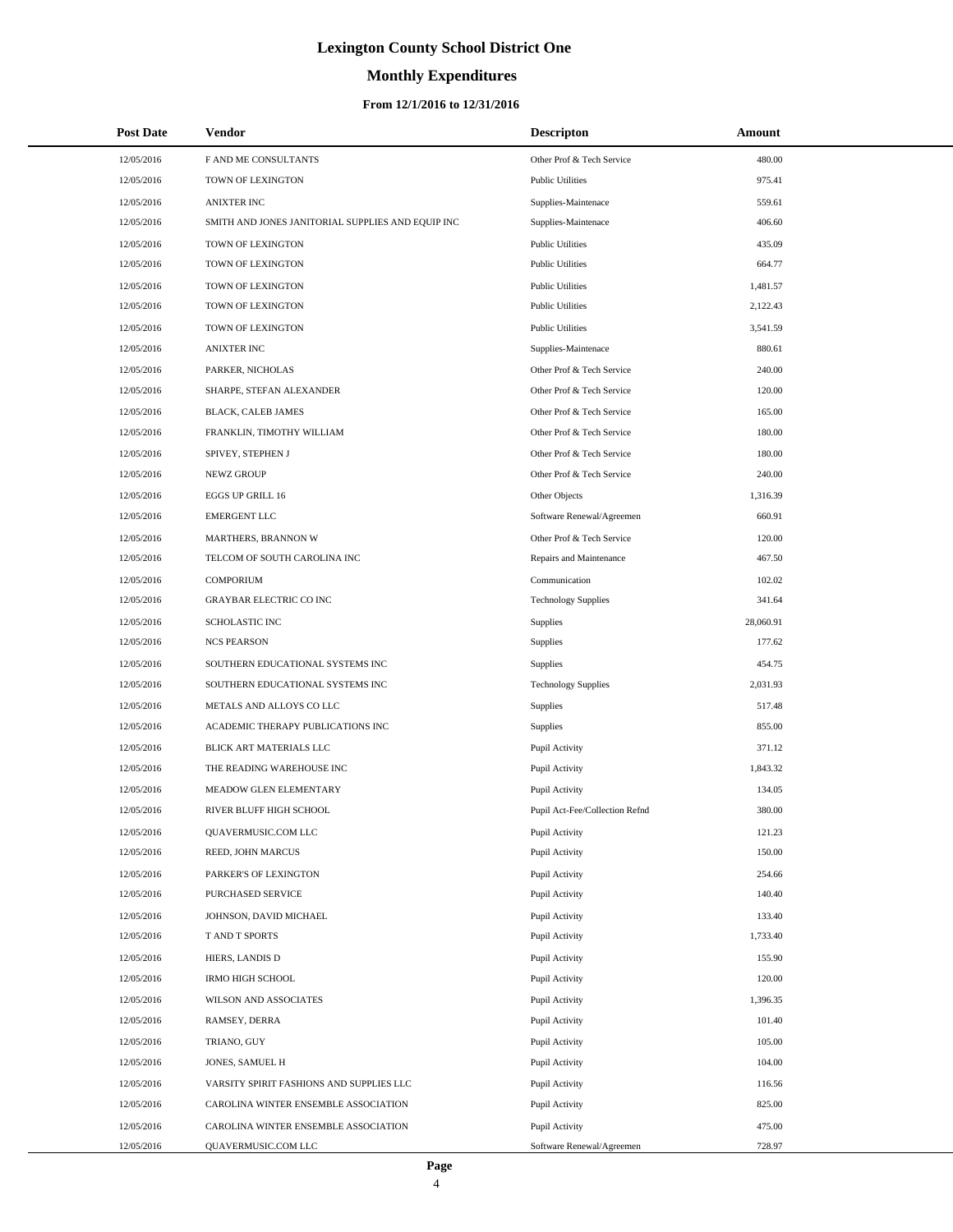# **Monthly Expenditures**

| <b>Post Date</b> | Vendor                                           | <b>Descripton</b>             | Amount     |
|------------------|--------------------------------------------------|-------------------------------|------------|
| 12/06/2016       | LEXINGTON COUNTY SCHOOL DIST 1                   | Pupil Transportation          | 100.44     |
| 12/06/2016       | <b>JW PEPPER</b>                                 | Supplies                      | 153.78     |
| 12/06/2016       | PALMETTO HEALTH ALLIANCE                         | <b>Instructional Services</b> | 150.00     |
| 12/06/2016       | <b>LRADAC</b>                                    | Other Prof & Tech Service     | 2,912.76   |
| 12/06/2016       | MEDSHORE AMBULANCE SVC GOLD CROSS AMBULANCE SVC  | Other Prof & Tech Service     | 500.00     |
| 12/06/2016       | <b>APPLE INC</b>                                 | <b>Technology Supplies</b>    | 19,876.32  |
| 12/06/2016       | CERRA (CENTER FOR EDUCATOR RECRUIT RETENTION AND | Dues and Fees                 | 500.00     |
| 12/06/2016       | <b>HILTON CHICAGO</b>                            | Travel                        | 1,230.36   |
| 12/06/2016       | KASARJIAN, LINDA ANN                             | Inst Prog Improvement         | 650.00     |
| 12/06/2016       | SC SCHOOL BOARDS ASSOCIATION INSURANCE TRUST     | Insurance and Judgments       | 317,003.00 |
| 12/06/2016       | LCJMWANDSC (LEX CTY JOINT WATER AND SEWER COMMI  | <b>Public Utilities</b>       | 112.58     |
| 12/06/2016       | <b>CULLUM SERVICES INC</b>                       | Repairs and Maintenance       | 1,343.75   |
| 12/06/2016       | TRITEK FIRE AND SECURITY LLC                     | Repairs and Maintenance       | 350.00     |
| 12/06/2016       | LCJMWANDSC (LEX CTY JOINT WATER AND SEWER COMMI  | <b>Public Utilities</b>       | 2,153.72   |
| 12/06/2016       | CULLUM SERVICES INC                              | Repairs and Maintenance       | 4,792.50   |
| 12/06/2016       | SHIFFLER EQUIPMENT SALES INC                     | Supplies-Maintenace           | 161.78     |
| 12/06/2016       | CULLUM SERVICES INC                              | Repairs and Maintenance       | 1,108.08   |
| 12/06/2016       | CULLUM SERVICES INC                              | Repairs and Maintenance       | 3,937.50   |
| 12/06/2016       | CULLUM SERVICES INC                              | Repairs and Maintenance       | 1,023.75   |
| 12/06/2016       | LCJMWANDSC (LEX CTY JOINT WATER AND SEWER COMMI  | <b>Public Utilities</b>       | 1,507.26   |
| 12/06/2016       | CULLUM SERVICES INC                              | Repairs and Maintenance       | 360.00     |
| 12/06/2016       | LCJMWANDSC (LEX CTY JOINT WATER AND SEWER COMMI  | <b>Public Utilities</b>       | 1,210.98   |
| 12/06/2016       | CULLUM SERVICES INC                              | Repairs and Maintenance       | 1,379.17   |
| 12/06/2016       | GECP (GENERAL ELECTRIC)                          | Supplies-Maintenace           | 621.00     |
| 12/06/2016       | CULLUM SERVICES INC                              | Repairs and Maintenance       | 440.63     |
| 12/06/2016       | CULLUM SERVICES INC                              | Repairs and Maintenance       | 2,730.00   |
| 12/06/2016       | CULLUM SERVICES INC                              | Repairs and Maintenance       | 757.50     |
| 12/06/2016       | <b>CULLUM SERVICES INC</b>                       | Repairs and Maintenance       | 1,372.50   |
| 12/06/2016       | LCJMWANDSC (LEX CTY JOINT WATER AND SEWER COMMI  | <b>Public Utilities</b>       | 1,596.15   |
| 12/06/2016       | CULLUM SERVICES INC                              | Repairs and Maintenance       | 1,355.63   |
| 12/06/2016       | LCJMWANDSC (LEX CTY JOINT WATER AND SEWER COMMI  | <b>Public Utilities</b>       | 1,861.66   |
| 12/06/2016       | CULLUM SERVICES INC                              | Repairs and Maintenance       | 1,059.38   |
| 12/06/2016       | <b>CITY OF CAYCE</b>                             | <b>Public Utilities</b>       | 5,635.61   |
| 12/06/2016       | <b>CULLUM SERVICES INC</b>                       | Repairs and Maintenance       | 1,331.25   |
| 12/06/2016       | CITY OF CAYCE                                    | <b>Public Utilities</b>       | 4,538.84   |
| 12/06/2016       | CULLUM SERVICES INC                              | Repairs and Maintenance       | 1,792.50   |
| 12/06/2016       | LCJMWANDSC (LEX CTY JOINT WATER AND SEWER COMMI  | <b>Public Utilities</b>       | 7,017.52   |
| 12/06/2016       | CULLUM SERVICES INC                              | Repairs and Maintenance       | 3,788.54   |
| 12/06/2016       | CULLUM SERVICES INC                              | Repairs and Maintenance       | 1,691.25   |
| 12/06/2016       | CULLUM SERVICES INC                              | Repairs and Maintenance       | 1,537.50   |
| 12/06/2016       | LCJMWANDSC (LEX CTY JOINT WATER AND SEWER COMMI  | <b>Public Utilities</b>       | 610.53     |
| 12/06/2016       | CULLUM SERVICES INC                              | Repairs and Maintenance       | 1,149.38   |
| 12/06/2016       | GATEWAY SUPPLY CO INC                            | Supplies-Maintenace           | 378.83     |
| 12/06/2016       | LCJMWANDSC (LEX CTY JOINT WATER AND SEWER COMMI  | <b>Public Utilities</b>       | 534.98     |
| 12/06/2016       | CULLUM SERVICES INC                              | Repairs and Maintenance       | 2,651.25   |
| 12/06/2016       | CULLUM SERVICES INC                              | Repairs and Maintenance       | 1,125.00   |
| 12/06/2016       | LCJMWANDSC (LEX CTY JOINT WATER AND SEWER COMMI  | <b>Public Utilities</b>       | 672.52     |
| 12/06/2016       | CULLUM SERVICES INC                              | Repairs and Maintenance       | 1,515.00   |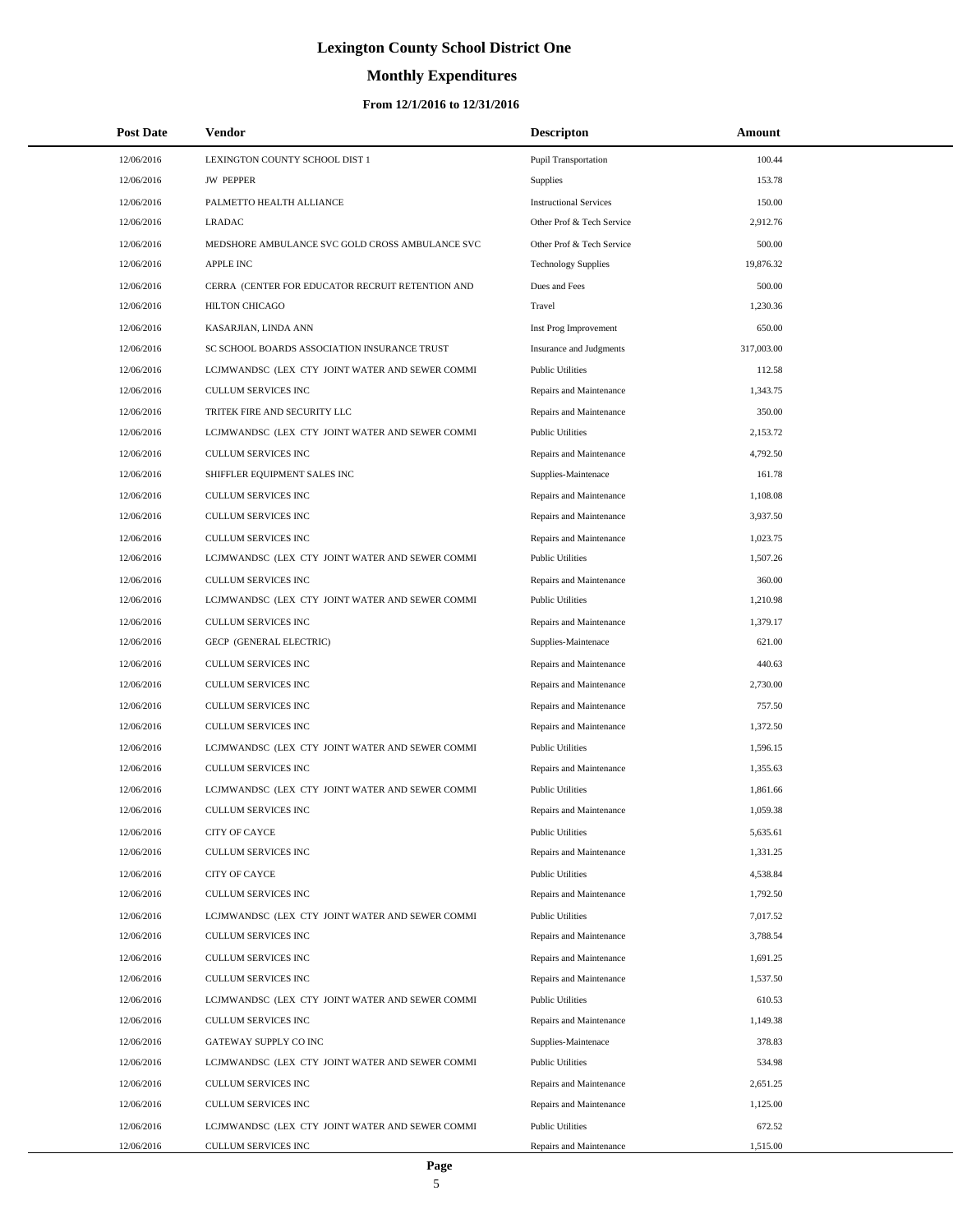# **Monthly Expenditures**

### **From 12/1/2016 to 12/31/2016**

| <b>Post Date</b> | Vendor                                             | <b>Descripton</b>             | Amount    |
|------------------|----------------------------------------------------|-------------------------------|-----------|
| 12/06/2016       | LCJMWANDSC (LEX CTY JOINT WATER AND SEWER COMMI    | <b>Public Utilities</b>       | 767.74    |
| 12/06/2016       | CULLUM SERVICES INC                                | Repairs and Maintenance       | 1,376.25  |
| 12/06/2016       | LCJMWANDSC (LEX CTY JOINT WATER AND SEWER COMMI    | <b>Public Utilities</b>       | 2,000.38  |
| 12/06/2016       | <b>CULLUM SERVICES INC</b>                         | Repairs and Maintenance       | 1,530.00  |
| 12/06/2016       | LCJMWANDSC (LEX CTY JOINT WATER AND SEWER COMMI    | <b>Public Utilities</b>       | 2,120.77  |
| 12/06/2016       | CULLUM SERVICES INC                                | Repairs and Maintenance       | 1,205.60  |
| 12/06/2016       | LCJMWANDSC (LEX CTY JOINT WATER AND SEWER COMMI    | <b>Public Utilities</b>       | 870.94    |
| 12/06/2016       | CULLUM SERVICES INC                                | Repairs and Maintenance       | 1,276.88  |
| 12/06/2016       | LCJMWANDSC (LEX CTY JOINT WATER AND SEWER COMMI    | <b>Public Utilities</b>       | 593.34    |
| 12/06/2016       | CULLUM SERVICES INC                                | Repairs and Maintenance       | 620.62    |
| 12/06/2016       | LCJMWANDSC (LEX CTY JOINT WATER AND SEWER COMMI    | <b>Public Utilities</b>       | 215.00    |
| 12/06/2016       | CULLUM SERVICES INC                                | Repairs and Maintenance       | 2,371.88  |
| 12/06/2016       | CULLUM SERVICES INC                                | Repairs and Maintenance       | 1,453.12  |
| 12/06/2016       | CULLUM SERVICES INC                                | Repairs and Maintenance       | 2,437.50  |
| 12/06/2016       | CULLUM SERVICES INC                                | Repairs and Maintenance       | 5,887.50  |
| 12/06/2016       | LCJMWANDSC (LEX CTY JOINT WATER AND SEWER COMMI    | <b>Public Utilities</b>       | 1,409.28  |
| 12/06/2016       | CULLUM SERVICES INC                                | Repairs and Maintenance       | 1,453.13  |
| 12/06/2016       | SC DEPARTMENT OF EDUCATION OFFICE OF TRANSPORTATIO | <b>Pupil Transportation</b>   | 5,576.13  |
| 12/06/2016       | SC SCHOOL BOARDS ASSOCIATION INSURANCE TRUST       | Insurance and Judgments       | 79,251.00 |
| 12/06/2016       | COMMUNICATION MANAGEMENT INC                       | <b>Technology Supplies</b>    | 2,276.48  |
| 12/06/2016       | <b>LEARNING LABS INC</b>                           | <b>Technology Supplies</b>    | 3,097.08  |
| 12/06/2016       | <b>HEINEMANN</b>                                   | Supplies                      | 340.00    |
| 12/06/2016       | <b>HEINEMANN</b>                                   | Supplies                      | 945.00    |
| 12/06/2016       | SCHOOL SPECIALTY INC                               | Supplies                      | 400.61    |
| 12/06/2016       | <b>ANOTHER PRINTER</b>                             | Printing and Binding          | 252.33    |
| 12/06/2016       | WINSUPPLY OF LEXINGTON INC                         | Supplies                      | 5,322.18  |
| 12/06/2016       | SC DEPARTMENT OF REVENUE (SALES TAX RETURN)        | Sales Tax on Adult Meals      | 2,195.88  |
| 12/06/2016       | <b>US FOODS</b>                                    | Supplies                      | 923.64    |
| 12/06/2016       | NARDONE BROS BAKING CO INC                         | Food                          | 1,120.42  |
| 12/06/2016       | SYSCO FOOD SERV OF COLUMBIA                        | Food                          | 7,964.10  |
| 12/06/2016       | EARTHGRAINS BAKING COMPANIES INC                   | <b>Bread</b>                  | 217.50    |
| 12/06/2016       | <b>BORDEN DAIRY CO OF SC LLC</b>                   | Milk                          | 670.61    |
| 12/06/2016       | SENN BROTHERS INC                                  | Produce                       | 108.25    |
| 12/06/2016       | <b>US FOODS</b>                                    | Commodity Distribution Charge | 133.56    |
| 12/06/2016       | <b>US FOODS</b>                                    | Supplies                      | 506.33    |
| 12/06/2016       | NARDONE BROS BAKING CO INC                         | Food                          | 363.41    |
| 12/06/2016       | SYSCO FOOD SERV OF COLUMBIA                        | Food                          | 2,259.37  |
| 12/06/2016       | BORDEN DAIRY CO OF SC LLC                          | Milk                          | 655.37    |
| 12/06/2016       | SENN BROTHERS INC                                  | Produce                       | 251.75    |
| 12/06/2016       | <b>US FOODS</b>                                    | Commodity Distribution Charge | 110.24    |
| 12/06/2016       | <b>US FOODS</b>                                    | Supplies                      | 572.95    |
| 12/06/2016       | NARDONE BROS BAKING CO INC                         | Food                          | 1,120.42  |
| 12/06/2016       | SYSCO FOOD SERV OF COLUMBIA                        | Food                          | 4,241.27  |
| 12/06/2016       | BORDEN DAIRY CO OF SC LLC                          | Milk                          | 263.92    |
| 12/06/2016       | <b>US FOODS</b>                                    | Commodity Distribution Charge | 131.44    |
| 12/06/2016       | <b>US FOODS</b>                                    | Supplies                      | 787.30    |
| 12/06/2016       | NARDONE BROS BAKING CO INC                         | Food                          | 363.41    |
| 12/06/2016       | SYSCO FOOD SERV OF COLUMBIA                        | Food                          | 5,601.42  |

L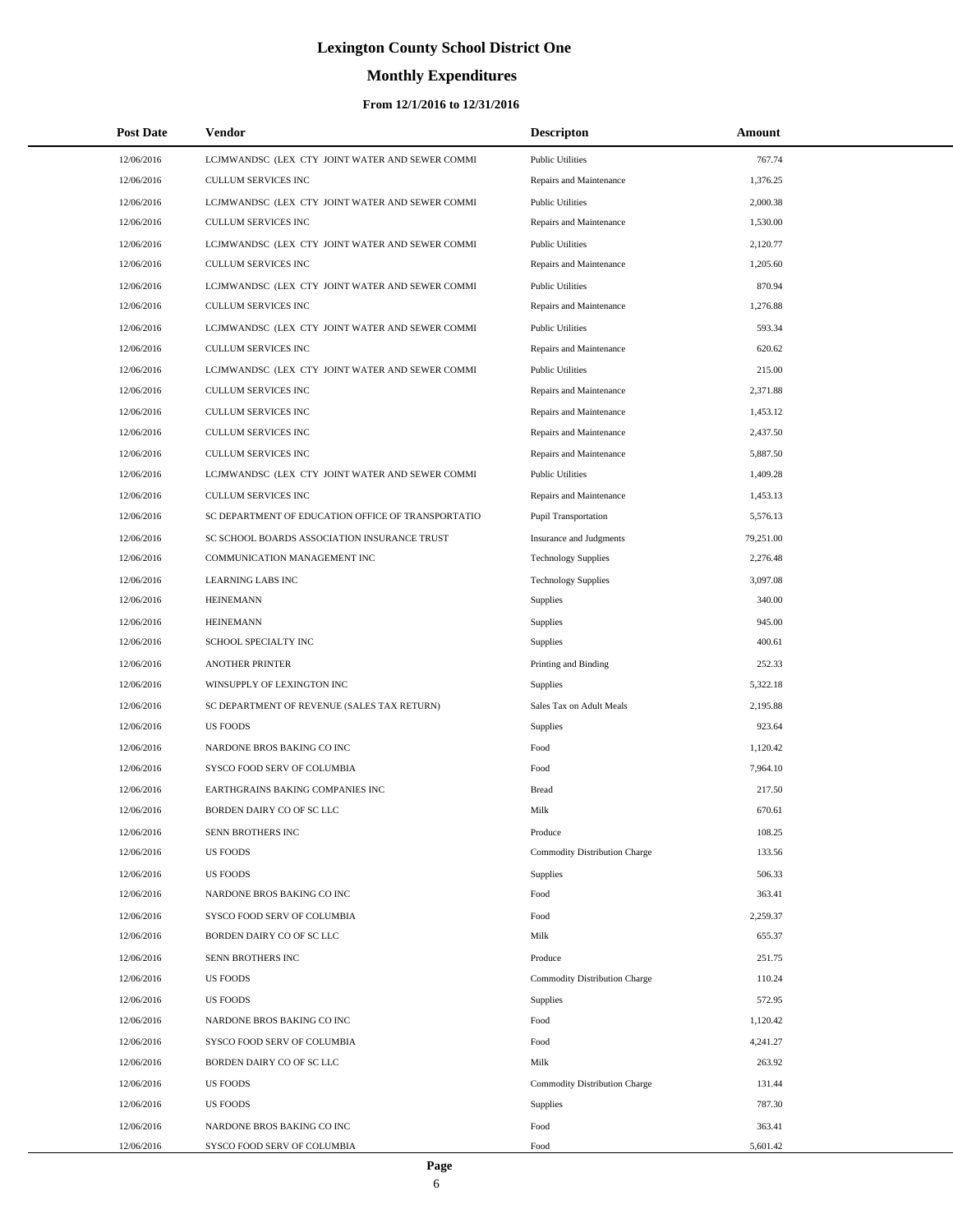### **Monthly Expenditures**

### **From 12/1/2016 to 12/31/2016**

| <b>Post Date</b> | <b>Vendor</b>               | <b>Descripton</b>             | <b>Amount</b> |
|------------------|-----------------------------|-------------------------------|---------------|
| 12/06/2016       | BORDEN DAIRY CO OF SC LLC   | Milk                          | 1,053.29      |
| 12/06/2016       | <b>US FOODS</b>             | Commodity Distribution Charge | 110.24        |
| 12/06/2016       | THOMPSON AND LITTLE INC     | Supplies                      | 7,340.56      |
| 12/06/2016       | <b>US FOODS</b>             | Supplies                      | 412.49        |
| 12/06/2016       | NARDONE BROS BAKING CO INC  | Food                          | 1,037.20      |
| 12/06/2016       | SYSCO FOOD SERV OF COLUMBIA | Food                          | 3,405.01      |
| 12/06/2016       | BORDEN DAIRY CO OF SC LLC   | Milk                          | 470.85        |
| 12/06/2016       | SENN BROTHERS INC           | Produce                       | 373.00        |
| 12/06/2016       | <b>US FOODS</b>             | Commodity Distribution Charge | 114.48        |
| 12/06/2016       | <b>US FOODS</b>             | Supplies                      | 634.09        |
| 12/06/2016       | NARDONE BROS BAKING CO INC  | Food                          | 363.41        |
| 12/06/2016       | SYSCO FOOD SERV OF COLUMBIA | Food                          | 3,026.77      |
| 12/06/2016       | BORDEN DAIRY CO OF SC LLC   | Milk                          | 928.81        |
| 12/06/2016       | SENN BROTHERS INC           | Produce                       | 323.50        |
| 12/06/2016       | <b>US FOODS</b>             | Commodity Distribution Charge | 110.24        |
| 12/06/2016       | <b>US FOODS</b>             | Supplies                      | 144.99        |
| 12/06/2016       | NARDONE BROS BAKING CO INC  | Food                          | 333.09        |
| 12/06/2016       | SYSCO FOOD SERV OF COLUMBIA | Food                          | 869.62        |
| 12/06/2016       | SENN BROTHERS INC           | Produce                       | 118.50        |
| 12/06/2016       | <b>US FOODS</b>             | Supplies                      | 544.07        |
| 12/06/2016       | NARDONE BROS BAKING CO INC  | Food                          | 1,037.20      |
| 12/06/2016       | SYSCO FOOD SERV OF COLUMBIA | Food                          | 2,568.05      |
| 12/06/2016       | BORDEN DAIRY CO OF SC LLC   | Milk                          | 109.77        |
| 12/06/2016       | SENN BROTHERS INC           | Produce                       | 575.75        |
| 12/06/2016       | <b>US FOODS</b>             | Commodity Distribution Charge | 129.32        |
| 12/06/2016       | <b>US FOODS</b>             | Supplies                      | 554.63        |
| 12/06/2016       | NARDONE BROS BAKING CO INC  | Food                          | 363.41        |
| 12/06/2016       | SYSCO FOOD SERV OF COLUMBIA | Food                          | 3,619.95      |
| 12/06/2016       | BORDEN DAIRY CO OF SC LLC   | Milk                          | 367.89        |
| 12/06/2016       | SENN BROTHERS INC           | Produce                       | 130.56        |
| 12/06/2016       | <b>US FOODS</b>             | Commodity Distribution Charge | 116.60        |
| 12/06/2016       | <b>US FOODS</b>             | Supplies                      | 592.55        |
| 12/06/2016       | NARDONE BROS BAKING CO INC  | Food                          | 363.41        |
| 12/06/2016       | SYSCO FOOD SERV OF COLUMBIA | Food                          | 4,062.26      |
| 12/06/2016       | BORDEN DAIRY CO OF SC LLC   | Milk                          | 1,464.60      |
| 12/06/2016       | SENN BROTHERS INC           | Produce                       | 184.50        |
| 12/06/2016       | <b>US FOODS</b>             | Commodity Distribution Charge | 116.60        |
| 12/06/2016       | <b>US FOODS</b>             | Supplies                      | 285.57        |
| 12/06/2016       | NARDONE BROS BAKING CO INC  | Food                          | 363.41        |
| 12/06/2016       | SYSCO FOOD SERV OF COLUMBIA | Food                          | 3,309.80      |
| 12/06/2016       | BORDEN DAIRY CO OF SC LLC   | Milk                          | 927.06        |
| 12/06/2016       | <b>US FOODS</b>             | Supplies                      | 760.25        |
| 12/06/2016       | NARDONE BROS BAKING CO INC  | Food                          | 363.41        |
| 12/06/2016       | SYSCO FOOD SERV OF COLUMBIA | Food                          | 3,063.04      |
| 12/06/2016       | BORDEN DAIRY CO OF SC LLC   | Milk                          | 609.11        |
| 12/06/2016       | SENN BROTHERS INC           | Produce                       | 357.87        |
| 12/06/2016       | <b>US FOODS</b>             | Commodity Distribution Charge | 110.24        |
| 12/06/2016       | <b>US FOODS</b>             | Supplies                      | 298.73        |

÷.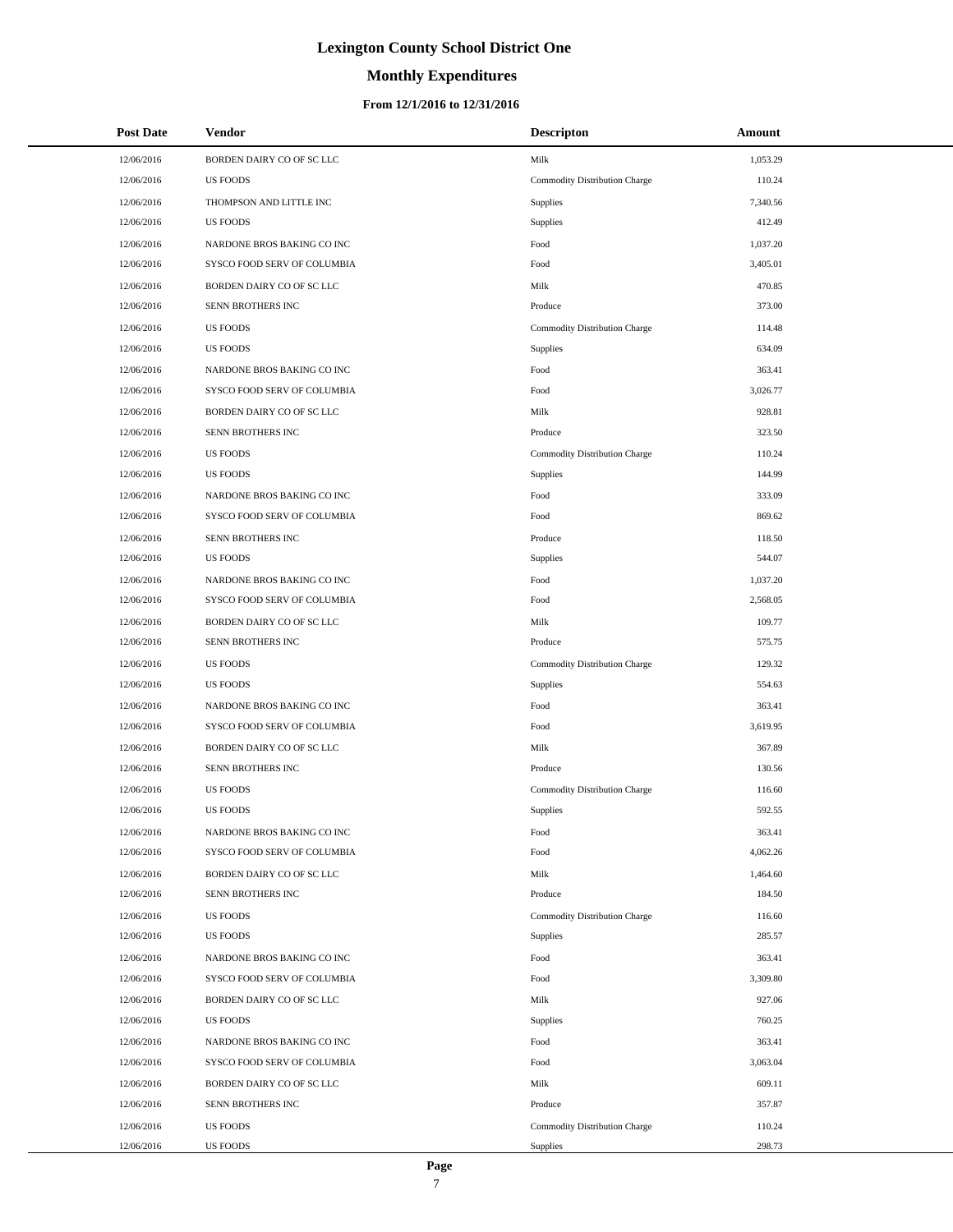### **Monthly Expenditures**

### **From 12/1/2016 to 12/31/2016**

| <b>Post Date</b> | <b>Vendor</b>               | <b>Descripton</b>             | Amount   |
|------------------|-----------------------------|-------------------------------|----------|
| 12/06/2016       | NARDONE BROS BAKING CO INC  | Food                          | 1,037.20 |
| 12/06/2016       | SYSCO FOOD SERV OF COLUMBIA | Food                          | 2,076.17 |
| 12/06/2016       | BORDEN DAIRY CO OF SC LLC   | Milk                          | 511.17   |
| 12/06/2016       | <b>US FOODS</b>             | Commodity Distribution Charge | 129.32   |
| 12/06/2016       | <b>US FOODS</b>             | Supplies                      | 706.19   |
| 12/06/2016       | NARDONE BROS BAKING CO INC  | Food                          | 1,120.42 |
| 12/06/2016       | SYSCO FOOD SERV OF COLUMBIA | Food                          | 6,765.78 |
| 12/06/2016       | BORDEN DAIRY CO OF SC LLC   | Milk                          | 650.46   |
| 12/06/2016       | SENN BROTHERS INC           | Produce                       | 266.50   |
| 12/06/2016       | <b>US FOODS</b>             | Commodity Distribution Charge | 133.56   |
| 12/06/2016       | <b>US FOODS</b>             | <b>Supplies</b>               | 291.03   |
| 12/06/2016       | NARDONE BROS BAKING CO INC  | Food                          | 328.24   |
| 12/06/2016       | SYSCO FOOD SERV OF COLUMBIA | Food                          | 965.75   |
| 12/06/2016       | BORDEN DAIRY CO OF SC LLC   | Milk                          | 343.21   |
| 12/06/2016       | SENN BROTHERS INC           | Produce                       | 118.50   |
| 12/06/2016       | <b>US FOODS</b>             | Commodity Distribution Charge | 114.48   |
| 12/06/2016       | <b>US FOODS</b>             | <b>Supplies</b>               | 560.27   |
| 12/06/2016       | NARDONE BROS BAKING CO INC  | $\operatorname*{Food}$        | 1,037.20 |
| 12/06/2016       | SYSCO FOOD SERV OF COLUMBIA | Food                          | 1,895.56 |
| 12/06/2016       | BORDEN DAIRY CO OF SC LLC   | Milk                          | 350.36   |
| 12/06/2016       | SENN BROTHERS INC           | Produce                       | 103.50   |
| 12/06/2016       | <b>US FOODS</b>             | Commodity Distribution Charge | 135.68   |
| 12/06/2016       | <b>US FOODS</b>             | <b>Supplies</b>               | 789.32   |
| 12/06/2016       | NARDONE BROS BAKING CO INC  | Food                          | 1,037.20 |
| 12/06/2016       | SYSCO FOOD SERV OF COLUMBIA | Food                          | 4,134.47 |
| 12/06/2016       | BORDEN DAIRY CO OF SC LLC   | Milk                          | 310.60   |
| 12/06/2016       | <b>US FOODS</b>             | Commodity Distribution Charge | 129.32   |
| 12/06/2016       | <b>US FOODS</b>             | <b>Supplies</b>               | 214.55   |
| 12/06/2016       | NARDONE BROS BAKING CO INC  | Food                          | 328.24   |
| 12/06/2016       | SYSCO FOOD SERV OF COLUMBIA | Food                          | 1,327.25 |
| 12/06/2016       | BORDEN DAIRY CO OF SC LLC   | Milk                          | 317.02   |
| 12/06/2016       | SENN BROTHERS INC           | Produce                       | 153.75   |
| 12/06/2016       | <b>US FOODS</b>             | Supplies                      | 518.19   |
| 12/06/2016       | NARDONE BROS BAKING CO INC  | Food                          | 328.24   |
| 12/06/2016       | SYSCO FOOD SERV OF COLUMBIA | Food                          | 3,758.90 |
| 12/06/2016       | BORDEN DAIRY CO OF SC LLC   | Milk                          | 1,100.24 |
| 12/06/2016       | SENN BROTHERS INC           | Produce                       | 143.50   |
| 12/06/2016       | <b>US FOODS</b>             | <b>Supplies</b>               | 675.42   |
| 12/06/2016       | NARDONE BROS BAKING CO INC  | Food                          | 1,578.13 |
| 12/06/2016       | SYSCO FOOD SERV OF COLUMBIA | Food                          | 2,205.80 |
| 12/06/2016       | BORDEN DAIRY CO OF SC LLC   | Milk                          | 119.87   |
| 12/06/2016       | SENN BROTHERS INC           | Produce                       | 139.00   |
| 12/06/2016       | <b>US FOODS</b>             | Commodity Distribution Charge | 129.32   |
| 12/06/2016       | <b>US FOODS</b>             | <b>Supplies</b>               | 601.58   |
| 12/06/2016       | NARDONE BROS BAKING CO INC  | Food                          | 328.24   |
| 12/06/2016       | SYSCO FOOD SERV OF COLUMBIA | Food                          | 2,525.30 |
| 12/06/2016       | BORDEN DAIRY CO OF SC LLC   | Milk                          | 581.09   |
| 12/06/2016       | US FOODS                    | Commodity Distribution Charge | 108.12   |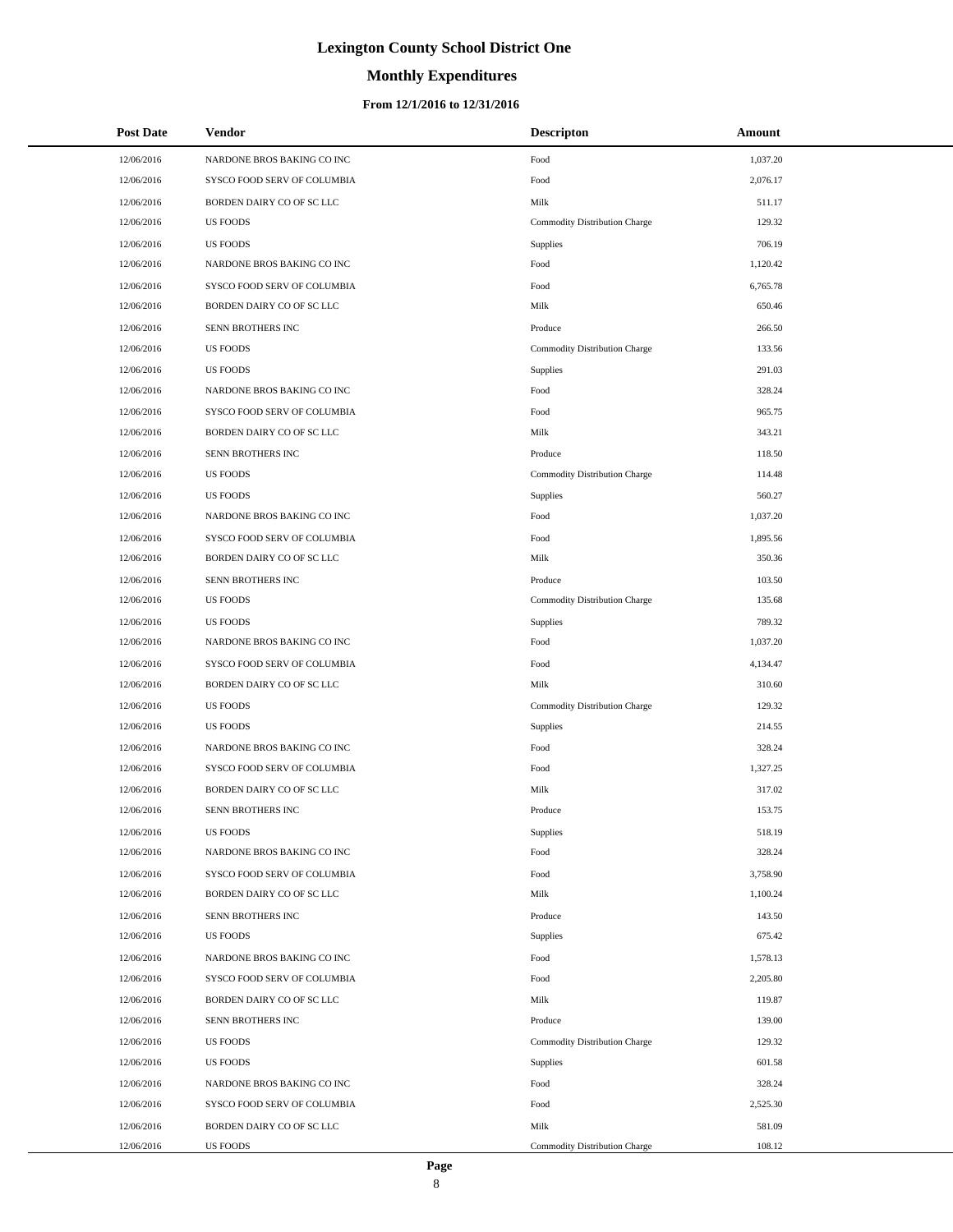### **Monthly Expenditures**

### **From 12/1/2016 to 12/31/2016**

| <b>Post Date</b> | Vendor                      | <b>Descripton</b>             | Amount   |
|------------------|-----------------------------|-------------------------------|----------|
| 12/06/2016       | <b>US FOODS</b>             | Supplies                      | 504.15   |
| 12/06/2016       | NARDONE BROS BAKING CO INC  | Food                          | 496.27   |
| 12/06/2016       | SYSCO FOOD SERV OF COLUMBIA | Food                          | 6,481.01 |
| 12/06/2016       | BORDEN DAIRY CO OF SC LLC   | Milk                          | 541.07   |
| 12/06/2016       | SENN BROTHERS INC           | Produce                       | 171.93   |
| 12/06/2016       | <b>US FOODS</b>             | Commodity Distribution Charge | 129.32   |
| 12/06/2016       | DIETARY EQUIPMENT           | Supplies                      | 6,250.94 |
| 12/06/2016       | <b>US FOODS</b>             | Supplies                      | 734.64   |
| 12/06/2016       | NARDONE BROS BAKING CO INC  | Food                          | 363.41   |
| 12/06/2016       | SYSCO FOOD SERV OF COLUMBIA | Food                          | 5,697.89 |
| 12/06/2016       | BORDEN DAIRY CO OF SC LLC   | Milk                          | 1,019.48 |
| 12/06/2016       | SENN BROTHERS INC           | Produce                       | 371.25   |
| 12/06/2016       | <b>US FOODS</b>             | Supplies                      | 517.76   |
| 12/06/2016       | <b>WW GRAINGER</b>          | Supplies                      | 665.54   |
| 12/06/2016       | NARDONE BROS BAKING CO INC  | Food                          | 363.41   |
| 12/06/2016       | SYSCO FOOD SERV OF COLUMBIA | Food                          | 3,104.47 |
| 12/06/2016       | BORDEN DAIRY CO OF SC LLC   | Milk                          | 1.127.55 |
| 12/06/2016       | SENN BROTHERS INC           | Produce                       | 118.50   |
| 12/06/2016       | <b>US FOODS</b>             | Commodity Distribution Charge | 110.24   |
| 12/06/2016       | <b>US FOODS</b>             | Supplies                      | 359.86   |
| 12/06/2016       | NARDONE BROS BAKING CO INC  | Food                          | 363.41   |
| 12/06/2016       | SYSCO FOOD SERV OF COLUMBIA | Food                          | 1,483.67 |
| 12/06/2016       | BORDEN DAIRY CO OF SC LLC   | Milk                          | 103.32   |
| 12/06/2016       | <b>US FOODS</b>             | Supplies                      | 413.84   |
| 12/06/2016       | NARDONE BROS BAKING CO INC  | Food                          | 363.41   |
| 12/06/2016       | SYSCO FOOD SERV OF COLUMBIA | Food                          | 2,097.17 |
| 12/06/2016       | BORDEN DAIRY CO OF SC LLC   | Milk                          | 530.03   |
| 12/06/2016       | <b>US FOODS</b>             | Commodity Distribution Charge | 108.12   |
| 12/06/2016       | <b>US FOODS</b>             | Supplies                      | 856.70   |
| 12/06/2016       | NARDONE BROS BAKING CO INC  | Food                          | 328.24   |
| 12/06/2016       | SYSCO FOOD SERV OF COLUMBIA | Food                          | 3,380.73 |
| 12/06/2016       | BORDEN DAIRY CO OF SC LLC   | Milk                          | 721.76   |
| 12/06/2016       | SENN BROTHERS INC           | Produce                       | 221.00   |
| 12/06/2016       | <b>US FOODS</b>             | Commodity Distribution Charge | 108.12   |
| 12/06/2016       | <b>US FOODS</b>             | Supplies                      | 415.58   |
| 12/06/2016       | NARDONE BROS BAKING CO INC  | Food                          | 974.68   |
| 12/06/2016       | SYSCO FOOD SERV OF COLUMBIA | Food                          | 2,146.14 |
| 12/06/2016       | BORDEN DAIRY CO OF SC LLC   | Milk                          | 381.48   |
| 12/06/2016       | SENN BROTHERS INC           | Produce                       | 264.50   |
| 12/06/2016       | <b>US FOODS</b>             | Commodity Distribution Charge | 127.20   |
| 12/06/2016       | DIETARY EQUIPMENT           | Supplies                      | 3,125.47 |
| 12/06/2016       | <b>US FOODS</b>             | Supplies                      | 666.14   |
| 12/06/2016       | NARDONE BROS BAKING CO INC  | Food                          | 1,151.68 |
| 12/06/2016       | SYSCO FOOD SERV OF COLUMBIA | Food                          | 4,388.39 |
| 12/06/2016       | BORDEN DAIRY CO OF SC LLC   | Milk                          | 691.99   |
| 12/06/2016       | <b>US FOODS</b>             | Commodity Distribution Charge | 135.68   |
| 12/06/2016       | <b>US FOODS</b>             | Supplies                      | 840.60   |
| 12/06/2016       | NARDONE BROS BAKING CO INC  | Food                          | 363.41   |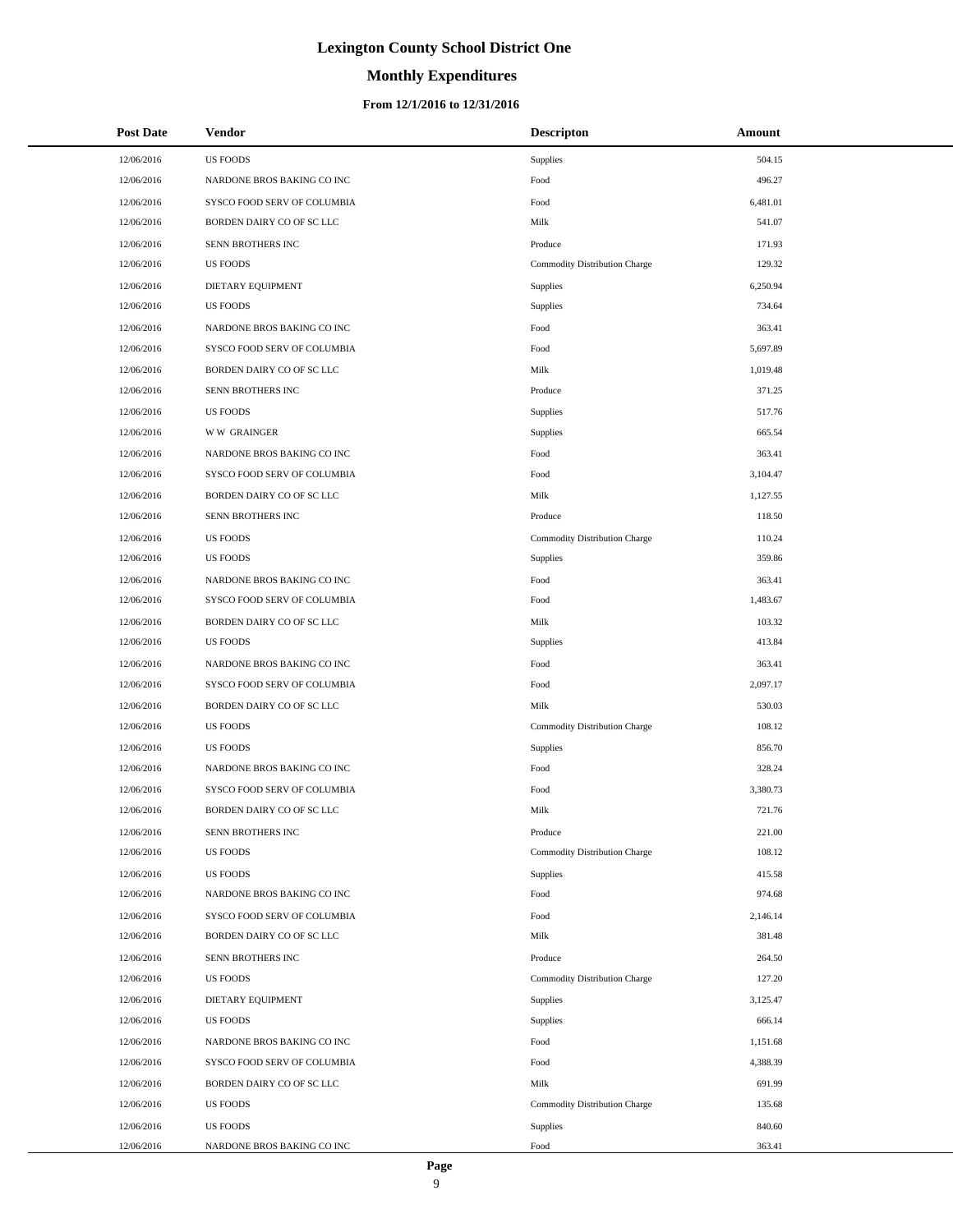# **Monthly Expenditures**

### **From 12/1/2016 to 12/31/2016**

| <b>Post Date</b> | Vendor                                             | <b>Descripton</b>             | Amount   |
|------------------|----------------------------------------------------|-------------------------------|----------|
| 12/06/2016       | SYSCO FOOD SERV OF COLUMBIA                        | Food                          | 1,902.85 |
| 12/06/2016       | BORDEN DAIRY CO OF SC LLC                          | Milk                          | 510.45   |
| 12/06/2016       | SENN BROTHERS INC                                  | Produce                       | 180.00   |
| 12/06/2016       | <b>US FOODS</b>                                    | Commodity Distribution Charge | 101.76   |
| 12/06/2016       | REALLY GOOD STUFF                                  | Pupil Activity                | 176.02   |
| 12/06/2016       | LORICK, STAN                                       | Pupil Activity                | 190.00   |
| 12/06/2016       | MAY RIVER HIGH SCHOOL                              | Pupil Activity                | 3,636.10 |
| 12/06/2016       | <b>BSN SPORTS</b>                                  | Pupil Activity                | 1,325.73 |
| 12/06/2016       | <b>BSN SPORTS</b>                                  | Pupil Activity                | 1,065.72 |
| 12/06/2016       | T AND T SPORTS                                     | Pupil Activity                | 147.66   |
| 12/06/2016       | <b>BSN SPORTS</b>                                  | Pupil Activity                | 423.72   |
| 12/06/2016       | NEWBRIDGE                                          | Pupil Activity                | 490.39   |
| 12/07/2016       | BLICK ART MATERIALS LLC                            | <b>Supplies</b>               | 185.18   |
| 12/07/2016       | <b>HIGHWATER CLAYS</b>                             | Supplies                      | 857.20   |
| 12/07/2016       | LEXINGTON COUNTY SCHOOL DIST 1                     | Pupil Transportation          | 280.86   |
| 12/07/2016       | INTERNATIONAL BACCALAUREATE ORGANIZATION           | Other Prof & Tech Service     | 900.00   |
| 12/07/2016       | MANAGEDPRINT                                       | <b>Supplies</b>               | 1,337.50 |
| 12/07/2016       | CERTIFIED TRANSLATION SERVICES                     | Other Prof & Tech Service     | 180.34   |
| 12/07/2016       | CENTER FOR EDUCATION AND EMPLOYMENT LAW (CEEL)     | Supplies                      | 299.00   |
| 12/07/2016       | COMPASS GROUP USA INC DBA CANTEEN REFRESHMENT SERV | Supplies                      | 385.00   |
| 12/07/2016       | COMPASS GROUP USA INC DBA CANTEEN REFRESHMENT SERV | Supplies-Maintenace           | 761.26   |
| 12/07/2016       | CARTER, BRENT C                                    | Other Prof & Tech Service     | 120.00   |
| 12/07/2016       | FRANKLIN, TIMOTHY WILLIAM                          | Other Prof & Tech Service     | 120.00   |
| 12/07/2016       | YOUNG, MATTHEW                                     | Other Prof & Tech Service     | 180.00   |
| 12/07/2016       | MIXON, CHRISTOPHER DOUGLAS                         | Other Prof & Tech Service     | 120.00   |
| 12/07/2016       | <b>BARRETT, S LEE</b>                              | Other Prof & Tech Service     | 360.00   |
| 12/07/2016       | MCMANUS, JOHN-PATRICK A.                           | Other Prof & Tech Service     | 180.00   |
| 12/07/2016       | ALEWINE, EARL DICKSON RIDGEWAY                     | Other Prof & Tech Service     | 120.00   |
| 12/07/2016       | COCKERILL, STEFFONIE CAROL LYNN                    | Other Prof & Tech Service     | 120.00   |
| 12/07/2016       | HEATH, KENNETH GENE                                | Other Prof & Tech Service     | 120.00   |
| 12/07/2016       | HART, MICHAEL JOSEPH                               | Other Prof & Tech Service     | 180.00   |
| 12/07/2016       | <b>COMPORIUM</b>                                   | Communication                 | 6.141.36 |
| 12/07/2016       | SUNGARD PUBLIC SECTOR INC                          | Software Renewal/Agreemen     | 2,038.79 |
| 12/07/2016       | <b>LENOVO US</b>                                   | <b>Technology Supplies</b>    | 1,091.40 |
| 12/07/2016       | <b>COMPORIUM</b>                                   | Communication                 | 5,454.53 |
| 12/07/2016       | <b>COMPORIUM</b>                                   | Communication                 | 1,884.41 |
| 12/07/2016       | <b>COMPORIUM</b>                                   | Communication                 | 3,422.75 |
| 12/07/2016       | <b>COMPORIUM</b>                                   | Communication                 | 1,878.62 |
| 12/07/2016       | <b>COMPORIUM</b>                                   | Communication                 | 2,695.40 |
| 12/07/2016       | <b>COMPORIUM</b>                                   | Communication                 | 2,418.76 |
| 12/07/2016       | <b>COMPORIUM</b>                                   | Communication                 | 1,192.97 |
| 12/07/2016       | <b>COMPORIUM</b>                                   | Communication                 | 2,591.24 |
| 12/07/2016       | <b>COMPORIUM</b>                                   | Communication                 | 1,745.00 |
| 12/07/2016       | <b>COMPORIUM</b>                                   | Communication                 | 1,799.60 |
| 12/07/2016       | <b>COMPORIUM</b>                                   | Communication                 | 1,881.61 |
| 12/07/2016       | <b>COMPORIUM</b>                                   | Communication                 | 2,038.31 |
| 12/07/2016       | <b>COMPORIUM</b>                                   | Communication                 | 2,028.27 |
| 12/07/2016       | <b>COMPORIUM</b>                                   | Communication                 | 2,700.19 |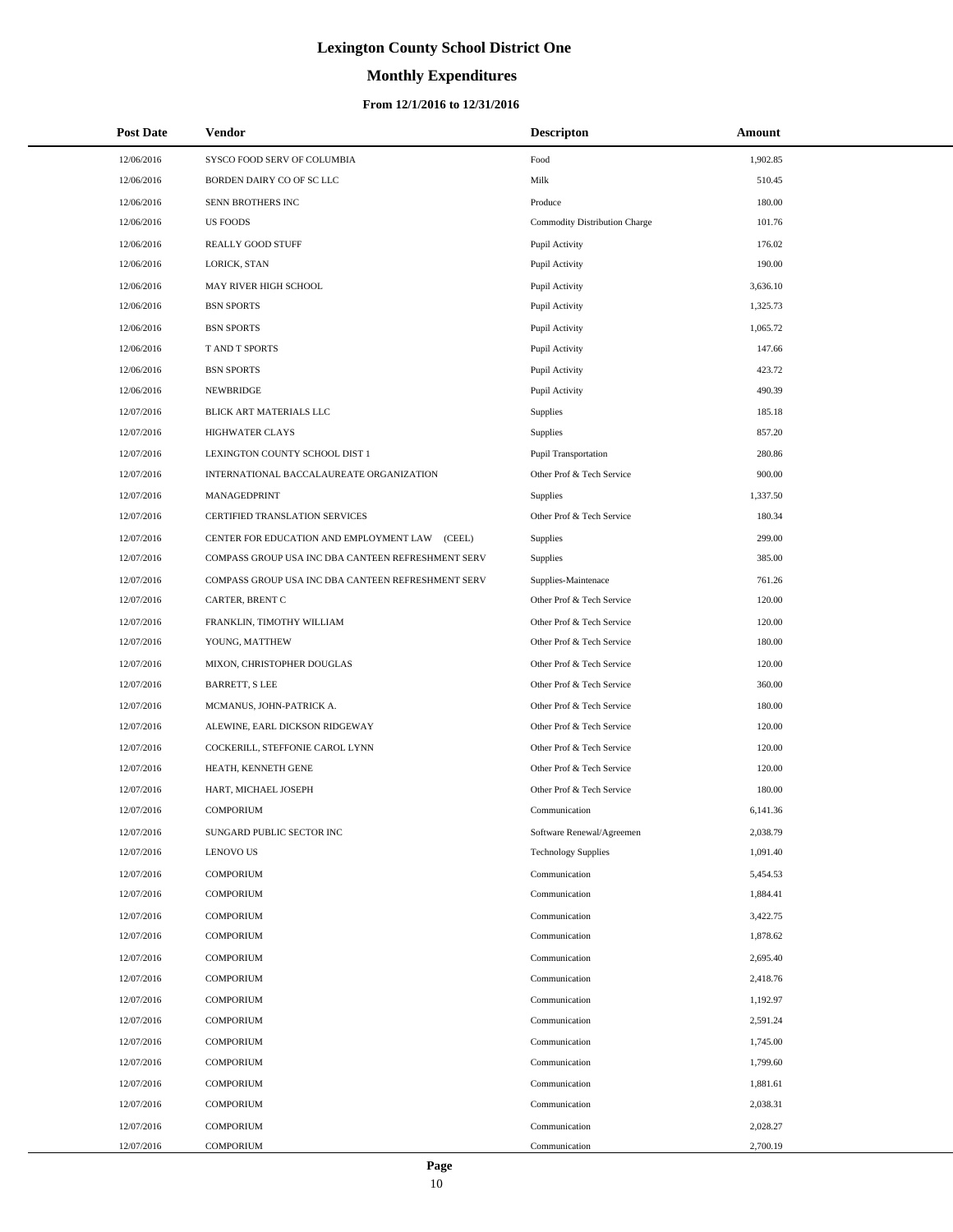# **Monthly Expenditures**

### **From 12/1/2016 to 12/31/2016**

| <b>Post Date</b> | Vendor                               | <b>Descripton</b>     | Amount   |
|------------------|--------------------------------------|-----------------------|----------|
| 12/07/2016       | <b>COMPORIUM</b>                     | Communication         | 4,969.87 |
| 12/07/2016       | <b>COMPORIUM</b>                     | Communication         | 2,196.17 |
| 12/07/2016       | <b>COMPORIUM</b>                     | Communication         | 2,271.51 |
| 12/07/2016       | <b>COMPORIUM</b>                     | Communication         | 2,188.01 |
| 12/07/2016       | <b>COMPORIUM</b>                     | Communication         | 2,174.64 |
| 12/07/2016       | <b>COMPORIUM</b>                     | Communication         | 2,448.84 |
| 12/07/2016       | <b>COMPORIUM</b>                     | Communication         | 2,812.18 |
| 12/07/2016       | <b>COMPORIUM</b>                     | Communication         | 2,285.42 |
| 12/07/2016       | <b>COMPORIUM</b>                     | Communication         | 2,194.04 |
| 12/07/2016       | <b>COMPORIUM</b>                     | Communication         | 2,179.27 |
| 12/07/2016       | <b>COMPORIUM</b>                     | Communication         | 1,760.07 |
| 12/07/2016       | <b>COMPORIUM</b>                     | Communication         | 1,715.89 |
| 12/07/2016       | <b>COMPORIUM</b>                     | Communication         | 1,957.57 |
| 12/07/2016       | <b>COMPORIUM</b>                     | Communication         | 2,195.31 |
| 12/07/2016       | <b>COMPORIUM</b>                     | Communication         | 2,522.40 |
| 12/07/2016       | <b>COMPORIUM</b>                     | Communication         | 6,324.12 |
| 12/07/2016       | <b>COMPORIUM</b>                     | Communication         | 2,592.85 |
| 12/07/2016       | SC INTERPRETING SERVICE FOR THE DEAF | <b>Pupil Services</b> | 162.50   |
| 12/07/2016       | <b>COMPORIUM</b>                     | Communication         | 314.00   |
| 12/07/2016       | <b>US FOODS</b>                      | Supplies              | 963.17   |
| 12/07/2016       | SYSCO FOOD SERV OF COLUMBIA          | Food                  | 4,908.71 |
| 12/07/2016       | BORDEN DAIRY CO OF SC LLC            | Milk                  | 415.32   |
| 12/07/2016       | <b>US FOODS</b>                      | Supplies              | 486.78   |
| 12/07/2016       | SYSCO FOOD SERV OF COLUMBIA          | Food                  | 2,522.13 |
| 12/07/2016       | BORDEN DAIRY CO OF SC LLC            | Milk                  | 555.19   |
| 12/07/2016       | SENN BROTHERS INC                    | Produce               | 309.25   |
| 12/07/2016       | <b>US FOODS</b>                      | Supplies              | 627.16   |
| 12/07/2016       | SYSCO FOOD SERV OF COLUMBIA          | Food                  | 4,178.69 |
| 12/07/2016       | BORDEN DAIRY CO OF SC LLC            | Milk                  | 300.47   |
| 12/07/2016       | SENN BROTHERS INC                    | Produce               | 121.00   |
| 12/07/2016       | SYSCO FOOD SERV OF COLUMBIA          | Food                  | 3,599.64 |
| 12/07/2016       | BORDEN DAIRY CO OF SC LLC            | Milk                  | 641.15   |
| 12/07/2016       | <b>US FOODS</b>                      | Supplies              | 341.10   |
| 12/07/2016       | SYSCO FOOD SERV OF COLUMBIA          | Food                  | 2,342.90 |
| 12/07/2016       | BORDEN DAIRY CO OF SC LLC            | Milk                  | 336.56   |
| 12/07/2016       | SENN BROTHERS INC                    | Produce               | 108.00   |
| 12/07/2016       | <b>US FOODS</b>                      | Supplies              | 311.81   |
| 12/07/2016       | SYSCO FOOD SERV OF COLUMBIA          | Food                  | 3,752.05 |
| 12/07/2016       | BORDEN DAIRY CO OF SC LLC            | Milk                  | 1,104.70 |
| 12/07/2016       | SENN BROTHERS INC                    | Produce               | 123.00   |
| 12/07/2016       | <b>US FOODS</b>                      | Supplies              | 153.52   |
| 12/07/2016       | SYSCO FOOD SERV OF COLUMBIA          | Food                  | 944.47   |
| 12/07/2016       | SENN BROTHERS INC                    | Produce               | 122.56   |
| 12/07/2016       | <b>US FOODS</b>                      | Supplies              | 389.94   |
| 12/07/2016       | SYSCO FOOD SERV OF COLUMBIA          | Food                  | 2,541.18 |
| 12/07/2016       | BORDEN DAIRY CO OF SC LLC            | Milk                  | 664.50   |
| 12/07/2016       | SENN BROTHERS INC                    | Produce               | 148.25   |
| 12/07/2016       | <b>US FOODS</b>                      | Supplies              | 216.78   |

÷.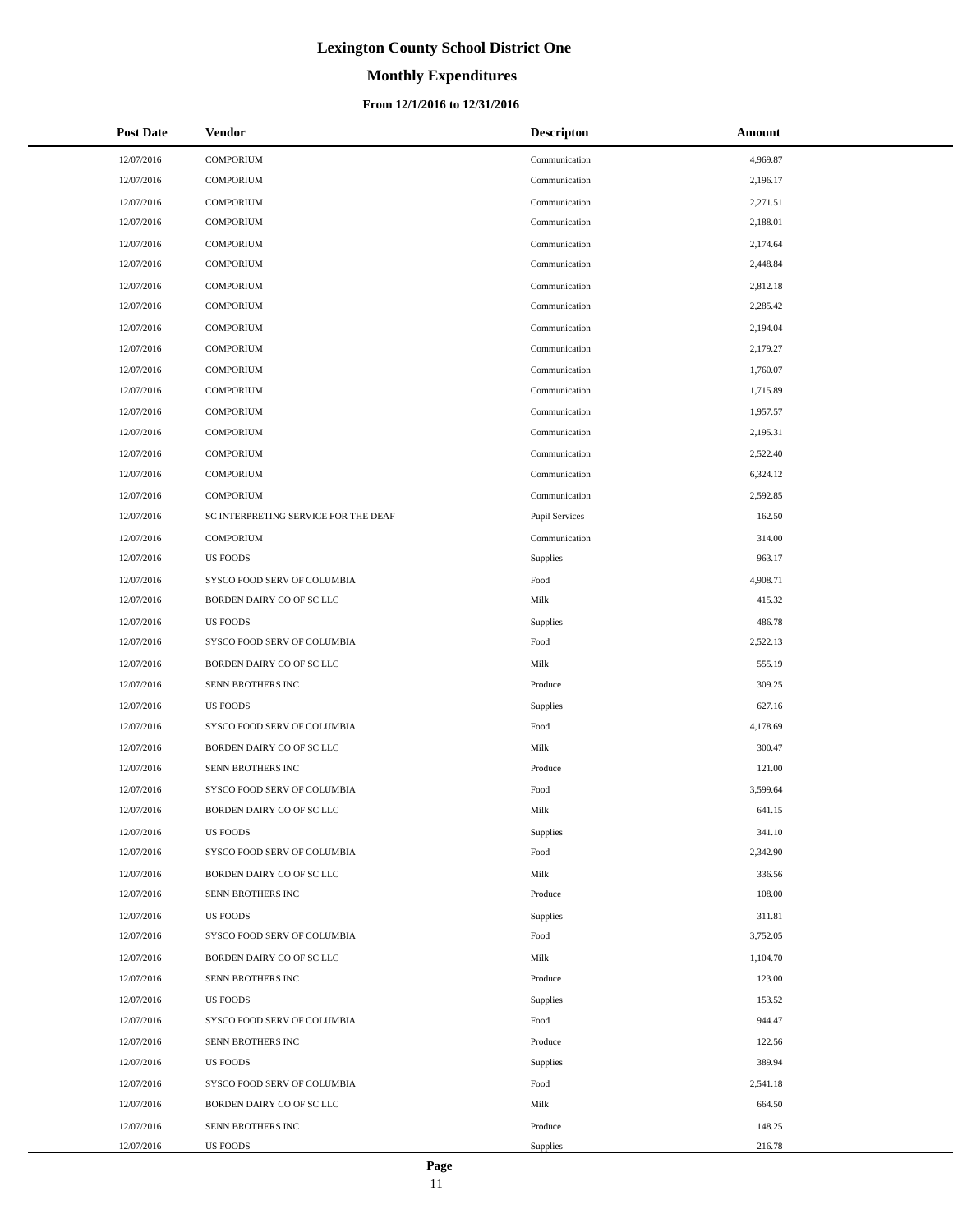# **Monthly Expenditures**

### **From 12/1/2016 to 12/31/2016**

| <b>Post Date</b> | Vendor                      | <b>Descripton</b> | Amount   |
|------------------|-----------------------------|-------------------|----------|
| 12/07/2016       | SYSCO FOOD SERV OF COLUMBIA | Food              | 4,141.23 |
| 12/07/2016       | BORDEN DAIRY CO OF SC LLC   | Milk              | 1,092.40 |
| 12/07/2016       | SENN BROTHERS INC           | Produce           | 143.50   |
| 12/07/2016       | <b>US FOODS</b>             | Supplies          | 469.16   |
| 12/07/2016       | SYSCO FOOD SERV OF COLUMBIA | Food              | 3,414.54 |
| 12/07/2016       | BORDEN DAIRY CO OF SC LLC   | Milk              | 779.55   |
| 12/07/2016       | <b>US FOODS</b>             | Supplies          | 847.91   |
| 12/07/2016       | SYSCO FOOD SERV OF COLUMBIA | Food              | 3,351.20 |
| 12/07/2016       | BORDEN DAIRY CO OF SC LLC   | Milk              | 892.60   |
| 12/07/2016       | SENN BROTHERS INC           | Produce           | 138.50   |
| 12/07/2016       | <b>US FOODS</b>             | Supplies          | 315.18   |
| 12/07/2016       | SYSCO FOOD SERV OF COLUMBIA | Food              | 2,384.25 |
| 12/07/2016       | BORDEN DAIRY CO OF SC LLC   | Milk              | 369.24   |
| 12/07/2016       | <b>US FOODS</b>             | Supplies          | 502.76   |
| 12/07/2016       | SYSCO FOOD SERV OF COLUMBIA | Food              | 8,216.89 |
| 12/07/2016       | BORDEN DAIRY CO OF SC LLC   | Milk              | 896.11   |
| 12/07/2016       | SENN BROTHERS INC           | Produce           | 210.75   |
| 12/07/2016       | <b>US FOODS</b>             | Supplies          | 638.88   |
| 12/07/2016       | SYSCO FOOD SERV OF COLUMBIA | Food              | 1,641.81 |
| 12/07/2016       | BORDEN DAIRY CO OF SC LLC   | Milk              | 375.38   |
| 12/07/2016       | <b>US FOODS</b>             | Supplies          | 560.82   |
| 12/07/2016       | SYSCO FOOD SERV OF COLUMBIA | Food              | 3,691.82 |
| 12/07/2016       | BORDEN DAIRY CO OF SC LLC   | Milk              | 244.09   |
| 12/07/2016       | <b>US FOODS</b>             | Supplies          | 224.66   |
| 12/07/2016       | SYSCO FOOD SERV OF COLUMBIA | Food              | 575.39   |
| 12/07/2016       | BORDEN DAIRY CO OF SC LLC   | Milk              | 397.88   |
| 12/07/2016       | <b>US FOODS</b>             | Supplies          | 560.86   |
| 12/07/2016       | SYSCO FOOD SERV OF COLUMBIA | Food              | 1,875.55 |
| 12/07/2016       | BORDEN DAIRY CO OF SC LLC   | Milk              | 324.12   |
| 12/07/2016       | <b>US FOODS</b>             | Supplies          | 798.19   |
| 12/07/2016       | SYSCO FOOD SERV OF COLUMBIA | Food              | 4,032.94 |
| 12/07/2016       | SENN BROTHERS INC           | Produce           | 182.50   |
| 12/07/2016       | <b>US FOODS</b>             | Supplies          | 496.82   |
| 12/07/2016       | SYSCO FOOD SERV OF COLUMBIA | Food              | 2,258.52 |
| 12/07/2016       | <b>US FOODS</b>             | Supplies          | 540.39   |
| 12/07/2016       | SYSCO FOOD SERV OF COLUMBIA | Food              | 1,755.91 |
| 12/07/2016       | BORDEN DAIRY CO OF SC LLC   | Milk              | 433.18   |
| 12/07/2016       | US FOODS                    | Supplies          | 628.52   |
| 12/07/2016       | SYSCO FOOD SERV OF COLUMBIA | Food              | 3,400.93 |
| 12/07/2016       | BORDEN DAIRY CO OF SC LLC   | Milk              | 456.61   |
| 12/07/2016       | <b>US FOODS</b>             | Supplies          | 541.43   |
| 12/07/2016       | SYSCO FOOD SERV OF COLUMBIA | Food              | 2,414.62 |
| 12/07/2016       | BORDEN DAIRY CO OF SC LLC   | Milk              | 920.86   |
| 12/07/2016       | US FOODS                    | Supplies          | 646.97   |
| 12/07/2016       | SYSCO FOOD SERV OF COLUMBIA | Food              | 3,538.53 |
| 12/07/2016       | BORDEN DAIRY CO OF SC LLC   | Milk              | 854.16   |
| 12/07/2016       | SYSCO FOOD SERV OF COLUMBIA | Food              | 1,575.51 |
| 12/07/2016       | BORDEN DAIRY CO OF SC LLC   | Milk              | 505.28   |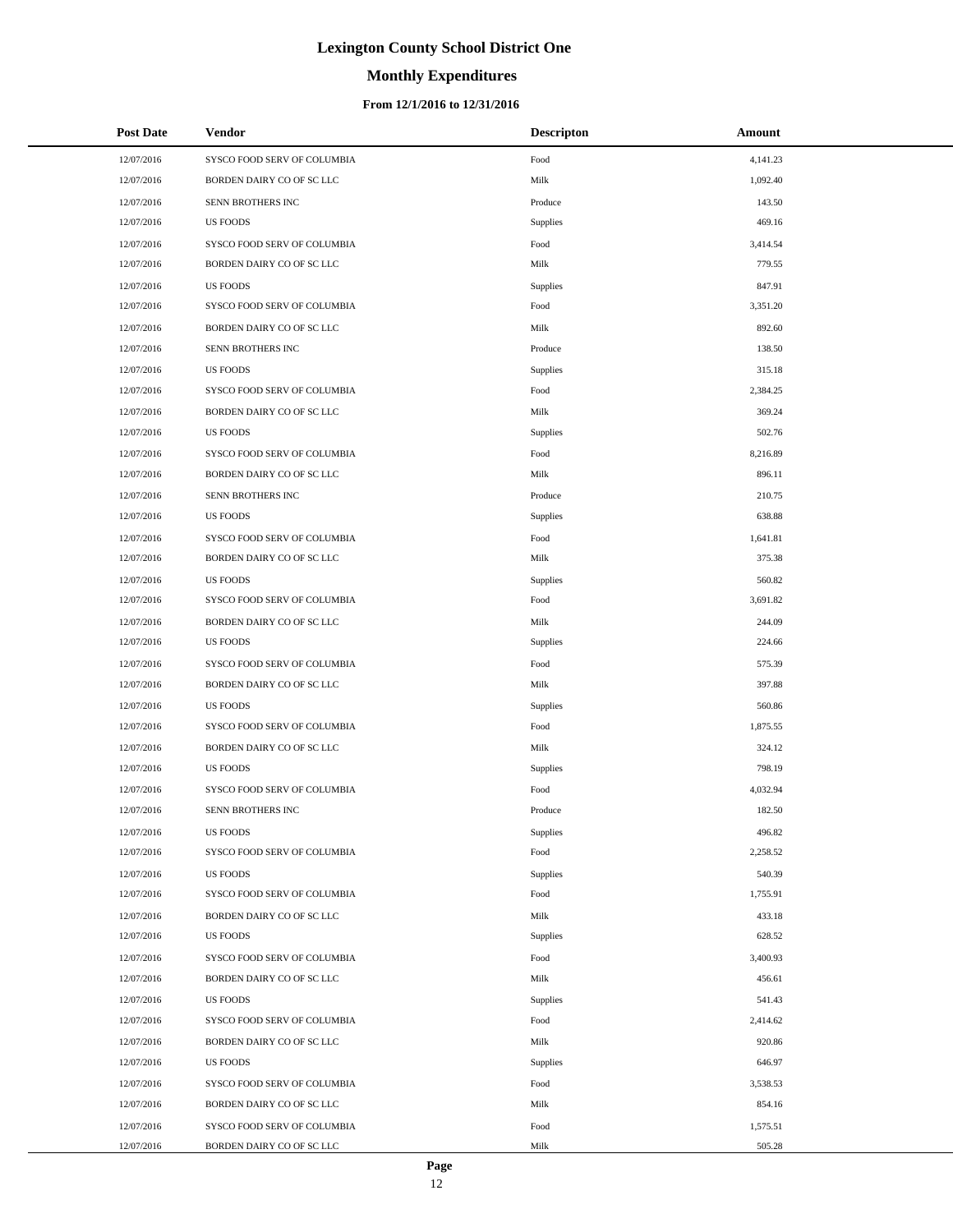# **Monthly Expenditures**

### **From 12/1/2016 to 12/31/2016**

| <b>Post Date</b> | Vendor                                          | <b>Descripton</b>           | Amount    |
|------------------|-------------------------------------------------|-----------------------------|-----------|
| 12/07/2016       | <b>US FOODS</b>                                 | Supplies                    | 521.92    |
| 12/07/2016       | SYSCO FOOD SERV OF COLUMBIA                     | Food                        | 1,492.63  |
| 12/07/2016       | BORDEN DAIRY CO OF SC LLC                       | Milk                        | 437.96    |
| 12/07/2016       | <b>US FOODS</b>                                 | <b>Supplies</b>             | 925.64    |
| 12/07/2016       | BORDEN DAIRY CO OF SC LLC                       | Milk                        | 408.42    |
| 12/07/2016       | <b>US FOODS</b>                                 | <b>Supplies</b>             | 252.71    |
| 12/07/2016       | SYSCO FOOD SERV OF COLUMBIA                     | Food                        | 2,732.16  |
| 12/07/2016       | BORDEN DAIRY CO OF SC LLC                       | Milk                        | 200.71    |
| 12/07/2016       | <b>US FOODS</b>                                 | Supplies                    | 467.28    |
| 12/07/2016       | SYSCO FOOD SERV OF COLUMBIA                     | Food                        | 7,502.45  |
| 12/07/2016       | BORDEN DAIRY CO OF SC LLC                       | Milk                        | 497.45    |
| 12/07/2016       | SYSCO FOOD SERV OF COLUMBIA                     | Food                        | 1,962.09  |
| 12/07/2016       | BORDEN DAIRY CO OF SC LLC                       | Milk                        | 440.06    |
| 12/07/2016       | LEXINGTON MIDDLE SCHOOL                         | Pupil Activity              | 500.00    |
| 12/07/2016       | MUSICIAN SUPPLY                                 | Pupil Activity              | 103.36    |
| 12/07/2016       | US INK AND TONER INC                            | Pupil Activity              | 1,146.00  |
| 12/07/2016       | BSN SPORTS DBA US GAMES                         | Pupil Activity              | 1,555.53  |
| 12/07/2016       | SC DEPARTMENT OF EDUCATION                      | Pupil Activity              | 2,026.00  |
| 12/07/2016       | R L BRYAN CO TEXTBOOK DEPOSITORY                | Pupil Activity              | 508.64    |
| 12/07/2016       | WEISSMAN THEATRICAL SUPPLY DBA DESIGN FOR DANCE | Pupil Activity              | 524.88    |
| 12/07/2016       | LEXINGTON MIDDLE SCHOOL                         | Pupil Activity              | 295.00    |
| 12/07/2016       | THE TROPHY & AWARDS CENTER                      | Pupil Activity              | 374.50    |
| 12/07/2016       | RIDDELL / ALL AMERICAN                          | Pupil Activity              | 1,933.92  |
| 12/07/2016       | REED, JOHN MARCUS                               | Pupil Activity              | 105.00    |
| 12/07/2016       | BEATY, ROY                                      | Pupil Activity              | 116.70    |
| 12/07/2016       | HICKSON, SHERMAN R                              | Pupil Activity              | 120.30    |
| 12/07/2016       | SOUTHERN SPECIAL TEES INC                       | Pupil Activity              | 2,024.92  |
| 12/07/2016       | FORT MILL HIGH SCHOOL                           | Pupil Activity              | 125.00    |
| 12/07/2016       | LUGOFF ELGIN MIDDLE SCHOOL                      | Pupil Activity              | 175.00    |
| 12/08/2016       | DELL COMPUTERS                                  | Supplies                    | 766.88    |
| 12/08/2016       | <b>PURCHASED SERVICE</b>                        | Travel                      | 184.68    |
| 12/08/2016       | DELL COMPUTERS                                  | <b>Supplies</b>             | 880.21    |
| 12/08/2016       | PURCHASED SERVICE                               | Travel                      | 405.00    |
| 12/08/2016       | SC MUSIC EDUCATORS ASSOCIATION CHORAL DIVISION  | <b>Pupil Transportation</b> | 240.00    |
| 12/08/2016       | <b>CAMCOR</b>                                   | <b>Technology Supplies</b>  | 599.47    |
| 12/08/2016       | <b>PURCHASED SERVICE</b>                        | Travel                      | 112.81    |
| 12/08/2016       | PURCHASED SERVICE                               | Pupil Transportation        | 113.40    |
| 12/08/2016       | PURCHASED SERVICE                               | Travel                      | 203.04    |
| 12/08/2016       | PURCHASED SERVICE                               | Travel                      | 413.00    |
| 12/08/2016       | EMBASSY SUITES AT KINGSTON PLANTATION           | Travel                      | 549.59    |
| 12/08/2016       | CONVERSE COLLEGE                                | Inst Prog Improvement       | 14,500.00 |
| 12/08/2016       | PURCHASED SERVICE                               | Travel                      | 170.10    |
| 12/08/2016       | PURCHASED SERVICE                               | Travel                      | 326.16    |
| 12/08/2016       | PURCHASED SERVICE                               | Travel                      | 214.38    |
| 12/08/2016       | PURCHASED SERVICE                               | Travel                      | 104.76    |
| 12/08/2016       | PURCHASED SERVICE                               | Travel                      | 157.36    |
| 12/08/2016       | AMERICAN COUNCIL INTERNATIONAL EDUC ACTR ACCELS | Travel                      | 200.00    |
| 12/08/2016       | CLEMSON UNIVERSITY NDPC FORUM                   | Travel                      | 320.00    |

L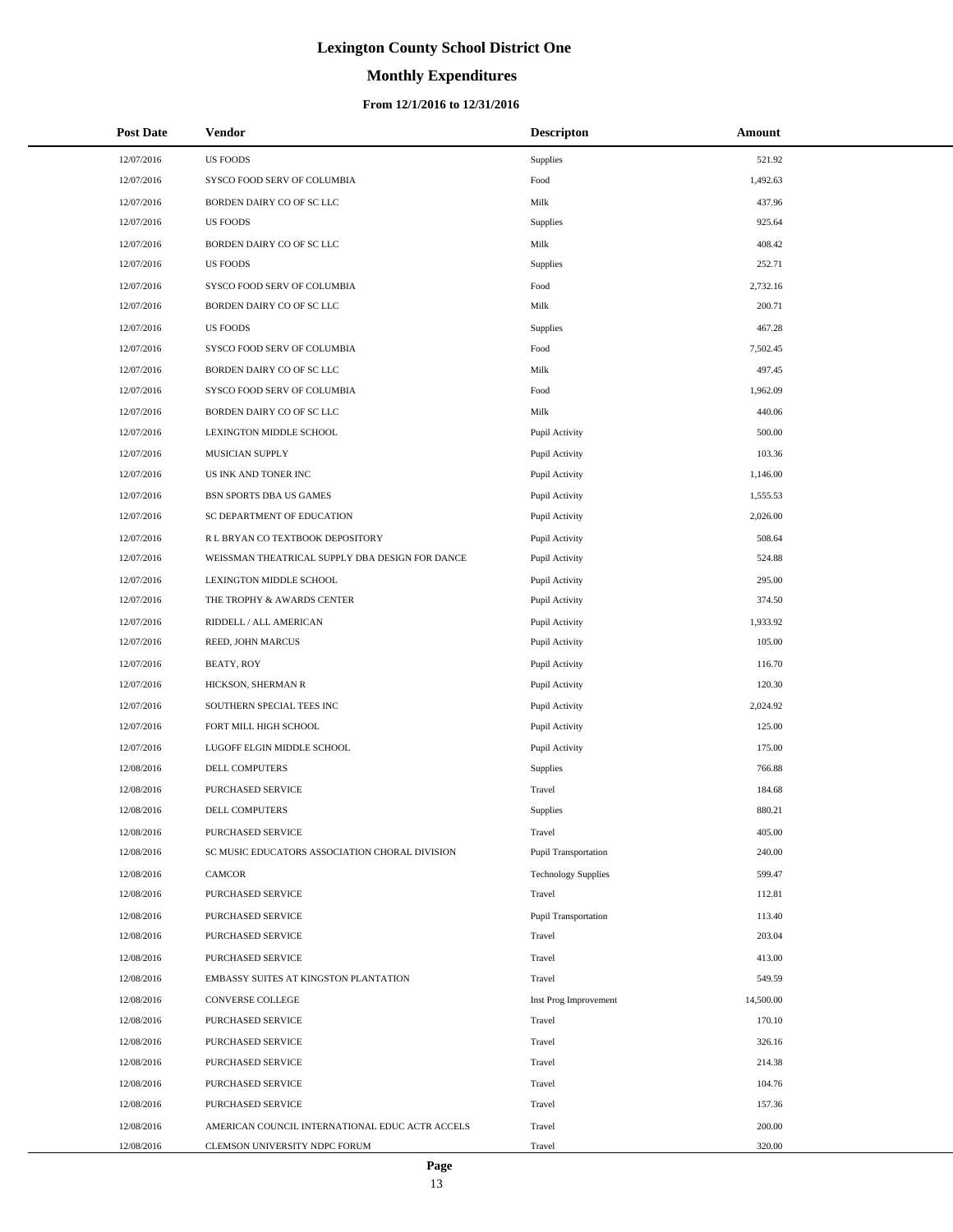# **Monthly Expenditures**

### **From 12/1/2016 to 12/31/2016**

| <b>Post Date</b> | Vendor                           | <b>Descripton</b>              | Amount    |  |
|------------------|----------------------------------|--------------------------------|-----------|--|
| 12/08/2016       | PURCHASED SERVICE                | Travel                         | 120.00    |  |
| 12/08/2016       | PURCHASED SERVICE                | Travel                         | 120.00    |  |
| 12/08/2016       | PURCHASED SERVICE                | Travel                         | 459.56    |  |
| 12/08/2016       | PURCHASED SERVICE                | Travel                         | 118.80    |  |
| 12/08/2016       | THE COLLEGE BOARD                | Dues and Fees                  | 325.00    |  |
| 12/08/2016       | PURCHASED SERVICE                | Travel                         | 129.76    |  |
| 12/08/2016       | BURNETT ATHLETICS INC            | Supplies-Maintenace            | 464.38    |  |
| 12/08/2016       | CULLUM SERVICES INC              | Repairs and Maintenance        | 4,757.68  |  |
| 12/08/2016       | BURNETT ATHLETICS INC            | Supplies-Maintenace            | 638.52    |  |
| 12/08/2016       | BURNETT ATHLETICS INC            | Supplies-Maintenace            | 248.78    |  |
| 12/08/2016       | WATTS AND ASSOCIATES ROOFING INC | Repairs and Maintenance        | 680.00    |  |
| 12/08/2016       | <b>BURNETT ATHLETICS INC</b>     | Supplies-Maintenace            | 804.37    |  |
| 12/08/2016       | BURNETT ATHLETICS INC            | Supplies-Maintenace            | 472.67    |  |
| 12/08/2016       | FILIPPONI, LANE                  | Pupil Transportation           | 184.00    |  |
| 12/08/2016       | PURCHASED SERVICE                | Travel                         | 389.99    |  |
| 12/08/2016       | PURCHASED SERVICE                | Travel                         | 480.06    |  |
| 12/08/2016       | PURCHASED SERVICE                | Travel                         | 260.28    |  |
| 12/08/2016       | PURCHASED SERVICE                | Travel                         | 139.32    |  |
| 12/08/2016       | PURCHASED SERVICE                | Travel                         | 104.76    |  |
| 12/08/2016       | SUNGARD PUBLIC SECTOR INC        | Software Renewal/Agreemen      | 76,889.24 |  |
| 12/08/2016       | PURCHASED SERVICE                | Travel                         | 143.64    |  |
| 12/08/2016       | PURCHASED SERVICE                | Travel                         | 202.24    |  |
| 12/08/2016       | PURCHASED SERVICE                | Travel                         | 250.29    |  |
| 12/08/2016       | PURCHASED SERVICE                | Travel                         | 105.30    |  |
| 12/08/2016       | PURCHASED SERVICE                | Travel                         | 163.08    |  |
| 12/08/2016       | PURCHASED SERVICE                | Travel                         | 133.11    |  |
| 12/08/2016       | PURCHASED SERVICE                | Travel                         | 110.70    |  |
| 12/08/2016       | PURCHASED SERVICE                | Travel                         | 102.60    |  |
| 12/08/2016       | PURCHASED SERVICE                | Travel                         | 173.34    |  |
| 12/08/2016       | CASANOVA, BLAKE                  | Other Prof & Tech Service      | 200.00    |  |
| 12/08/2016       | PURCHASED SERVICE                | Travel                         | 321.16    |  |
| 12/08/2016       | PURCHASED SERVICE                | Travel                         | 331.53    |  |
| 12/08/2016       | CONVERSE COLLEGE                 | Inst Prog Improvement          | 3,000.00  |  |
| 12/08/2016       | PURCHASED SERVICE                | Travel                         | 125.28    |  |
| 12/08/2016       | PURCHASED SERVICE                | Travel                         | 192.84    |  |
| 12/08/2016       | <b>GS2 ENGINEERING INC</b>       | Improv Other Than Bldg         | 2,167.50  |  |
| 12/08/2016       | EARTHGRAINS BAKING COMPANIES INC | <b>Bread</b>                   | 202.50    |  |
| 12/08/2016       | EARTHGRAINS BAKING COMPANIES INC | <b>Bread</b>                   | 125.00    |  |
| 12/08/2016       | EARTHGRAINS BAKING COMPANIES INC | <b>Bread</b>                   | 180.00    |  |
| 12/08/2016       | SMARTPHONE MEDIC LLC             | Pupil Activity                 | 149.00    |  |
| 12/08/2016       | LEXINGTON HIGH SCHOOL            | Pupil Act-Fee/Collection Refnd | 360.00    |  |
| 12/08/2016       | THE UPS STORE                    | Pupil Activity                 | 124.10    |  |
| 12/08/2016       | T AND T SPORTS                   | Pupil Activity                 | 111.28    |  |
| 12/08/2016       | <b>BSN SPORTS</b>                | Pupil Activity                 | 256.80    |  |
| 12/08/2016       | MONOPRICE.COM                    | <b>Technology Supplies</b>     | 399.99    |  |
| 12/12/2016       | SCHOOL SPECIALTY INC             | Supplies                       | 129.21    |  |
| 12/12/2016       | FORMS AND SUPPLY INC (FSI)       | Supplies                       | 1,151.32  |  |
| 12/12/2016       | BLICK ART MATERIALS LLC          | Supplies                       | 106.70    |  |

÷.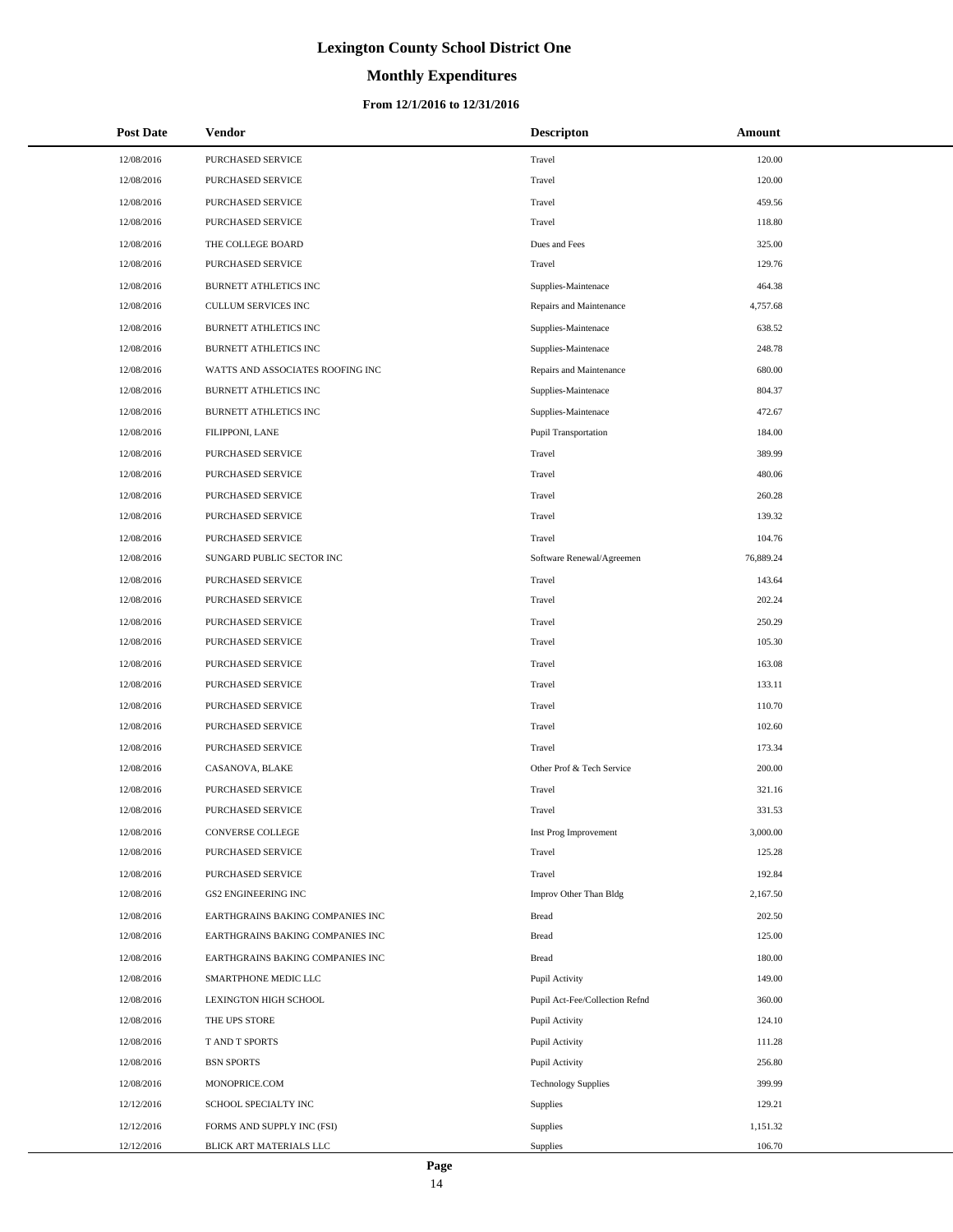# **Monthly Expenditures**

| <b>Post Date</b> | Vendor                                            | <b>Descripton</b>           | Amount    |
|------------------|---------------------------------------------------|-----------------------------|-----------|
| 12/12/2016       | FORMS AND SUPPLY INC (FSI)                        | Supplies                    | 2,471.10  |
| 12/12/2016       | RAPTOR TECHNOLOGIES LLC                           | Supplies                    | 200.00    |
| 12/12/2016       | US INK AND TONER INC                              | Supplies                    | 656.83    |
| 12/12/2016       | FORMS AND SUPPLY INC (FSI)                        | Supplies                    | 1,359.33  |
| 12/12/2016       | EXPEDITIONARY LEARNING OUTWARD BOUND INC          | Inst Prog Improvement       | 21,850.00 |
| 12/12/2016       | SCHOOL SPECIALTY INC                              | Supplies                    | 224.36    |
| 12/12/2016       | HUGH O'BRIAN YOUTH LEADERSHIP                     | Pupil Transportation        | 195.00    |
| 12/12/2016       | <b>APPLIED VIDEO</b>                              | <b>Technology Supplies</b>  | 452.82    |
| 12/12/2016       | EXPEDITIONARY LEARNING OUTWARD BOUND INC          | Inst Prog Improvement       | 14,258.00 |
| 12/12/2016       | AMERICAN SIGN AND DISPLAY CO                      | Supplies                    | 101.65    |
| 12/12/2016       | FORMS AND SUPPLY INC (FSI)                        | Supplies                    | 148.65    |
| 12/12/2016       | FRANKLIN COVEY                                    | Inst Prog Improvement       | 7,999.88  |
| 12/12/2016       | FRANKLIN COVEY                                    | Inst Prog Improvement       | 31,085.44 |
| 12/12/2016       | EXPEDITIONARY LEARNING OUTWARD BOUND INC          | Inst Prog Improvement       | 22,000.00 |
| 12/12/2016       | PURCHASED SERVICE                                 | Travel                      | 842.42    |
| 12/12/2016       | TROXELL COMMUNICATIONS INC                        | Supplies                    | 752.45    |
| 12/12/2016       | APPLE INC                                         | Supplies                    | 333.84    |
| 12/12/2016       | PURCHASED SERVICE                                 | Travel                      | 404.54    |
| 12/12/2016       | PURCHASED SERVICE                                 | Travel                      | 448.74    |
| 12/12/2016       | PURCHASED SERVICE                                 | Travel                      | 184.14    |
| 12/12/2016       | CERTIFIED TRANSLATION SERVICES                    | Other Prof & Tech Service   | 342.48    |
| 12/12/2016       | EXPEDITIONARY LEARNING OUTWARD BOUND INC          | Supplies                    | 375.00    |
| 12/12/2016       | PURCHASED SERVICE                                 | Travel                      | 137.16    |
| 12/12/2016       | <b>JIM HUDSON FORD</b>                            | Supplies-Maintenace         | 444.80    |
| 12/12/2016       | MANSFIELD OIL CO                                  | Supplies-Maintenace         | 4,493.30  |
| 12/12/2016       | SUNBELT RENTALS INC                               | Supplies-Maintenace         | 178.30    |
| 12/12/2016       | <b>WW GRAINGER</b>                                | Supplies-Maintenace         | 823.30    |
| 12/12/2016       | H L SHEALY CO                                     | Supplies-Maintenace         | 139.10    |
| 12/12/2016       | <b>CARTS PLUS</b>                                 | Supplies-Maintenace         | 690.15    |
| 12/12/2016       | H L SHEALY CO                                     | Supplies-Maintenace         | 139.10    |
| 12/12/2016       | GENERAL SALES COMPANY                             | Supplies-Maintenace         | 2,646.59  |
| 12/12/2016       | H L SHEALY CO                                     | Supplies-Maintenace         | 139.10    |
| 12/12/2016       | <b>BARNES PROPANE</b>                             | Energy                      | 202.96    |
| 12/12/2016       | A Z LAWN MOWER PARTS                              | Supplies-Maintenace         | 107.11    |
| 12/12/2016       | H L SHEALY CO                                     | Supplies-Maintenace         | 139.10    |
| 12/12/2016       | A Z LAWN MOWER PARTS                              | Supplies-Maintenace         | 638.92    |
| 12/12/2016       | A Z LAWN MOWER PARTS                              | Supplies-Maintenace         | 277.14    |
| 12/12/2016       | SMITH AND JONES JANITORIAL SUPPLIES AND EQUIP INC | Supplies-Maintenace         | 1,101.07  |
| 12/12/2016       | DODSON PEST CONTROL                               | Repairs and Maintenance     | 675.00    |
| 12/12/2016       | H L SHEALY CO                                     | Supplies-Maintenace         | 139.10    |
| 12/12/2016       | SMITH AND JONES JANITORIAL SUPPLIES AND EQUIP INC | Supplies-Maintenace         | 695.24    |
| 12/12/2016       | MANSFIELD OIL CO                                  | <b>Pupil Transportation</b> | 951.01    |
| 12/12/2016       | GRACE OUTDOOR ADVERTISING LLC                     | Advertising                 | 1,000.00  |
| 12/12/2016       | <b>VELVETEX</b>                                   | Printing and Binding        | 2,614.01  |
| 12/12/2016       | UNITY SCHOOL BUS PARTS INC                        | Supplies                    | 420.08    |
| 12/12/2016       | <b>VELVETEX</b>                                   | Supplies                    | 486.85    |
| 12/12/2016       | TAYLOR, MICHAEL HAMPTON                           | Other Prof & Tech Service   | 120.00    |
| 12/12/2016       | MILLER, JEFFREY J                                 | Other Prof & Tech Service   | 120.00    |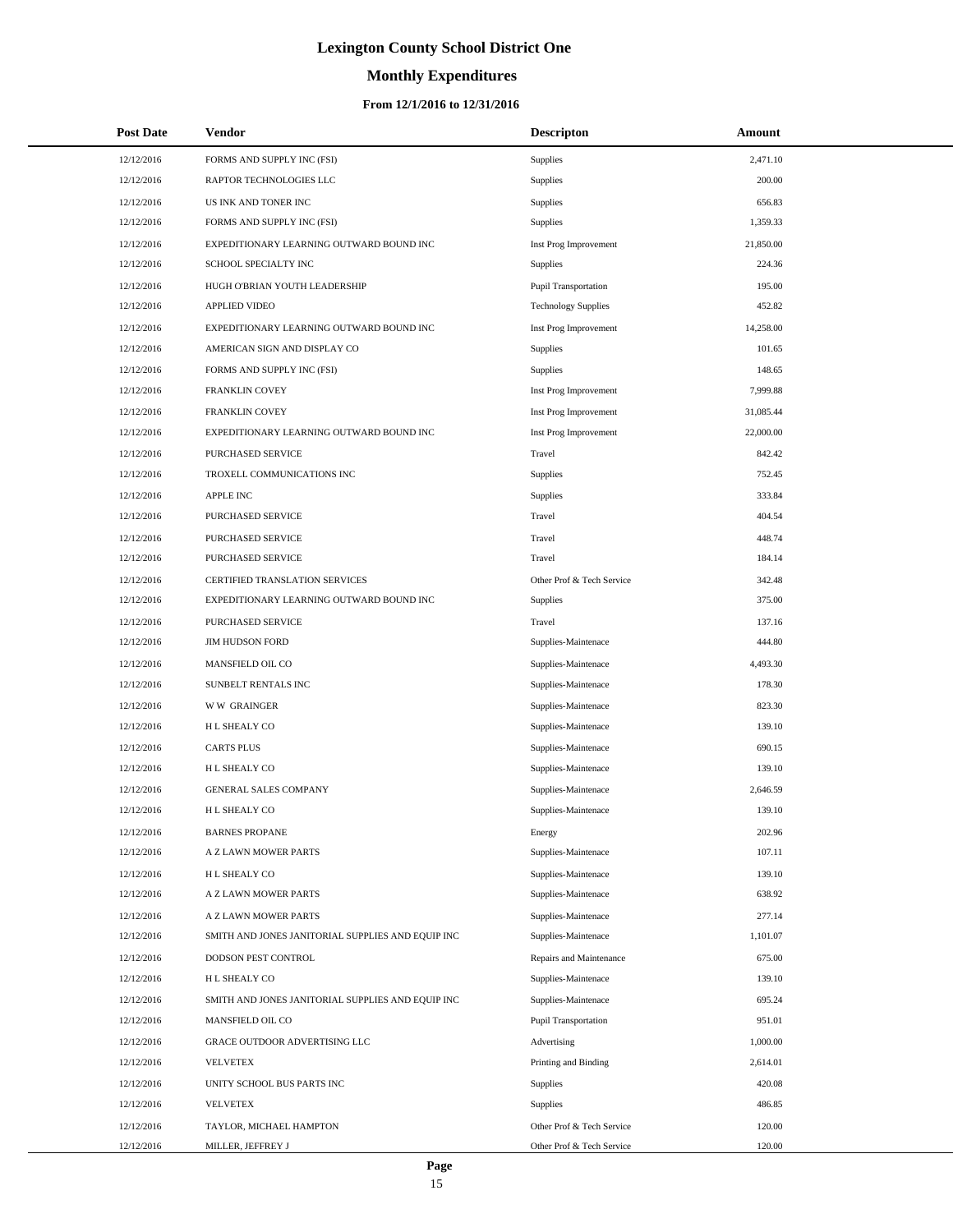# **Monthly Expenditures**

### **From 12/1/2016 to 12/31/2016**

| <b>Post Date</b> | Vendor                     | <b>Descripton</b>          | Amount   |
|------------------|----------------------------|----------------------------|----------|
| 12/12/2016       | HINZ, BRIAN E              | Other Prof & Tech Service  | 180.00   |
| 12/12/2016       | YOUNG, MATTHEW             | Other Prof & Tech Service  | 120.00   |
| 12/12/2016       | BLACK, CALEB JAMES         | Other Prof & Tech Service  | 180.00   |
| 12/12/2016       | HAIGLER III, THOMAS I      | Other Prof & Tech Service  | 120.00   |
| 12/12/2016       | COLLINS, STEPHEN M         | Other Prof & Tech Service  | 180.00   |
| 12/12/2016       | FRANKLIN, TIMOTHY WILLIAM  | Other Prof & Tech Service  | 180.00   |
| 12/12/2016       | LINT, CHARLES ROBERT       | Other Prof & Tech Service  | 180.00   |
| 12/12/2016       | <b>COMPORIUM</b>           | Communication              | 7,155.54 |
| 12/12/2016       | FORMS AND SUPPLY INC (FSI) | Supplies                   | 135.57   |
| 12/12/2016       | <b>APPLE INC</b>           | <b>Technology Supplies</b> | 422.65   |
| 12/12/2016       | CABLE AND CONNECTIONS      | <b>Technology Supplies</b> | 192.55   |
| 12/12/2016       | CAMCOR                     | <b>Technology Supplies</b> | 1,368.53 |
| 12/12/2016       | CDWG ACCT 305089           | <b>Technology Supplies</b> | 190.46   |
| 12/12/2016       | <b>LENOVO US</b>           | <b>Technology Supplies</b> | 1,009.01 |
| 12/12/2016       | <b>COMPORIUM</b>           | Communication              | 474.53   |
| 12/12/2016       | <b>COMPORIUM</b>           | Communication              | 161.70   |
| 12/12/2016       | <b>COMPORIUM</b>           | Communication              | 405.64   |
| 12/12/2016       | <b>COMPORIUM</b>           | Communication              | 178.99   |
| 12/12/2016       | <b>COMPORIUM</b>           | Communication              | 315.52   |
| 12/12/2016       | <b>COMPORIUM</b>           | Communication              | 358.80   |
| 12/12/2016       | <b>COMPORIUM</b>           | Communication              | 463.86   |
| 12/12/2016       | <b>COMPORIUM</b>           | Communication              | 186.55   |
| 12/12/2016       | <b>COMPORIUM</b>           | Communication              | 310.23   |
| 12/12/2016       | <b>COMPORIUM</b>           | Communication              | 177.47   |
| 12/12/2016       | <b>COMPORIUM</b>           | Communication              | 302.64   |
| 12/12/2016       | <b>COMPORIUM</b>           | Communication              | 221.52   |
| 12/12/2016       | <b>COMPORIUM</b>           | Communication              | 332.45   |
| 12/12/2016       | <b>COMPORIUM</b>           | Communication              | 910.39   |
| 12/12/2016       | <b>COMPORIUM</b>           | Communication              | 259.95   |
| 12/12/2016       | <b>COMPORIUM</b>           | Communication              | 347.37   |
| 12/12/2016       | <b>COMPORIUM</b>           | Communication              | 175.87   |
| 12/12/2016       | <b>COMPORIUM</b>           | Communication              | 157.38   |
| 12/12/2016       | <b>COMPORIUM</b>           | Communication              | 176.09   |
| 12/12/2016       | <b>COMPORIUM</b>           | Communication              | 322.78   |
| 12/12/2016       | <b>COMPORIUM</b>           | Communication              | 230.18   |
| 12/12/2016       | <b>COMPORIUM</b>           | Communication              | 176.49   |
| 12/12/2016       | <b>COMPORIUM</b>           | Communication              | 175.87   |
| 12/12/2016       | <b>COMPORIUM</b>           | Communication              | 166.42   |
| 12/12/2016       | <b>COMPORIUM</b>           | Communication              | 161.70   |
| 12/12/2016       | <b>COMPORIUM</b>           | Communication              | 126.90   |
| 12/12/2016       | <b>COMPORIUM</b>           | Communication              | 117.45   |
| 12/12/2016       | <b>COMPORIUM</b>           | Communication              | 286.07   |
| 12/12/2016       | <b>COMPORIUM</b>           | Communication              | 623.32   |
| 12/12/2016       | <b>COMPORIUM</b>           | Communication              | 193.16   |
| 12/12/2016       | PURCHASED SERVICE          | Travel                     | 210.88   |
| 12/12/2016       | PURCHASED SERVICE          | Travel                     | 128.00   |
| 12/12/2016       | PURCHASED SERVICE          | Travel                     | 128.00   |
| 12/12/2016       | PURCHASED SERVICE          | Travel                     | 301.88   |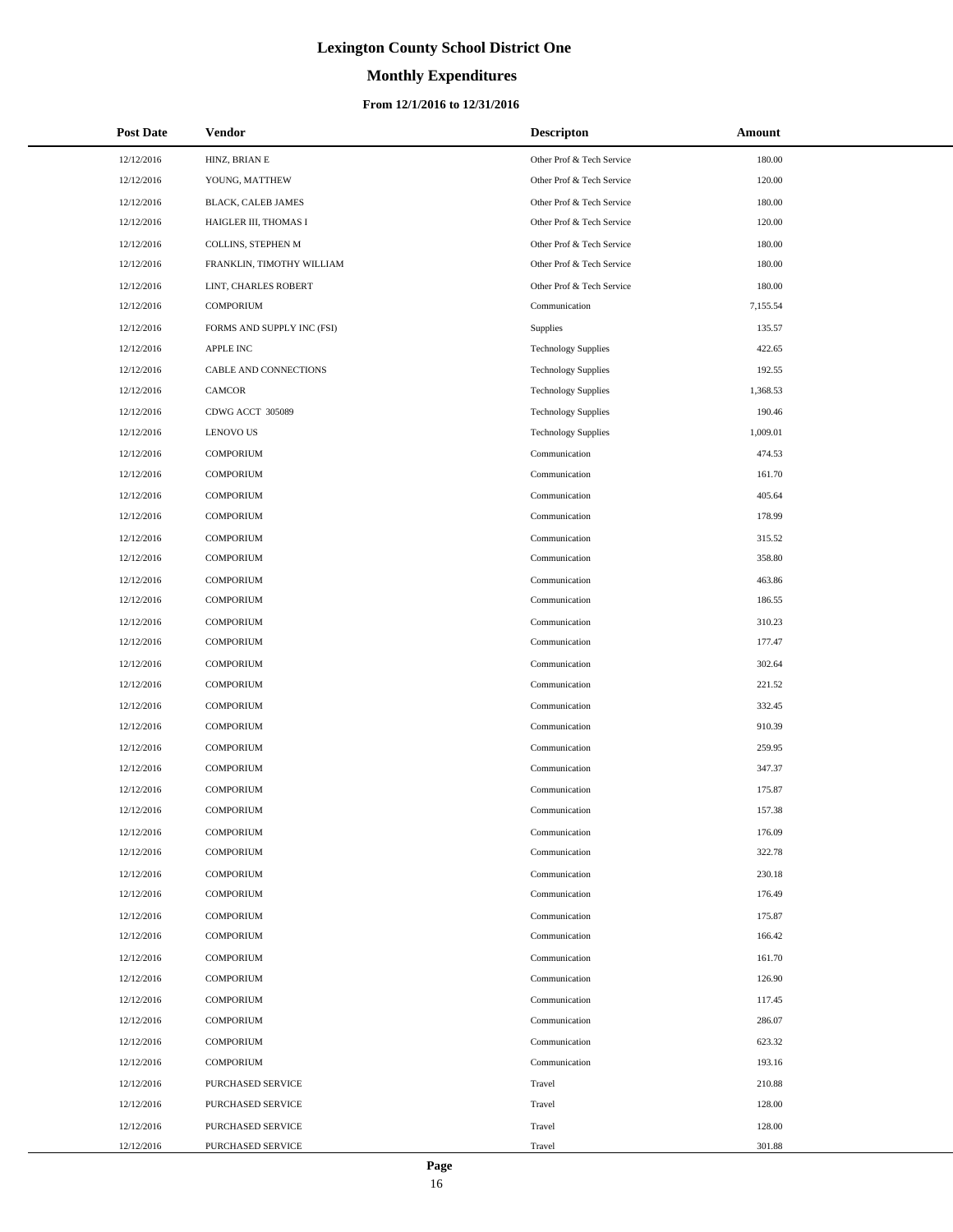# **Monthly Expenditures**

### **From 12/1/2016 to 12/31/2016**

| <b>Post Date</b> | Vendor                                        | <b>Descripton</b>          | Amount   |
|------------------|-----------------------------------------------|----------------------------|----------|
| 12/12/2016       | PURCHASED SERVICE                             | Travel                     | 128.00   |
| 12/12/2016       | PURCHASED SERVICE                             | Travel                     | 128.00   |
| 12/12/2016       | <b>LENOVO US</b>                              | <b>Technology Supplies</b> | 9,540.12 |
| 12/12/2016       | MECHANICAL DESIGN                             | Building                   | 1,680.00 |
| 12/12/2016       | WE BAKER AND SON INC                          | Equipment - Nonexpendable  | 8,690.00 |
| 12/12/2016       | <b>CAMCOR</b>                                 | <b>Technology Supplies</b> | 4,105.59 |
| 12/12/2016       | US INK AND TONER INC                          | Pupil Activity             | 163.66   |
| 12/12/2016       | MOVIE LICENSING USA SWANK MOTION PICTURES INC | Pupil Activity             | 465.00   |
| 12/12/2016       | PINE PRESS OF LEXINGTON INC                   | Pupil Activity             | 1,429.73 |
| 12/12/2016       | FLOCABULARY LLC                               | Pupil Activity             | 1,800.00 |
| 12/12/2016       | SC DEPARTMENT OF REVENUE (SALES TAX RETURN)   | Pupil Activity             | 126.00   |
| 12/12/2016       | PINE PRESS OF LEXINGTON INC                   | Pupil Activity             | 514.96   |
| 12/12/2016       | FORMS AND SUPPLY INC (FSI)                    | Pupil Activity             | 191.32   |
| 12/12/2016       | CAROLINA BIOLOGICAL SUPPLY CO                 | Pupil Activity             | 568.17   |
| 12/12/2016       | R L BRYAN CO TEXTBOOK DEPOSITORY              | Pupil Activity             | 508.64   |
| 12/12/2016       | CREATIVE NOTEBOOK SOLUTIONS                   | Pupil Activity             | 137.50   |
| 12/12/2016       | COBBS, MILTON                                 | Pupil Activity             | 102.30   |
| 12/12/2016       | FRANKLIN, STACEY                              | Pupil Activity             | 120.30   |
| 12/12/2016       | HARMON, SCOTT                                 | Pupil Activity             | 159.90   |
| 12/12/2016       | SAUTTER, BRIAN                                | Pupil Activity             | 230.85   |
| 12/12/2016       | GAN BEI RESTAURANT LLC                        | Pupil Activity             | 925.00   |
| 12/12/2016       | REED, JOHN MARCUS                             | Pupil Activity             | 150.00   |
| 12/12/2016       | HALLINGQUEST, MICHAEL                         | Pupil Activity             | 130.20   |
| 12/12/2016       | MADISON, ZELL                                 | Pupil Activity             | 104.10   |
| 12/12/2016       | MASON, JOHN ALLEN                             | Pupil Activity             | 121.70   |
| 12/12/2016       | TUCKER, CLAYTON                               | Pupil Activity             | 114.90   |
| 12/12/2016       | COOPER, JOEL L                                | Pupil Activity             | 240.00   |
| 12/12/2016       | HAIGLER, ROY L                                | Pupil Activity             | 123.90   |
| 12/12/2016       | JEFFCOAT, RICHIE A                            | Pupil Activity             | 114.90   |
| 12/12/2016       | POPE, ANDREW                                  | Pupil Activity             | 108.60   |
| 12/12/2016       | <b>MYERS, BRUCE</b>                           | Pupil Activity             | 110.40   |
| 12/12/2016       | POPE, WYMAN                                   | Pupil Activity             | 120.30   |
| 12/12/2016       | WILLIAMS, PAMELA                              | Pupil Activity             | 123.90   |
| 12/12/2016       | SOUTHERN SCRIPT LLC                           | Pupil Activity             | 561.75   |
| 12/12/2016       | BULL, CLIFFORD O                              | Pupil Activity             | 122.10   |
| 12/12/2016       | WILLIAMS, PAMELA                              | Pupil Activity             | 130.20   |
| 12/12/2016       | HIGHTOWER, DAMON                              | Pupil Activity             | 104.10   |
| 12/12/2016       | AIKEN CO UMPIRES ASSOC                        | Pupil Activity             | 200.00   |
| 12/12/2016       | BILES , LOUIS WINSLOW                         | Pupil Activity             | 191.38   |
| 12/12/2016       | BLAND, CHAUNTEL                               | Pupil Activity             | 191.38   |
| 12/12/2016       | <b>GRIMES, JOSHUA</b>                         | Pupil Activity             | 191.38   |
| 12/12/2016       | HIERS, LANDIS D                               | Pupil Activity             | 191.38   |
| 12/12/2016       | AIRPORT HIGH SCHOOL                           | Pupil Activity             | 175.00   |
| 12/12/2016       | DUTCH FORK HIGH SCHOOL                        | Pupil Activity             | 225.00   |
| 12/12/2016       | DUTCH FORK HIGH SCHOOL                        | Pupil Activity             | 225.00   |
| 12/12/2016       | RIDDELL / ALL AMERICAN                        | Pupil Activity             | 4,720.81 |
| 12/12/2016       | GREAT AMERICAN OPPORTUNITIES SAVINGS          | Pupil Activity             | 5,158.80 |
| 12/12/2016       | SC DEPARTMENT OF REVENUE (SALES TAX RETURN)   | Pupil Activity             | 195.51   |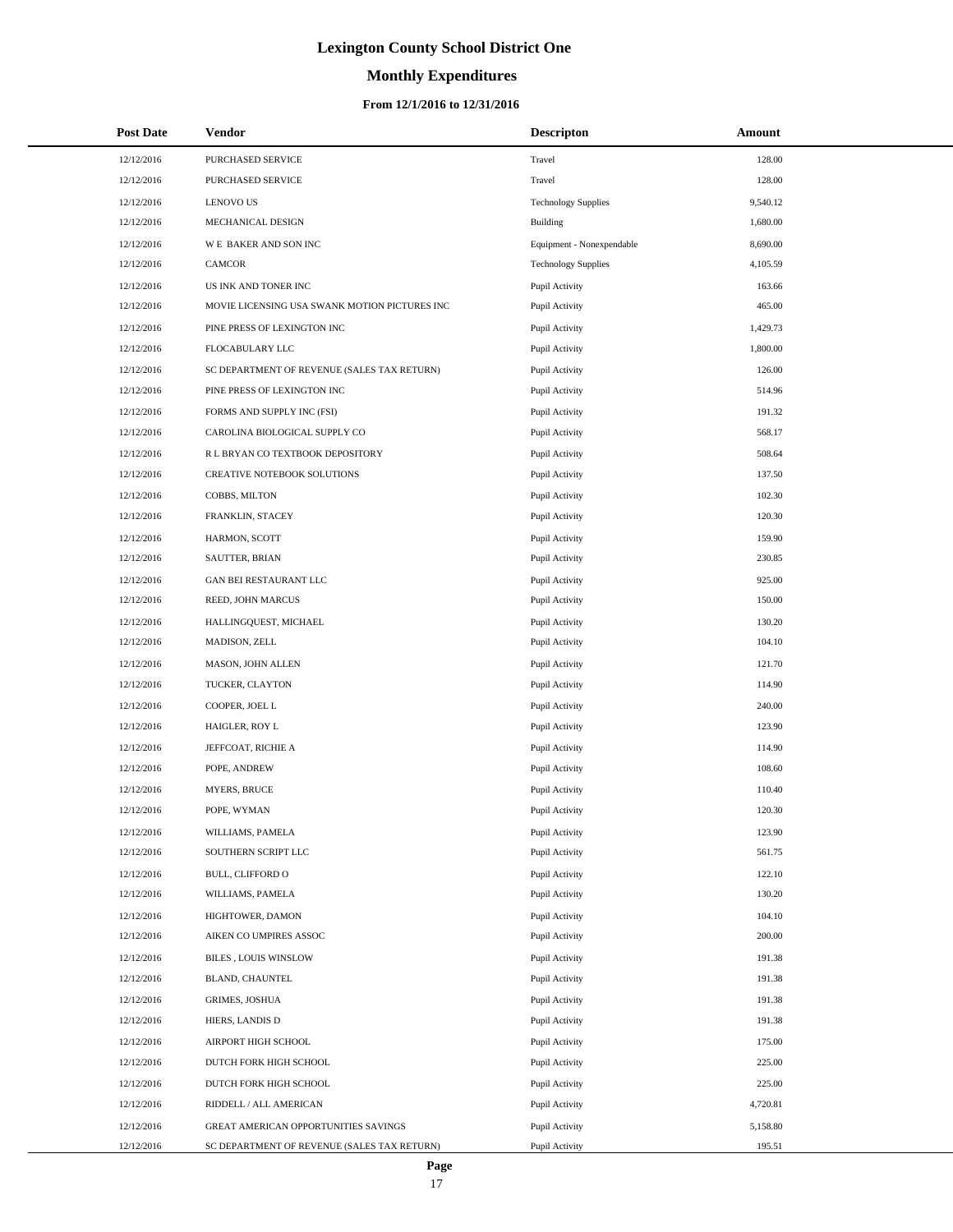# **Monthly Expenditures**

| <b>Post Date</b> | Vendor                                             | <b>Descripton</b>          | Amount    |
|------------------|----------------------------------------------------|----------------------------|-----------|
| 12/12/2016       | TRESONA MULTIMEDIA LLC                             | Pupil Activity             | 758.40    |
| 12/12/2016       | DISNEY DESTINATION LLC                             | Pupil Activity             | 15,275.91 |
| 12/13/2016       | SCHOOL SPECIALTY INC                               | Supplies                   | 891.42    |
| 12/13/2016       | <b>IO EDUCATION LLC</b>                            | Other Prof & Tech Service  | 7.490.00  |
| 12/13/2016       | HOUGHTON MIFFLIN HARCOURT PUBLISHING CO            | Supplies                   | 221.85    |
| 12/13/2016       | FORMS AND SUPPLY INC (FSI)                         | Supplies                   | 1,628.75  |
| 12/13/2016       | <b>LENOVO US</b>                                   | <b>Technology Supplies</b> | 171.20    |
| 12/13/2016       | RATTARY, SHARON H                                  | Other Prof & Tech Service  | 250.00    |
| 12/13/2016       | SCHOOL SPECIALTY INC                               | Supplies                   | 177.19    |
| 12/13/2016       | FLITE TEST LLC                                     | Supplies                   | 679.10    |
| 12/13/2016       | FAIR PLAY CAMP SCHOOL INC                          | Tuition                    | 1,122.75  |
| 12/13/2016       | FOLLETT SCHOOL SOLUTIONS INC                       | <b>Library Books</b>       | 232.94    |
| 12/13/2016       | FOLLETT SCHOOL SOLUTIONS INC                       | <b>Library Books</b>       | 1,461.09  |
| 12/13/2016       | FOLLETT SCHOOL SOLUTIONS INC                       | <b>Library Books</b>       | 1,838.61  |
| 12/13/2016       | CERTIFIED TRANSLATION SERVICES                     | Other Prof & Tech Service  | 168.08    |
| 12/13/2016       | HARMONY EDUCATION CENTER NSRF                      | Dues and Fees              | 975.00    |
| 12/13/2016       | ASCD                                               | Dues and Fees              | 219.00    |
| 12/13/2016       | MANSFIELD OIL CO                                   | Supplies-Maintenace        | 4,036.76  |
| 12/13/2016       | SHIFFLER EQUIPMENT SALES INC                       | Supplies-Maintenace        | 193.72    |
| 12/13/2016       | <b>WW GRAINGER</b>                                 | Supplies-Maintenace        | 255.09    |
| 12/13/2016       | MISSOURI SCHOOL BOARDS ASSOCIATION                 | Other Prof & Tech Service  | 2,014.69  |
| 12/13/2016       | RANDOM DRUG SCREENS INC                            | Other Prof & Tech Service  | 690.00    |
| 12/13/2016       | <b>APPLE INC</b>                                   | <b>Technology Supplies</b> | 1,817.93  |
| 12/13/2016       | CDWG ACCT 305089                                   | <b>Technology Supplies</b> | 1,214.45  |
| 12/13/2016       | <b>APPLE INC</b>                                   | <b>Technology Supplies</b> | 10,400.00 |
| 12/13/2016       | <b>APPLE INC</b>                                   | <b>Technology Supplies</b> | 12,800.00 |
| 12/13/2016       | <b>APPLE INC</b>                                   | <b>Technology Supplies</b> | 9,520.00  |
| 12/13/2016       | <b>FRANKLIN COVEY</b>                              | Software Renewal/Agreemen  | 1,605.00  |
| 12/13/2016       | SC SCHOOL FOR THE DEAF AND BLIND                   | <b>Pupil Services</b>      | 916.67    |
| 12/13/2016       | <b>APPLE INC</b>                                   | <b>Technology Supplies</b> | 973.85    |
| 12/13/2016       | DR DONS BUTTONS                                    | Supplies                   | 1,069.90  |
| 12/13/2016       | KNOWLEDGE MATTERS INC                              | Software Renewal/Agreemen  | 2,390.00  |
| 12/13/2016       | PHILLIPS CORPORATION JEFFREYS DIVISION             | Supplies                   | 5,385.00  |
| 12/13/2016       | SC DEPARTMENT OF REVENUE (SALES TAX RETURN)        | Supplies                   | 376.95    |
| 12/13/2016       | SYSCO FOOD SERV OF COLUMBIA                        | Supplies                   | 499.82    |
| 12/13/2016       | <b>HEINEMANN</b>                                   | Supplies                   | 115.00    |
| 12/13/2016       | <b>BOOKSOURCE</b>                                  | Supplies                   | 1,463.00  |
| 12/13/2016       | <b>HEINEMANN</b>                                   | Supplies                   | 275.00    |
| 12/13/2016       | HERSHEYS ICE CREAM                                 | Food                       | 108.00    |
| 12/13/2016       | HERSHEYS ICE CREAM                                 | Food                       | 132.00    |
| 12/13/2016       | HERSHEYS ICE CREAM                                 | Food                       | 216.00    |
| 12/13/2016       | HERSHEYS ICE CREAM                                 | Food                       | 144.00    |
| 12/13/2016       | KURTZ BROS DBA BENDER BURKOT EAST COAST SCHOOL SUP | Pupil Activity             | 105.00    |
| 12/13/2016       | SCHOOL SPECIALTY INC                               | Pupil Activity             | 456.86    |
| 12/13/2016       | TOTAL STRENGTH AND SPEED                           | Pupil Activity             | 1,603.30  |
| 12/13/2016       | <b>BSN SPORTS</b>                                  | Pupil Activity             | 205.38    |
| 12/13/2016       | WHITE KNOLL MIDDLE SCHOOL                          | Pupil Activity             | 303.50    |
| 12/13/2016       | <b>BSN SPORTS</b>                                  | Pupil Activity             | 7,457.86  |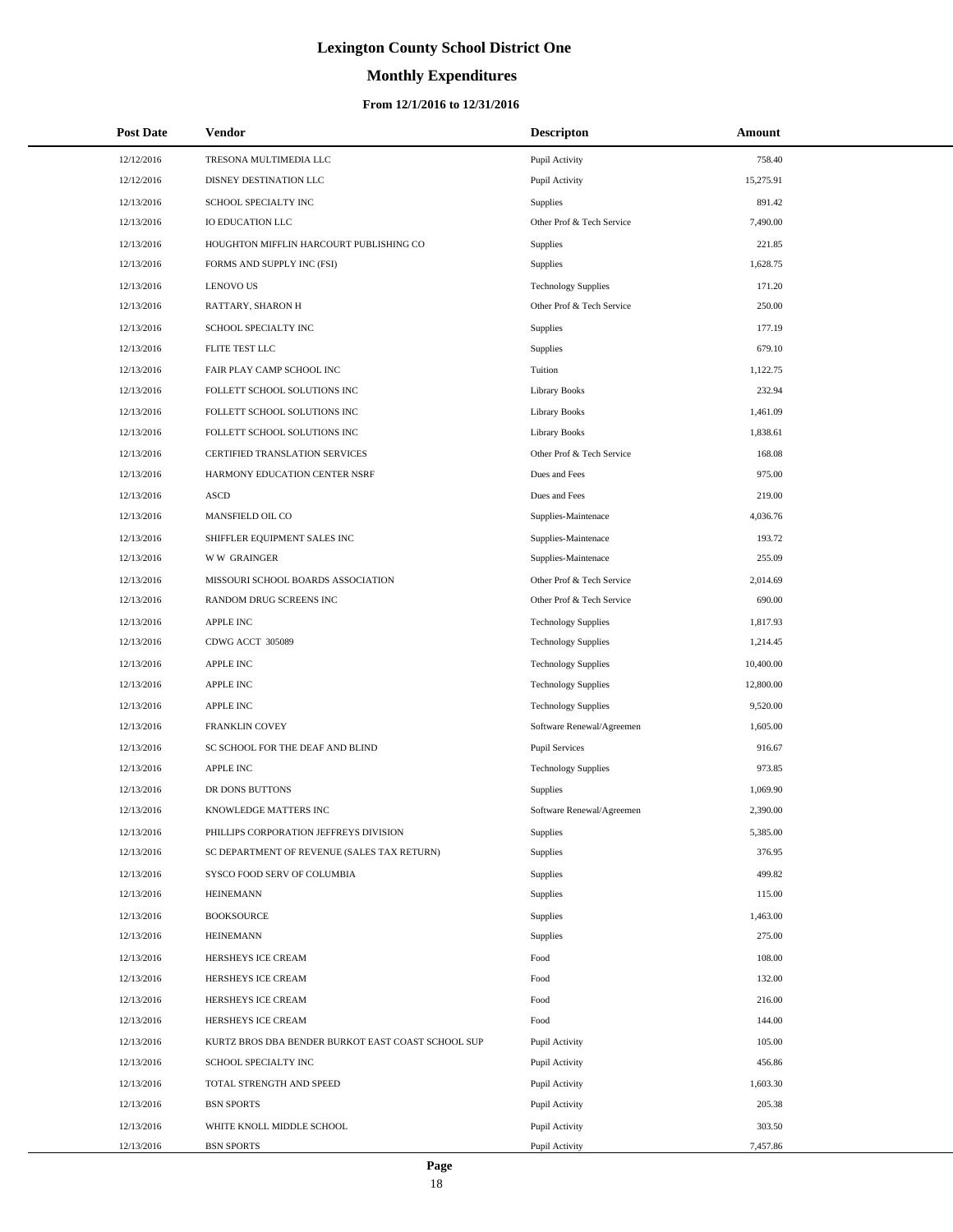# **Monthly Expenditures**

### **From 12/1/2016 to 12/31/2016**

| <b>Post Date</b> | Vendor                                            | <b>Descripton</b>           | Amount    |  |
|------------------|---------------------------------------------------|-----------------------------|-----------|--|
| 12/13/2016       | <b>BSN SPORTS</b>                                 | Pupil Activity              | 3,813.48  |  |
| 12/13/2016       | CAROLINA SCREEN PRINTERS                          | Pupil Activity              | 331.70    |  |
| 12/13/2016       | CLASSIC COOKIE DISTRIBUTION SE                    | Pupil Activity              | 1,820.38  |  |
| 12/14/2016       | <b>BOUNDLESS NETWORK</b>                          | Supplies                    | 404.46    |  |
| 12/14/2016       | FRANKLIN COVEY                                    | Inst Prog Improvement       | 2,700.00  |  |
| 12/14/2016       | CERTIFIED TRANSLATION SERVICES                    | Other Prof & Tech Service   | 169.20    |  |
| 12/14/2016       | ONTARIO INVESTMENTS INC.                          | Rentals                     | 200.70    |  |
| 12/14/2016       | MOTA INDUSTRIAL SERVICES INC                      | Repairs and Maintenance     | 770.70    |  |
| 12/14/2016       | SMITH AND JONES JANITORIAL SUPPLIES AND EQUIP INC | Supplies-Maintenace         | 231.12    |  |
| 12/14/2016       | ACE GLASS CO INC                                  | Repairs and Maintenance     | 353.73    |  |
| 12/14/2016       | ACE GLASS CO INC                                  | Repairs and Maintenance     | 125.00    |  |
| 12/14/2016       | CALICO INDUSTRIES INC                             | Supplies-Maintenace         | 274.72    |  |
| 12/14/2016       | DATA IMAGING AND ASSOCIATES                       | <b>Supplies</b>             | 361.66    |  |
| 12/14/2016       | SPIVEY, STEPHEN J                                 | Other Prof & Tech Service   | 180.00    |  |
| 12/14/2016       | COCKERILL, STEFFONIE CAROL LYNN                   | Other Prof & Tech Service   | 120.00    |  |
| 12/14/2016       | HEATH, KENNETH GENE                               | Other Prof & Tech Service   | 120.00    |  |
| 12/14/2016       | KLINSIC, JENNIFER                                 | Other Prof & Tech Service   | 120.00    |  |
| 12/14/2016       | ACCUTECH INC                                      | <b>Technology Supplies</b>  | 1,715.21  |  |
| 12/14/2016       | FRANKLIN COVEY                                    | Inst Prog Improvement       | 5,379.40  |  |
| 12/14/2016       | KNOWLEDGE MATTERS INC                             | Software Renewal/Agreemen   | 1,695.00  |  |
| 12/14/2016       | SC DEPARTMENT OF REVENUE (SALES TAX RETURN)       | Software Renewal/Agreemen   | 119.00    |  |
| 12/14/2016       | HAYNSWORTH SINKLER BOYD PA                        | Dues and Fees               | 34,504.78 |  |
| 12/14/2016       | J PUCKETT ENTERPRISES LLC                         | Supplies-Athletics          | 7,494.52  |  |
| 12/14/2016       | J PUCKETT ENTERPRISES LLC                         | Building                    | 14,922.64 |  |
| 12/14/2016       | SMARTPHONE MEDIC LLC                              | Pupil Activity              | 149.00    |  |
| 12/14/2016       | SMARTPHONE MEDIC LLC                              | Pupil Activity              | 198.00    |  |
| 12/14/2016       | SC DEPARTMENT OF EDUCATION                        | Pupil Activity              | 508.64    |  |
| 12/14/2016       | <b>NEFF</b>                                       | Pupil Activity              | 391.40    |  |
| 12/14/2016       | T AND T SPORTS                                    | Pupil Activity              | 127.06    |  |
| 12/14/2016       | REED, JOHN MARCUS                                 | Pupil Activity              | 120.00    |  |
| 12/14/2016       | THOMPSON, MARCO                                   | Pupil Activity              | 104.10    |  |
| 12/14/2016       | PIGGIE PARK ENTERPRISES INC                       | Pupil Activity              | 420.00    |  |
| 12/14/2016       | MORRIS, ZOBLE                                     | Pupil Activity              | 122.10    |  |
| 12/14/2016       | VARSITY SPIRIT FASHIONS AND SUPPLIES LLC          | Pupil Activity              | 187.89    |  |
| 12/14/2016       | T AND T SPORTS                                    | Pupil Activity              | 649.70    |  |
| 12/14/2016       | YANKEE CANDLE FUNDRAISER                          | Pupil Activity              | 1,140.72  |  |
| 12/14/2016       | COTTER, TABITHA                                   | Pupil Activity              | 1,260.00  |  |
| 12/15/2016       | PURCHASED SERVICE                                 | Travel                      | 116.64    |  |
| 12/15/2016       | PURCHASED SERVICE                                 | Travel                      | 339.28    |  |
| 12/15/2016       | APPLE INC                                         | <b>Technology Supplies</b>  | 159.43    |  |
| 12/15/2016       | PINE PRESS OF LEXINGTON INC                       | Printing and Binding        | 113.30    |  |
| 12/15/2016       | LEXINGTON COUNTY SCHOOL DIST 1                    | <b>Pupil Transportation</b> | 526.38    |  |
| 12/15/2016       | DELL COMPUTERS                                    | Supplies                    | 114.39    |  |
| 12/15/2016       | FRANKLIN COVEY                                    | Inst Prog Improvement       | 529.65    |  |
| 12/15/2016       | PINE PRESS OF LEXINGTON INC                       | Printing and Binding        | 337.80    |  |
| 12/15/2016       | PURCHASED SERVICE                                 | Travel                      | 153.09    |  |
| 12/15/2016       | CERTIFIED TRANSLATION SERVICES                    | Other Prof & Tech Service   | 193.44    |  |
| 12/15/2016       | PURCHASED SERVICE                                 | Travel                      | 127.44    |  |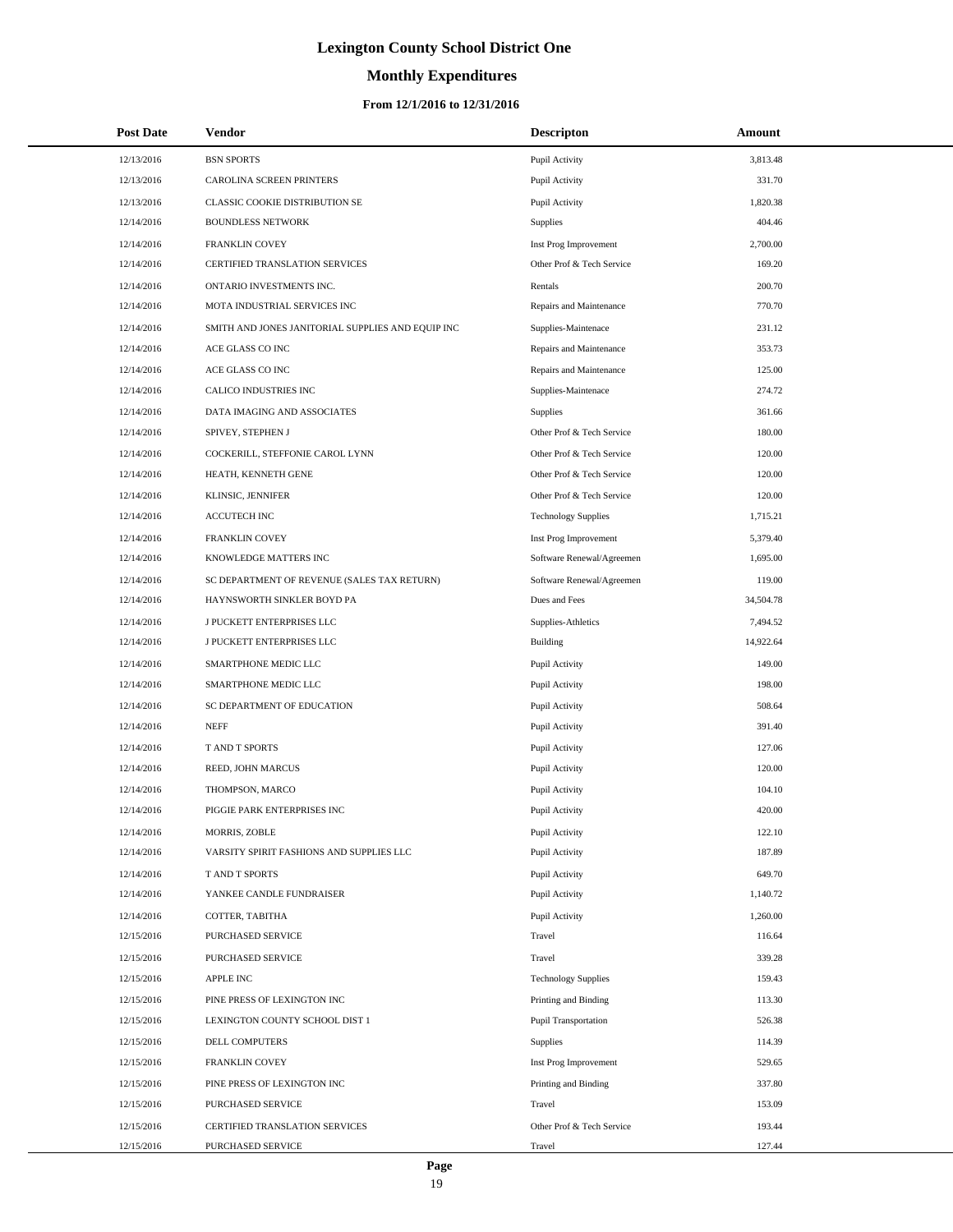# **Monthly Expenditures**

### **From 12/1/2016 to 12/31/2016**

| <b>Post Date</b> | Vendor                                | <b>Descripton</b>         | Amount |
|------------------|---------------------------------------|---------------------------|--------|
| 12/15/2016       | PURCHASED SERVICE                     | Travel                    | 145.91 |
| 12/15/2016       | FIRE CONTROL SYSTEMS OF CHARLOTTE INC | Repairs and Maintenance   | 800.00 |
| 12/15/2016       | FIRE CONTROL SYSTEMS OF CHARLOTTE INC | Repairs and Maintenance   | 650.00 |
| 12/15/2016       | H L SHEALY CO                         | Supplies-Maintenace       | 516.32 |
| 12/15/2016       | FIRE CONTROL SYSTEMS OF CHARLOTTE INC | Repairs and Maintenance   | 650.00 |
| 12/15/2016       | H L SHEALY CO                         | Supplies-Maintenace       | 235.71 |
| 12/15/2016       | FIRE CONTROL SYSTEMS OF CHARLOTTE INC | Repairs and Maintenance   | 350.00 |
| 12/15/2016       | FIRE CONTROL SYSTEMS OF CHARLOTTE INC | Repairs and Maintenance   | 650.00 |
| 12/15/2016       | H L SHEALY CO                         | Supplies-Maintenace       | 235.71 |
| 12/15/2016       | FIRE CONTROL SYSTEMS OF CHARLOTTE INC | Repairs and Maintenance   | 350.00 |
| 12/15/2016       | FIRE CONTROL SYSTEMS OF CHARLOTTE INC | Repairs and Maintenance   | 200.00 |
| 12/15/2016       | FIRE CONTROL SYSTEMS OF CHARLOTTE INC | Repairs and Maintenance   | 550.00 |
| 12/15/2016       | FIRE CONTROL SYSTEMS OF CHARLOTTE INC | Repairs and Maintenance   | 200.00 |
| 12/15/2016       | TERMINIX COMMERCIAL                   | Repairs and Maintenance   | 726.00 |
| 12/15/2016       | FIRE CONTROL SYSTEMS OF CHARLOTTE INC | Repairs and Maintenance   | 350.00 |
| 12/15/2016       | FIRE CONTROL SYSTEMS OF CHARLOTTE INC | Repairs and Maintenance   | 350.00 |
| 12/15/2016       | FIRE CONTROL SYSTEMS OF CHARLOTTE INC | Repairs and Maintenance   | 350.00 |
| 12/15/2016       | FIRE CONTROL SYSTEMS OF CHARLOTTE INC | Repairs and Maintenance   | 350.00 |
| 12/15/2016       | FIRE CONTROL SYSTEMS OF CHARLOTTE INC | Repairs and Maintenance   | 550.00 |
| 12/15/2016       | FIRE CONTROL SYSTEMS OF CHARLOTTE INC | Repairs and Maintenance   | 650.00 |
| 12/15/2016       | FIRE CONTROL SYSTEMS OF CHARLOTTE INC | Repairs and Maintenance   | 350.00 |
| 12/15/2016       | FIRE CONTROL SYSTEMS OF CHARLOTTE INC | Repairs and Maintenance   | 550.00 |
| 12/15/2016       | FIRE CONTROL SYSTEMS OF CHARLOTTE INC | Repairs and Maintenance   | 550.00 |
| 12/15/2016       | FIRE CONTROL SYSTEMS OF CHARLOTTE INC | Repairs and Maintenance   | 350.00 |
| 12/15/2016       | FIRE CONTROL SYSTEMS OF CHARLOTTE INC | Repairs and Maintenance   | 350.00 |
| 12/15/2016       | FIRE CONTROL SYSTEMS OF CHARLOTTE INC | Repairs and Maintenance   | 550.00 |
| 12/15/2016       | FIRE CONTROL SYSTEMS OF CHARLOTTE INC | Repairs and Maintenance   | 350.00 |
| 12/15/2016       | FIRE CONTROL SYSTEMS OF CHARLOTTE INC | Repairs and Maintenance   | 550.00 |
| 12/15/2016       | FIRE CONTROL SYSTEMS OF CHARLOTTE INC | Repairs and Maintenance   | 350.00 |
| 12/15/2016       | FIRE CONTROL SYSTEMS OF CHARLOTTE INC | Repairs and Maintenance   | 350.00 |
| 12/15/2016       | FIRE CONTROL SYSTEMS OF CHARLOTTE INC | Repairs and Maintenance   | 350.00 |
| 12/15/2016       | FIRE CONTROL SYSTEMS OF CHARLOTTE INC | Repairs and Maintenance   | 350.00 |
| 12/15/2016       | FIRE CONTROL SYSTEMS OF CHARLOTTE INC | Repairs and Maintenance   | 350.00 |
| 12/15/2016       | FIRE CONTROL SYSTEMS OF CHARLOTTE INC | Repairs and Maintenance   | 550.00 |
| 12/15/2016       | FIRE CONTROL SYSTEMS OF CHARLOTTE INC | Repairs and Maintenance   | 650.00 |
| 12/15/2016       | H L SHEALY CO                         | Supplies-Maintenace       | 404.07 |
| 12/15/2016       | FIRE CONTROL SYSTEMS OF CHARLOTTE INC | Repairs and Maintenance   | 350.00 |
| 12/15/2016       | <b>PURCHASED SERVICE</b>              | Travel                    | 350.46 |
| 12/15/2016       | PURCHASED SERVICE                     | Travel                    | 135.54 |
| 12/15/2016       | KLINSIC, JENNIFER                     | Other Prof & Tech Service | 120.00 |
| 12/15/2016       | FINLEY, STEPHEN CRAIG                 | Other Prof & Tech Service | 120.00 |
| 12/15/2016       | WILFONG, MICHAEL BRIAN                | Other Prof & Tech Service | 360.00 |
| 12/15/2016       | LANEY, BILLY RAY                      | Other Prof & Tech Service | 120.00 |
| 12/15/2016       | WISE, ROSS NICHOLAS                   | Other Prof & Tech Service | 120.00 |
| 12/15/2016       | FINLEY, STEPHEN CRAIG                 | Other Prof & Tech Service | 120.00 |
| 12/15/2016       | HART, MICHAEL JOSEPH                  | Other Prof & Tech Service | 180.00 |
| 12/15/2016       | SC DEPARTMENT OF SOCIAL SERVICES      | Other Prof & Tech Service | 512.00 |
| 12/15/2016       | ONTARIO INVESTMENTS INC.              | Rentals                   | 757.74 |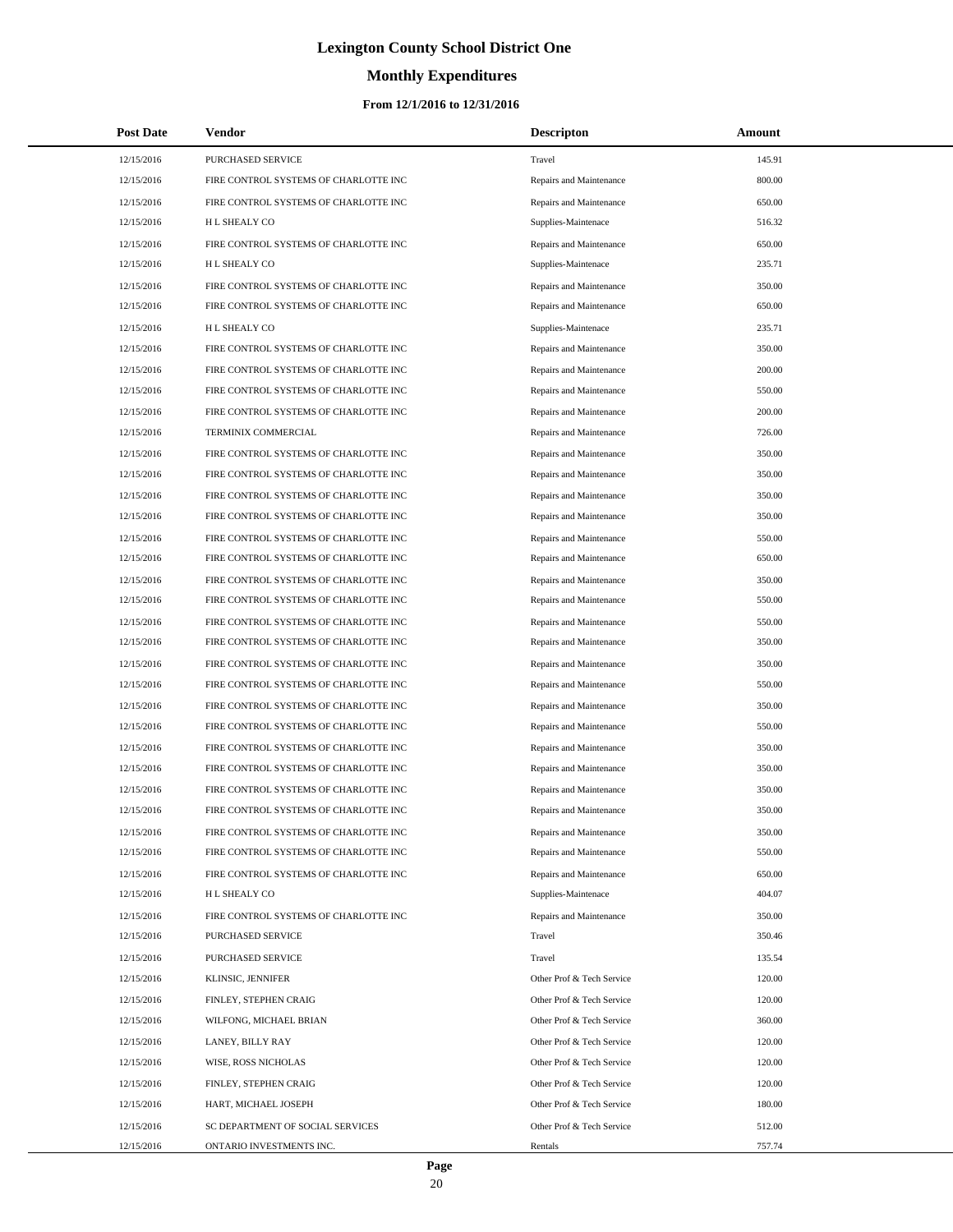# **Monthly Expenditures**

### **From 12/1/2016 to 12/31/2016**

| <b>Post Date</b> | <b>Vendor</b>                                      | <b>Descripton</b>              | <b>Amount</b> |
|------------------|----------------------------------------------------|--------------------------------|---------------|
| 12/15/2016       | PURCHASED SERVICE                                  | Travel                         | 394.74        |
| 12/15/2016       | PURCHASED SERVICE                                  | Travel                         | 235.98        |
| 12/15/2016       | PURCHASED SERVICE                                  | Travel                         | 130.12        |
| 12/15/2016       | PURCHASED SERVICE                                  | Travel                         | 172.53        |
| 12/15/2016       | PURCHASED SERVICE                                  | Travel                         | 129.60        |
| 12/15/2016       | PURCHASED SERVICE                                  | Travel                         | 130.57        |
| 12/15/2016       | PURCHASED SERVICE                                  | Travel                         | 197.10        |
| 12/15/2016       | PURCHASED SERVICE                                  | Travel                         | 117.72        |
| 12/15/2016       | NANCY K PERRY CHILDREN'S SHELTER                   | <b>Instructional Services</b>  | 547.50        |
| 12/15/2016       | LEXINGTON TECHNOLOGY CENTER                        | Pupil Act-Fee/Collection Refnd | 1,200.00      |
| 12/15/2016       | PINE PRESS OF LEXINGTON INC                        | Pupil Activity                 | 301.22        |
| 12/15/2016       | DELL COMPUTERS                                     | Pupil Activity                 | 3,875.67      |
| 12/15/2016       | STATE DEPARTMENT OF EDUCATION LEX DIST ONEBUS SHOP | Pupil Activity                 | 308.76        |
| 12/15/2016       | PURCHASED SERVICE                                  | Pupil Activity                 | 267.46        |
| 12/15/2016       | LEXINGTON COUNTY SCHOOL DIST 1                     | <b>Pupil Transportation</b>    | 481.74        |
| 12/16/2016       | PURCHASED SERVICE                                  | Travel                         | 246.78        |
| 12/16/2016       | PURCHASED SERVICE                                  | Travel                         | 369.04        |
| 12/16/2016       | NUIDEA SCHOOL SUPPLY CO                            | <b>Supplies</b>                | 213.47        |
| 12/16/2016       | NUIDEA SCHOOL SUPPLY CO                            | Supplies                       | 250.38        |
| 12/16/2016       | SC BAND DIRECTORS ASSOCIATION                      | <b>Pupil Transportation</b>    | 500.00        |
| 12/16/2016       | <b>USATESTPREP INC</b>                             | Software Renewal/Agreemen      | 750.00        |
| 12/16/2016       | FORMS AND SUPPLY INC (FSI)                         | Supplies                       | 212.73        |
| 12/16/2016       | SCHOOL SPECIALTY INC                               | Supplies                       | 298.47        |
| 12/16/2016       | <b>GROVE MEDICAL</b>                               | Supplies                       | 275.67        |
| 12/16/2016       | <b>LENOVO US</b>                                   | <b>Technology Supplies</b>     | 663.40        |
| 12/16/2016       | PURCHASED SERVICE                                  | Travel                         | 159.03        |
| 12/16/2016       | PURCHASED SERVICE                                  | Travel                         | 326.78        |
| 12/16/2016       | PURCHASED SERVICE                                  | Travel                         | 379.00        |
| 12/16/2016       | PURCHASED SERVICE                                  | Travel                         | 363.00        |
| 12/16/2016       | PURCHASED SERVICE                                  | Travel                         | 395.30        |
| 12/16/2016       | PURCHASED SERVICE                                  | Travel                         | 132.84        |
| 12/16/2016       | PURCHASED SERVICE                                  | Travel                         | 446.47        |
| 12/16/2016       | SCE&G                                              | <b>Public Utilities</b>        | 1,003.74      |
| 12/16/2016       | <b>KOON LUMBER</b>                                 | Supplies-Maintenace            | 386.04        |
| 12/16/2016       | <b>SCE&amp;G</b>                                   | <b>Public Utilities</b>        | 573.70        |
| 12/16/2016       | SCE&G                                              | <b>Public Utilities</b>        | 9,948.65      |
| 12/16/2016       | SCE&G                                              | <b>Public Utilities</b>        | 8,017.79      |
| 12/16/2016       | SCE&G                                              | <b>Public Utilities</b>        | 21,761.81     |
| 12/16/2016       | <b>BARNES PROPANE</b>                              | Energy                         | 114.43        |
| 12/16/2016       | SCE&G                                              | <b>Public Utilities</b>        | 13,530.96     |
| 12/16/2016       | CAROLINA WATER SERVICE INC                         | <b>Public Utilities</b>        | 2,597.32      |
| 12/16/2016       | SCE&G                                              | <b>Public Utilities</b>        | 8,159.94      |
| 12/16/2016       | SCE&G                                              | <b>Public Utilities</b>        | 8,401.40      |
| 12/16/2016       | SCE&G                                              | <b>Public Utilities</b>        | 39,412.00     |
| 12/16/2016       | SCE&G                                              | <b>Public Utilities</b>        | 8,292.71      |
| 12/16/2016       | SCE&G                                              | <b>Public Utilities</b>        | 10,282.43     |
| 12/16/2016       | SCE&G                                              | <b>Public Utilities</b>        | 12,287.95     |
| 12/16/2016       | SOUTHEASTERN PAPER                                 | Supplies-Maintenace            | 423.45        |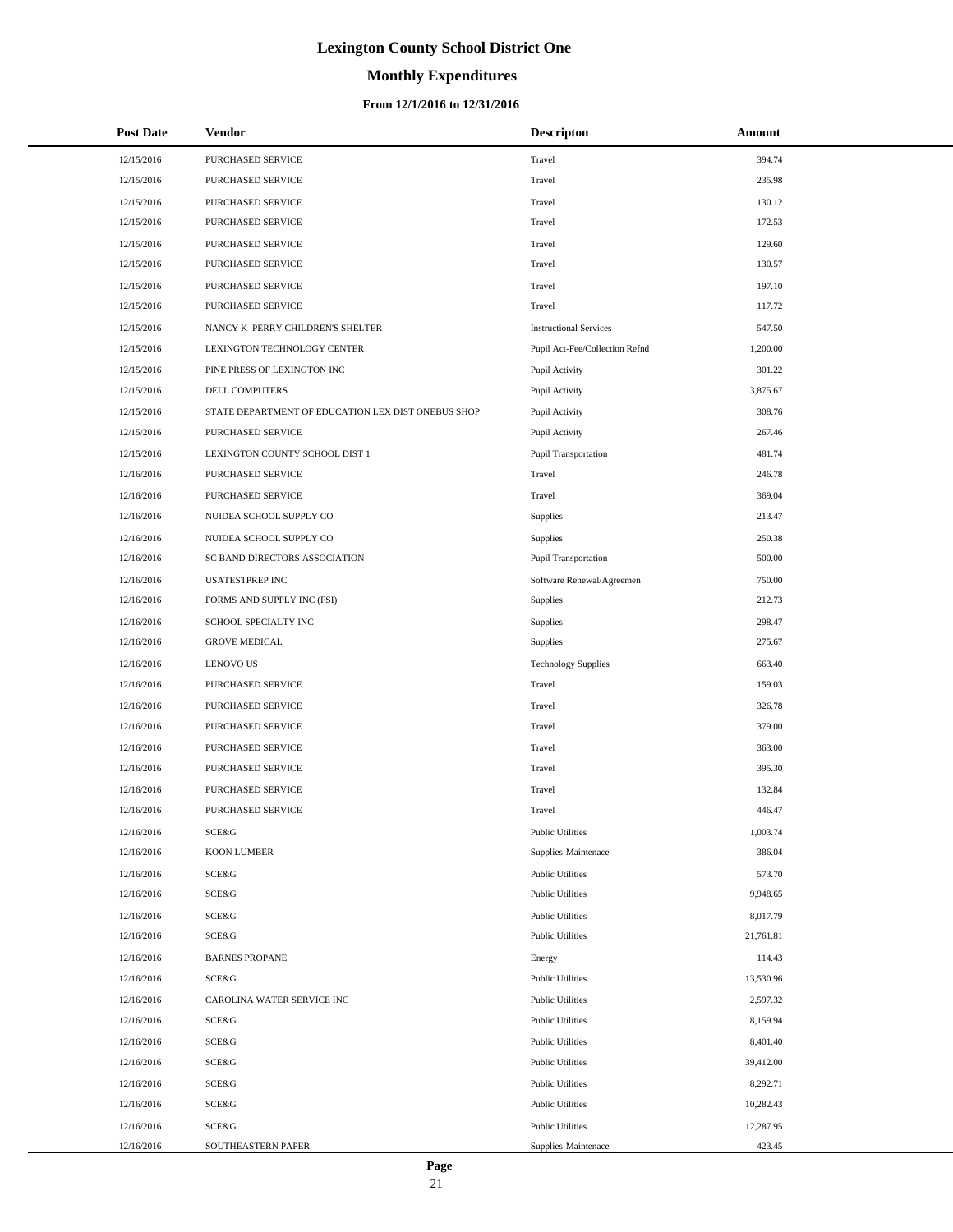# **Monthly Expenditures**

### **From 12/1/2016 to 12/31/2016**

| <b>Post Date</b> | Vendor                                      | <b>Descripton</b>         | Amount    |
|------------------|---------------------------------------------|---------------------------|-----------|
| 12/16/2016       | <b>WW GRAINGER</b>                          | Supplies-Maintenace       | 278.26    |
| 12/16/2016       | SCE&G                                       | <b>Public Utilities</b>   | 8,151.40  |
| 12/16/2016       | <b>SCE&amp;G</b>                            | <b>Public Utilities</b>   | 2,295.98  |
| 12/16/2016       | DADE PAPER AND BAG CO                       | Supplies-Maintenace       | 465.99    |
| 12/16/2016       | SCE&G                                       | <b>Public Utilities</b>   | 16,035.04 |
| 12/16/2016       | SCE&G                                       | <b>Public Utilities</b>   | 10,699.94 |
| 12/16/2016       | SMITH PINE STRAW CO LLC                     | Supplies-Maintenace       | 171.20    |
| 12/16/2016       | SCE&G                                       | <b>Public Utilities</b>   | 8,580.71  |
| 12/16/2016       | SCE&G                                       | <b>Public Utilities</b>   | 9,317.85  |
| 12/16/2016       | SCE&G                                       | <b>Public Utilities</b>   | 18,385.56 |
| 12/16/2016       | SCE&G                                       | <b>Public Utilities</b>   | 43,971.09 |
| 12/16/2016       | SCE&G                                       | <b>Public Utilities</b>   | 8,664.79  |
| 12/16/2016       | SCE&G                                       | <b>Public Utilities</b>   | 129.83    |
| 12/16/2016       | PURCHASED SERVICE                           | Travel                    | 224.53    |
| 12/16/2016       | PURCHASED SERVICE                           | Travel                    | 413.64    |
| 12/16/2016       | PURCHASED SERVICE                           | Travel                    | 296.02    |
| 12/16/2016       | DATA IMAGING AND ASSOCIATES                 | Supplies                  | 2,024.60  |
| 12/16/2016       | MASTER GRINDING AMD SECURITY LLC            | Supplies                  | 1,000.00  |
| 12/16/2016       | SNUFFER, ROBERT                             | Other Prof & Tech Service | 120.00    |
| 12/16/2016       | HINZ, BRIAN E                               | Other Prof & Tech Service | 120.00    |
| 12/16/2016       | SMITH, THOMAS ALVIN                         | Other Prof & Tech Service | 120.00    |
| 12/16/2016       | YOUNG, MATTHEW                              | Other Prof & Tech Service | 120.00    |
| 12/16/2016       | LOOKABILL, JOHN T                           | Other Prof & Tech Service | 180.00    |
| 12/16/2016       | MILLER, JEFFREY J                           | Other Prof & Tech Service | 120.00    |
| 12/16/2016       | MEFFORD, ROY EARL                           | Other Prof & Tech Service | 180.00    |
| 12/16/2016       | SPIVEY, STEPHEN J                           | Other Prof & Tech Service | 180.00    |
| 12/16/2016       | PURCHASED SERVICE                           | Travel                    | 552.30    |
| 12/16/2016       | PURCHASED SERVICE                           | Travel                    | 108.00    |
| 12/16/2016       | LEXINGTON PRINTING LLC                      | Printing and Binding      | 2,406.43  |
| 12/16/2016       | FORMS AND SUPPLY INC (FSI)                  | Supplies                  | 144.40    |
| 12/16/2016       | BUSINESS ORIENTED SOFTWARE SOLUTIONS INC    | Software Renewal/Agreemen | 9,980.00  |
| 12/16/2016       | SC DEPARTMENT OF REVENUE (SALES TAX RETURN) | Software Renewal/Agreemen | 698.60    |
| 12/16/2016       | PHONAK INC USA                              | Supplies                  | 806.00    |
| 12/16/2016       | PURCHASED SERVICE                           | Travel                    | 128.00    |
| 12/16/2016       | PURCHASED SERVICE                           | Travel                    | 128.00    |
| 12/16/2016       | PURCHASED SERVICE                           | Travel                    | 286.90    |
| 12/16/2016       | PURCHASED SERVICE                           | Travel                    | 1,040.18  |
| 12/16/2016       | TEST OUT CORPORATION                        | Software Renewal/Agreemen | 2,500.00  |
| 12/16/2016       | <b>HEINEMANN</b>                            | Supplies                  | 959.49    |
| 12/16/2016       | <b>SCHOLASTIC INC</b>                       | Supplies                  | 588.00    |
| 12/16/2016       | PURCHASED SERVICE                           | Travel                    | 147.50    |
| 12/16/2016       | PURCHASED SERVICE                           | Travel                    | 331.10    |
| 12/16/2016       | PURCHASED SERVICE                           | Travel                    | 147.50    |
| 12/16/2016       | PURCHASED SERVICE                           | Travel                    | 331.10    |
| 12/16/2016       | PURCHASED SERVICE                           | Travel                    | 331.10    |
| 12/16/2016       | PURCHASED SERVICE                           | Travel                    | 147.50    |
| 12/16/2016       | PURCHASED SERVICE                           | Travel                    | 336.50    |
| 12/16/2016       | PURCHASED SERVICE                           | Travel                    | 331.10    |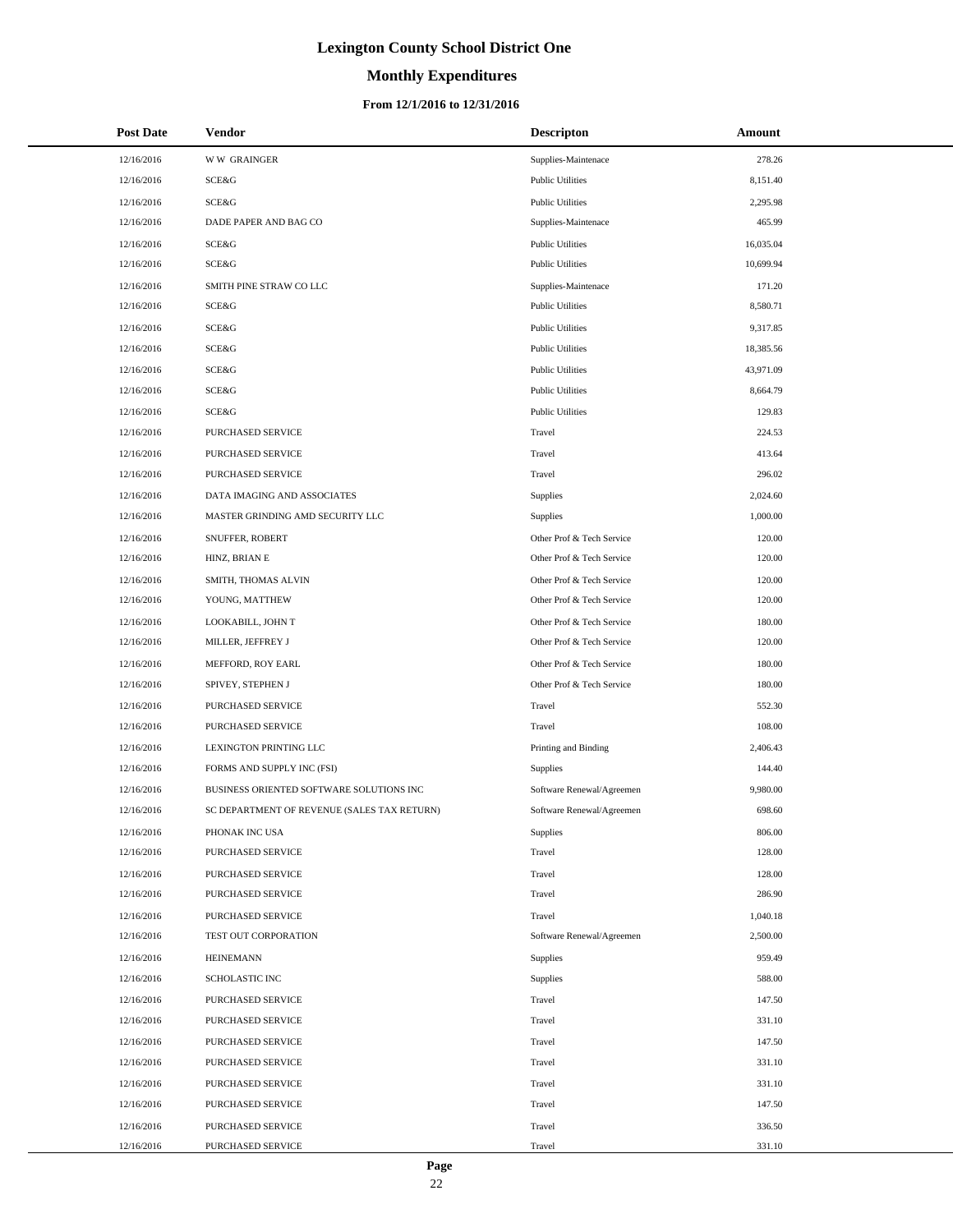# **Monthly Expenditures**

### **From 12/1/2016 to 12/31/2016**

| <b>Post Date</b> | Vendor                       | <b>Descripton</b>          | Amount   |
|------------------|------------------------------|----------------------------|----------|
| 12/16/2016       | PURCHASED SERVICE            | Travel                     | 147.50   |
| 12/16/2016       | PURCHASED SERVICE            | Travel                     | 390.10   |
| 12/16/2016       | COMMUNICATION MANAGEMENT INC | <b>Technology Supplies</b> | 2,551.15 |
| 12/16/2016       | <b>US FOODS</b>              | Supplies                   | 1,035.61 |
| 12/16/2016       | HERSHEYS ICE CREAM           | Food                       | 111.60   |
| 12/16/2016       | NATIONAL FOOD GROUP          | Food                       | 578.65   |
| 12/16/2016       | SYSCO FOOD SERV OF COLUMBIA  | Food                       | 7,059.21 |
| 12/16/2016       | BORDEN DAIRY CO OF SC LLC    | Milk                       | 622.78   |
| 12/16/2016       | <b>US FOODS</b>              | Supplies                   | $-37.36$ |
| 12/16/2016       | HERSHEYS ICE CREAM           | Food                       | 132.00   |
| 12/16/2016       | NATIONAL FOOD GROUP          | Food                       | 757.90   |
| 12/16/2016       | SYSCO FOOD SERV OF COLUMBIA  | Food                       | 2,369.24 |
| 12/16/2016       | BORDEN DAIRY CO OF SC LLC    | Milk                       | 511.60   |
| 12/16/2016       | <b>US FOODS</b>              | Supplies                   | 440.62   |
| 12/16/2016       | NATIONAL FOOD GROUP          | Food                       | 578.65   |
| 12/16/2016       | SYSCO FOOD SERV OF COLUMBIA  | Food                       | 3,410.82 |
| 12/16/2016       | BORDEN DAIRY CO OF SC LLC    | Milk                       | 650.83   |
| 12/16/2016       | <b>US FOODS</b>              | Supplies                   | 716.08   |
| 12/16/2016       | HERSHEYS ICE CREAM           | Food                       | 120.00   |
| 12/16/2016       | NATIONAL FOOD GROUP          | Food                       | 757.90   |
| 12/16/2016       | SYSCO FOOD SERV OF COLUMBIA  | Food                       | 7,599.34 |
| 12/16/2016       | BORDEN DAIRY CO OF SC LLC    | Milk                       | 1,521.51 |
| 12/16/2016       | SENN BROTHERS INC            | Produce                    | 126.50   |
| 12/16/2016       | <b>US FOODS</b>              | Supplies                   | 230.72   |
| 12/16/2016       | NATIONAL FOOD GROUP          | Food                       | 578.65   |
| 12/16/2016       | SYSCO FOOD SERV OF COLUMBIA  | Food                       | 7,232.11 |
| 12/16/2016       | BORDEN DAIRY CO OF SC LLC    | Milk                       | 686.57   |
| 12/16/2016       | SENN BROTHERS INC            | Produce                    | 264.16   |
| 12/16/2016       | <b>US FOODS</b>              | Supplies                   | 796.38   |
| 12/16/2016       | HERSHEYS ICE CREAM           | Food                       | 192.00   |
| 12/16/2016       | NATIONAL FOOD GROUP          | Food                       | 757.90   |
| 12/16/2016       | SYSCO FOOD SERV OF COLUMBIA  | Food                       | 4,891.03 |
| 12/16/2016       | BORDEN DAIRY CO OF SC LLC    | Milk                       | 1,785.29 |
| 12/16/2016       | <b>US FOODS</b>              | Supplies                   | 181.42   |
| 12/16/2016       | NATIONAL FOOD GROUP          | Food                       | 184.05   |
| 12/16/2016       | SYSCO FOOD SERV OF COLUMBIA  | Food                       | 1,943.86 |
| 12/16/2016       | SENN BROTHERS INC            | Produce                    | 111.50   |
| 12/16/2016       | US FOODS                     | Supplies                   | 762.57   |
| 12/16/2016       | NATIONAL FOOD GROUP          | Food                       | 578.65   |
| 12/16/2016       | SYSCO FOOD SERV OF COLUMBIA  | Food                       | 8,400.84 |
| 12/16/2016       | SENN BROTHERS INC            | Produce                    | 694.74   |
| 12/16/2016       | <b>US FOODS</b>              | Supplies                   | 474.99   |
| 12/16/2016       | NATIONAL FOOD GROUP          | Food                       | 816.85   |
| 12/16/2016       | SYSCO FOOD SERV OF COLUMBIA  | Food                       | 3,429.58 |
| 12/16/2016       | BORDEN DAIRY CO OF SC LLC    | Milk                       | 750.11   |
| 12/16/2016       | SENN BROTHERS INC            | Produce                    | 336.85   |
| 12/16/2016       | <b>US FOODS</b>              | Supplies                   | 878.59   |
| 12/16/2016       | HERSHEYS ICE CREAM           | Food                       | 120.00   |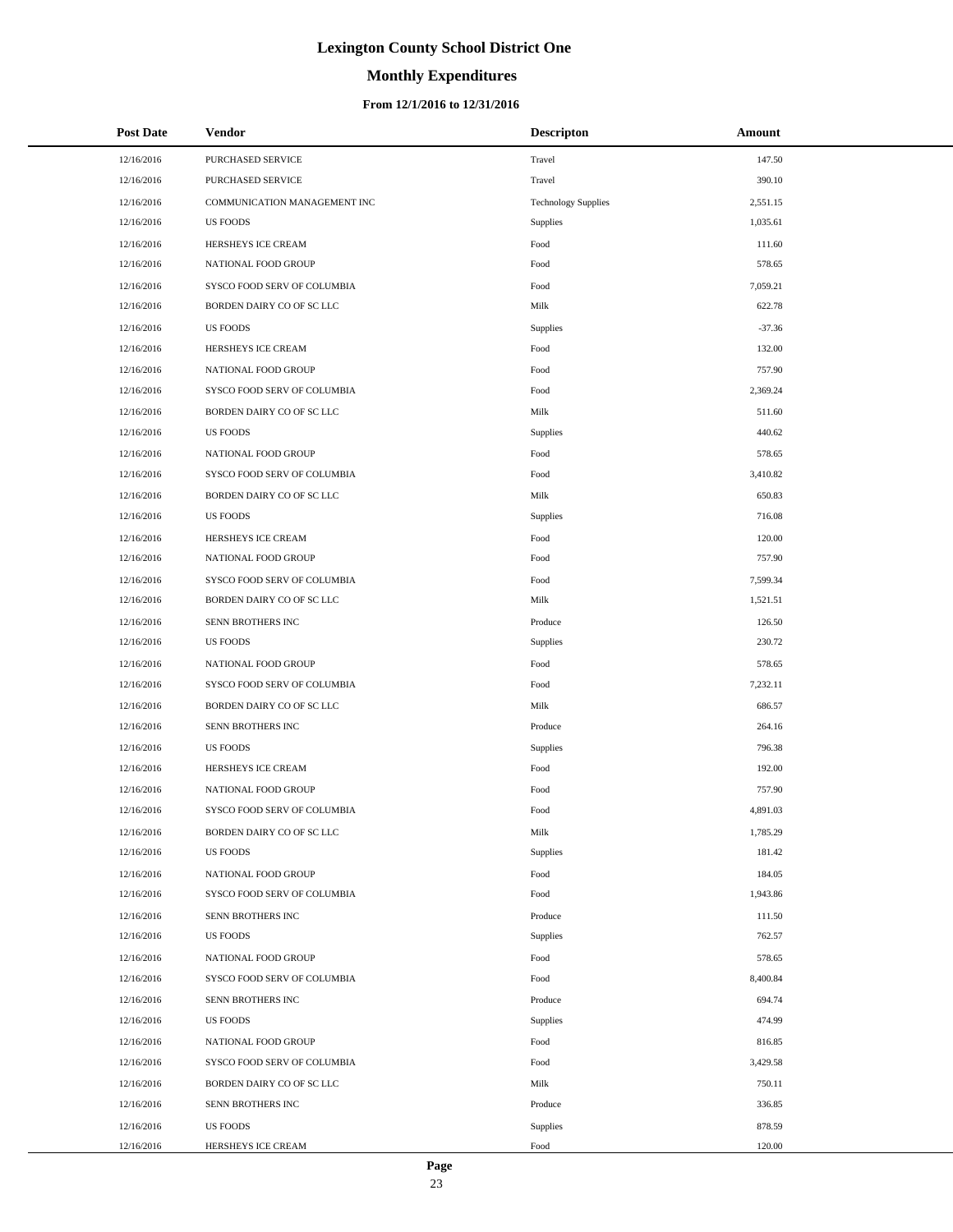# **Monthly Expenditures**

### **From 12/1/2016 to 12/31/2016**

| <b>Post Date</b> | <b>Vendor</b>                    | <b>Descripton</b>             | Amount   |
|------------------|----------------------------------|-------------------------------|----------|
| 12/16/2016       | NATIONAL FOOD GROUP              | Food                          | 816.85   |
| 12/16/2016       | SYSCO FOOD SERV OF COLUMBIA      | Food                          | 5,466.49 |
| 12/16/2016       | BORDEN DAIRY CO OF SC LLC        | Milk                          | 2,549.85 |
| 12/16/2016       | SENN BROTHERS INC                | Produce                       | 343.00   |
| 12/16/2016       | <b>US FOODS</b>                  | Supplies                      | 526.08   |
| 12/16/2016       | NATIONAL FOOD GROUP              | Food                          | 286.30   |
| 12/16/2016       | SYSCO FOOD SERV OF COLUMBIA      | Food                          | 6,881.86 |
| 12/16/2016       | BORDEN DAIRY CO OF SC LLC        | Milk                          | 1,689.67 |
| 12/16/2016       | SENN BROTHERS INC                | Produce                       | 256.75   |
| 12/16/2016       | <b>US FOODS</b>                  | Supplies                      | 895.25   |
| 12/16/2016       | NATIONAL FOOD GROUP              | Food                          | 757.90   |
| 12/16/2016       | SYSCO FOOD SERV OF COLUMBIA      | Food                          | 5,418.70 |
| 12/16/2016       | EARTHGRAINS BAKING COMPANIES INC | <b>Bread</b>                  | 125.00   |
| 12/16/2016       | BORDEN DAIRY CO OF SC LLC        | Milk                          | 1,395.43 |
| 12/16/2016       | SENN BROTHERS INC                | Produce                       | 265.50   |
| 12/16/2016       | <b>US FOODS</b>                  | Supplies                      | 356.83   |
| 12/16/2016       | NATIONAL FOOD GROUP              | Food                          | 578.65   |
| 12/16/2016       | SYSCO FOOD SERV OF COLUMBIA      | Food                          | 3,708.28 |
| 12/16/2016       | BORDEN DAIRY CO OF SC LLC        | Milk                          | 739.15   |
| 12/16/2016       | SENN BROTHERS INC                | Produce                       | 137.00   |
| 12/16/2016       | <b>US FOODS</b>                  | Supplies                      | 735.21   |
| 12/16/2016       | NATIONAL FOOD GROUP              | Food                          | 578.65   |
| 12/16/2016       | SYSCO FOOD SERV OF COLUMBIA      | Food                          | 9,626.14 |
| 12/16/2016       | BORDEN DAIRY CO OF SC LLC        | Milk                          | 1,302.92 |
| 12/16/2016       | SENN BROTHERS INC                | Produce                       | 148.50   |
| 12/16/2016       | <b>US FOODS</b>                  | Commodity Distribution Charge | $-2.12$  |
| 12/16/2016       | <b>US FOODS</b>                  | Supplies                      | 665.32   |
| 12/16/2016       | NATIONAL FOOD GROUP              | Food                          | 816.85   |
| 12/16/2016       | SYSCO FOOD SERV OF COLUMBIA      | Food                          | 2,955.39 |
| 12/16/2016       | BORDEN DAIRY CO OF SC LLC        | Milk                          | 492.42   |
| 12/16/2016       | SENN BROTHERS INC                | Produce                       | 135.90   |
| 12/16/2016       | NATIONAL FOOD GROUP              | Food                          | 637.60   |
| 12/16/2016       | SYSCO FOOD SERV OF COLUMBIA      | Food                          | 8,624.84 |
| 12/16/2016       | BORDEN DAIRY CO OF SC LLC        | Milk                          | 517.25   |
| 12/16/2016       | SENN BROTHERS INC                | Produce                       | 254.63   |
| 12/16/2016       | US FOODS                         | Supplies                      | 501.39   |
| 12/16/2016       | NATIONAL FOOD GROUP              | Food                          | 578.65   |
| 12/16/2016       | SYSCO FOOD SERV OF COLUMBIA      | Food                          | 3,587.64 |
| 12/16/2016       | BORDEN DAIRY CO OF SC LLC        | Milk                          | 517.99   |
| 12/16/2016       | SENN BROTHERS INC                | Produce                       | 108.83   |
| 12/16/2016       | <b>US FOODS</b>                  | Supplies                      | 402.63   |
| 12/16/2016       | NATIONAL FOOD GROUP              | Food                          | 640.00   |
| 12/16/2016       | SYSCO FOOD SERV OF COLUMBIA      | Food                          | 3,113.33 |
| 12/16/2016       | BORDEN DAIRY CO OF SC LLC        | Milk                          | 567.09   |
| 12/16/2016       | US FOODS                         | Supplies                      | 614.76   |
| 12/16/2016       | NATIONAL FOOD GROUP              | Food                          | 658.05   |
| 12/16/2016       | SYSCO FOOD SERV OF COLUMBIA      | Food                          | 7,015.14 |
| 12/16/2016       | BORDEN DAIRY CO OF SC LLC        | Milk                          | 2,678.88 |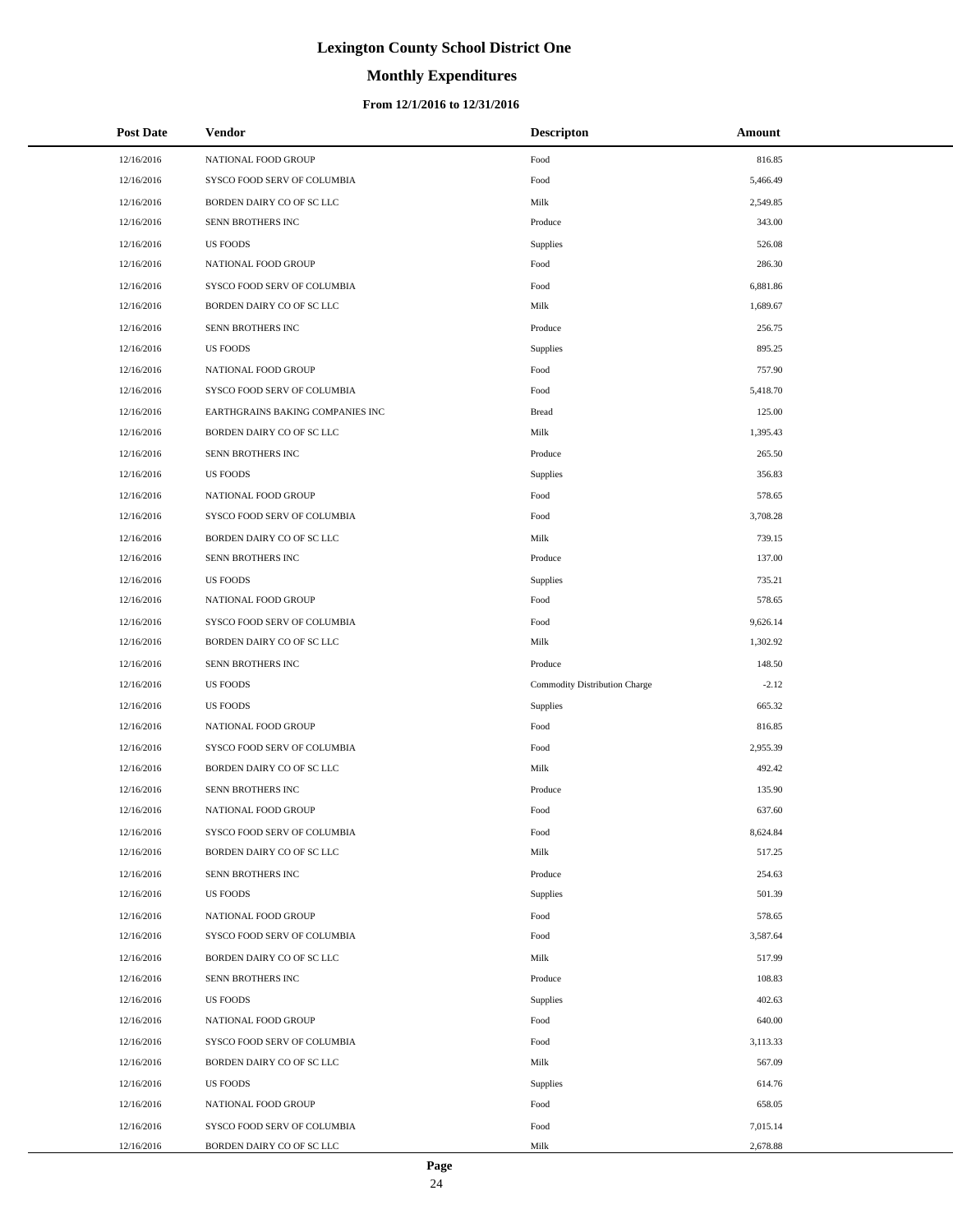# **Monthly Expenditures**

### **From 12/1/2016 to 12/31/2016**

| <b>Post Date</b> | Vendor                           | <b>Descripton</b> | Amount    |
|------------------|----------------------------------|-------------------|-----------|
| 12/16/2016       | SENN BROTHERS INC                | Produce           | 143.50    |
| 12/16/2016       | <b>US FOODS</b>                  | Supplies          | 283.78    |
| 12/16/2016       | NATIONAL FOOD GROUP              | Food              | 558.20    |
| 12/16/2016       | SYSCO FOOD SERV OF COLUMBIA      | Food              | 4,903.09  |
| 12/16/2016       | BORDEN DAIRY CO OF SC LLC        | Milk              | 137.52    |
| 12/16/2016       | <b>US FOODS</b>                  | Supplies          | 628.15    |
| 12/16/2016       | NATIONAL FOOD GROUP              | Food              | 757.90    |
| 12/16/2016       | SYSCO FOOD SERV OF COLUMBIA      | Food              | 3,582.77  |
| 12/16/2016       | BORDEN DAIRY CO OF SC LLC        | Milk              | 634.26    |
| 12/16/2016       | <b>US FOODS</b>                  | Supplies          | 429.13    |
| 12/16/2016       | NATIONAL FOOD GROUP              | Food              | 558.20    |
| 12/16/2016       | SYSCO FOOD SERV OF COLUMBIA      | Food              | 6,389.20  |
| 12/16/2016       | BORDEN DAIRY CO OF SC LLC        | Milk              | 826.78    |
| 12/16/2016       | SENN BROTHERS INC                | Produce           | 293.00    |
| 12/16/2016       | <b>US FOODS</b>                  | Supplies          | 769.98    |
| 12/16/2016       | NATIONAL FOOD GROUP              | Food              | 599.10    |
| 12/16/2016       | SYSCO FOOD SERV OF COLUMBIA      | Food              | 4,698.21  |
| 12/16/2016       | EARTHGRAINS BAKING COMPANIES INC | <b>Bread</b>      | 130.00    |
| 12/16/2016       | BORDEN DAIRY CO OF SC LLC        | Milk              | 1,227.29  |
| 12/16/2016       | SENN BROTHERS INC                | Produce           | 200.00    |
| 12/16/2016       | <b>US FOODS</b>                  | Supplies          | 266.41    |
| 12/16/2016       | HERSHEYS ICE CREAM               | Food              | 108.00    |
| 12/16/2016       | NATIONAL FOOD GROUP              | Food              | 816.85    |
| 12/16/2016       | SYSCO FOOD SERV OF COLUMBIA      | Food              | 4,296.51  |
| 12/16/2016       | BORDEN DAIRY CO OF SC LLC        | Milk              | 1,534.50  |
| 12/16/2016       | SENN BROTHERS INC                | Produce           | 239.00    |
| 12/16/2016       | <b>US FOODS</b>                  | Supplies          | 518.60    |
| 12/16/2016       | NATIONAL FOOD GROUP              | Food              | 599.10    |
| 12/16/2016       | SYSCO FOOD SERV OF COLUMBIA      | Food              | 2,707.25  |
| 12/16/2016       | BORDEN DAIRY CO OF SC LLC        | Milk              | 497.61    |
| 12/16/2016       | <b>US FOODS</b>                  | Supplies          | 297.64    |
| 12/16/2016       | HERSHEYS ICE CREAM               | Food              | 132.00    |
| 12/16/2016       | NATIONAL FOOD GROUP              | Food              | 757.90    |
| 12/16/2016       | SYSCO FOOD SERV OF COLUMBIA      | Food              | 2,370.35  |
| 12/16/2016       | BORDEN DAIRY CO OF SC LLC        | Milk              | 661.09    |
| 12/16/2016       | <b>US FOODS</b>                  | Supplies          | 1,182.42  |
| 12/16/2016       | NATIONAL FOOD GROUP              | Food              | 757.90    |
| 12/16/2016       | SYSCO FOOD SERV OF COLUMBIA      | Food              | 6,827.51  |
| 12/16/2016       | BORDEN DAIRY CO OF SC LLC        | Milk              | 1,330.36  |
| 12/16/2016       | <b>US FOODS</b>                  | Supplies          | 613.56    |
| 12/16/2016       | NATIONAL FOOD GROUP              | Food              | 599.10    |
| 12/16/2016       | SYSCO FOOD SERV OF COLUMBIA      | Food              | 5,414.82  |
| 12/16/2016       | BORDEN DAIRY CO OF SC LLC        | Milk              | 686.00    |
| 12/16/2016       | <b>US FOODS</b>                  | Supplies          | 984.82    |
| 12/16/2016       | NATIONAL FOOD GROUP              | Food              | 578.65    |
| 12/16/2016       | SYSCO FOOD SERV OF COLUMBIA      | Food              | 12,225.62 |
| 12/16/2016       | BORDEN DAIRY CO OF SC LLC        | Milk              | 824.15    |
| 12/16/2016       | US FOODS                         | Supplies          | 690.40    |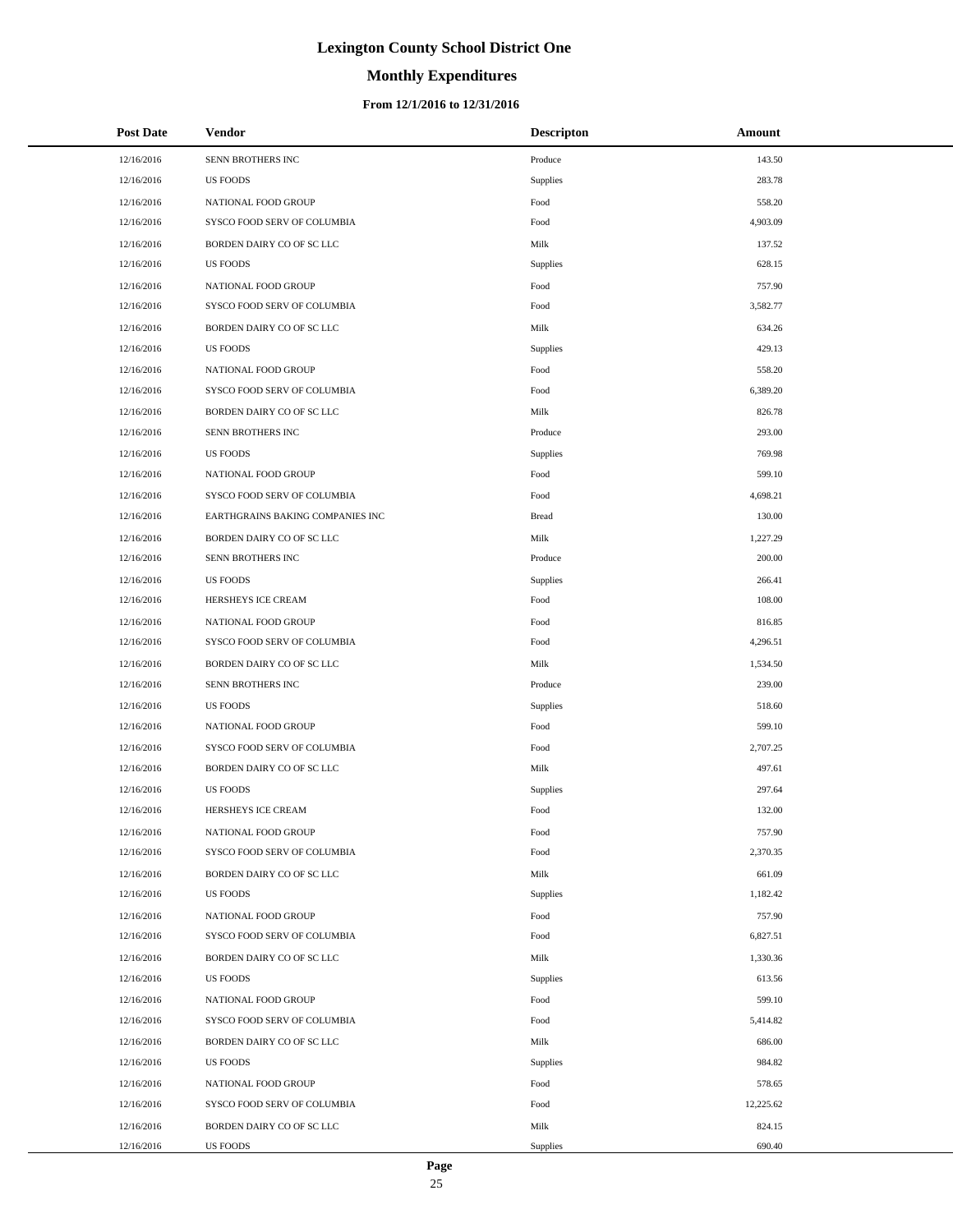# **Monthly Expenditures**

### **From 12/1/2016 to 12/31/2016**

| <b>Post Date</b> | Vendor                                            | <b>Descripton</b>          | Amount   |
|------------------|---------------------------------------------------|----------------------------|----------|
| 12/16/2016       | NATIONAL FOOD GROUP                               | Food                       | 658.05   |
| 12/16/2016       | SYSCO FOOD SERV OF COLUMBIA                       | Food                       | 2,994.16 |
| 12/16/2016       | BORDEN DAIRY CO OF SC LLC                         | Milk                       | 928.14   |
| 12/16/2016       | SMARTPHONE MEDIC LLC                              | Pupil Activity             | 842.00   |
| 12/16/2016       | SMARTPHONE MEDIC LLC                              | Pupil Activity             | 1,634.00 |
| 12/16/2016       | SMARTPHONE MEDIC LLC                              | Pupil Activity             | 495.00   |
| 12/16/2016       | SMARTPHONE MEDIC LLC                              | Pupil Activity             | 198.00   |
| 12/16/2016       | SMARTPHONE MEDIC LLC                              | Pupil Activity             | 644.00   |
| 12/16/2016       | SMARTPHONE MEDIC LLC                              | Pupil Activity             | 149.00   |
| 12/16/2016       | SMARTPHONE MEDIC LLC                              | Pupil Activity             | 198.00   |
| 12/16/2016       | SMARTPHONE MEDIC LLC                              | Pupil Activity             | 446.00   |
| 12/16/2016       | FORMS AND SUPPLY INC (FSI)                        | Pupil Activity             | 4,893.65 |
| 12/16/2016       | PURCHASED SERVICE                                 | Pupil Activity             | 260.95   |
| 12/16/2016       | <b>NEFF</b>                                       | Pupil Activity             | 102.60   |
| 12/16/2016       | T AND T SPORTS                                    | Pupil Activity             | 617.13   |
| 12/16/2016       | PURCHASED SERVICE                                 | Pupil Activity             | 176.04   |
| 12/16/2016       | SHUMPERT, GROVER KEITH                            | Pupil Activity             | 120.00   |
| 12/16/2016       | FAUTH, DAVID J                                    | Pupil Activity             | 120.30   |
| 12/16/2016       | HOWELL, RONALD L                                  | Pupil Activity             | 102.30   |
| 12/16/2016       | PEE DEE REGIONAL COMM TRAINING                    | Pupil Activity             | 516.00   |
| 12/19/2016       | DISCOUNT SCHOOL SUPPLY                            | Supplies                   | 132.87   |
| 12/19/2016       | PRESENTATION SYSTEMS SOUTH INC                    | Supplies                   | 1,748.87 |
| 12/19/2016       | US INK AND TONER INC                              | Supplies                   | 604.29   |
| 12/19/2016       | US INK AND TONER INC                              | Supplies                   | 761.06   |
| 12/19/2016       | SC ASSOCIATION SCHOOL LIBRARIANS                  | Travel                     | 1,530.00 |
| 12/19/2016       | US INK AND TONER INC                              | Supplies                   | 1,025.71 |
| 12/19/2016       | US INK AND TONER INC                              | Supplies                   | 598.89   |
| 12/19/2016       | EAI (ERIC ARMIN INC)                              | Supplies                   | 130.58   |
| 12/19/2016       | US INK AND TONER INC                              | Supplies                   | 625.76   |
| 12/19/2016       | SCHOOL SPECIALTY INC                              | Supplies                   | 107.68   |
| 12/19/2016       | HP INC                                            | <b>Technology Supplies</b> | 212.93   |
| 12/19/2016       | US INK AND TONER INC                              | <b>Supplies</b>            | 1,903.74 |
| 12/19/2016       | FREY SCIENTIFIC                                   | Supplies                   | 124.75   |
| 12/19/2016       | SCHOOL SPECIALTY INC                              | Supplies                   | 2,444.04 |
| 12/19/2016       | MACKIN LIBRARY MEDIA                              | <b>Library Books</b>       | 2,436.08 |
| 12/19/2016       | LEXINGTON PRINTING LLC                            | Printing and Binding       | 1,114.94 |
| 12/19/2016       | HP INC                                            | <b>Technology Supplies</b> | 1,560.69 |
| 12/19/2016       | SCHOOL SPECIALTY INC                              | Supplies                   | 127.87   |
| 12/19/2016       | SC ASSOCIATION GOVERNMENT PURCHASING OFFICIALS    | Dues and Fees              | 160.00   |
| 12/19/2016       | L R HOOK TIRE CO INC                              | Supplies                   | 293.69   |
| 12/19/2016       | DADE PAPER AND BAG CO                             | Supplies-Maintenace        | 1,254.04 |
| 12/19/2016       | GECP (GENERAL ELECTRIC)                           | Supplies-Maintenace        | 427.00   |
| 12/19/2016       | <b>WW GRAINGER</b>                                | Supplies-Maintenace        | 510.71   |
| 12/19/2016       | SMITH AND JONES JANITORIAL SUPPLIES AND EQUIP INC | Supplies-Maintenace        | 1,067.33 |
| 12/19/2016       | SOUTHEASTERN PAPER                                | Supplies-Maintenace        | 360.86   |
| 12/19/2016       | <b>WW GRAINGER</b>                                | Supplies-Maintenace        | 719.97   |
| 12/19/2016       | LINT, CHARLES ROBERT                              | Other Prof & Tech Service  | 180.00   |
| 12/19/2016       | SNUFFER, ROBERT                                   | Other Prof & Tech Service  | 120.00   |

L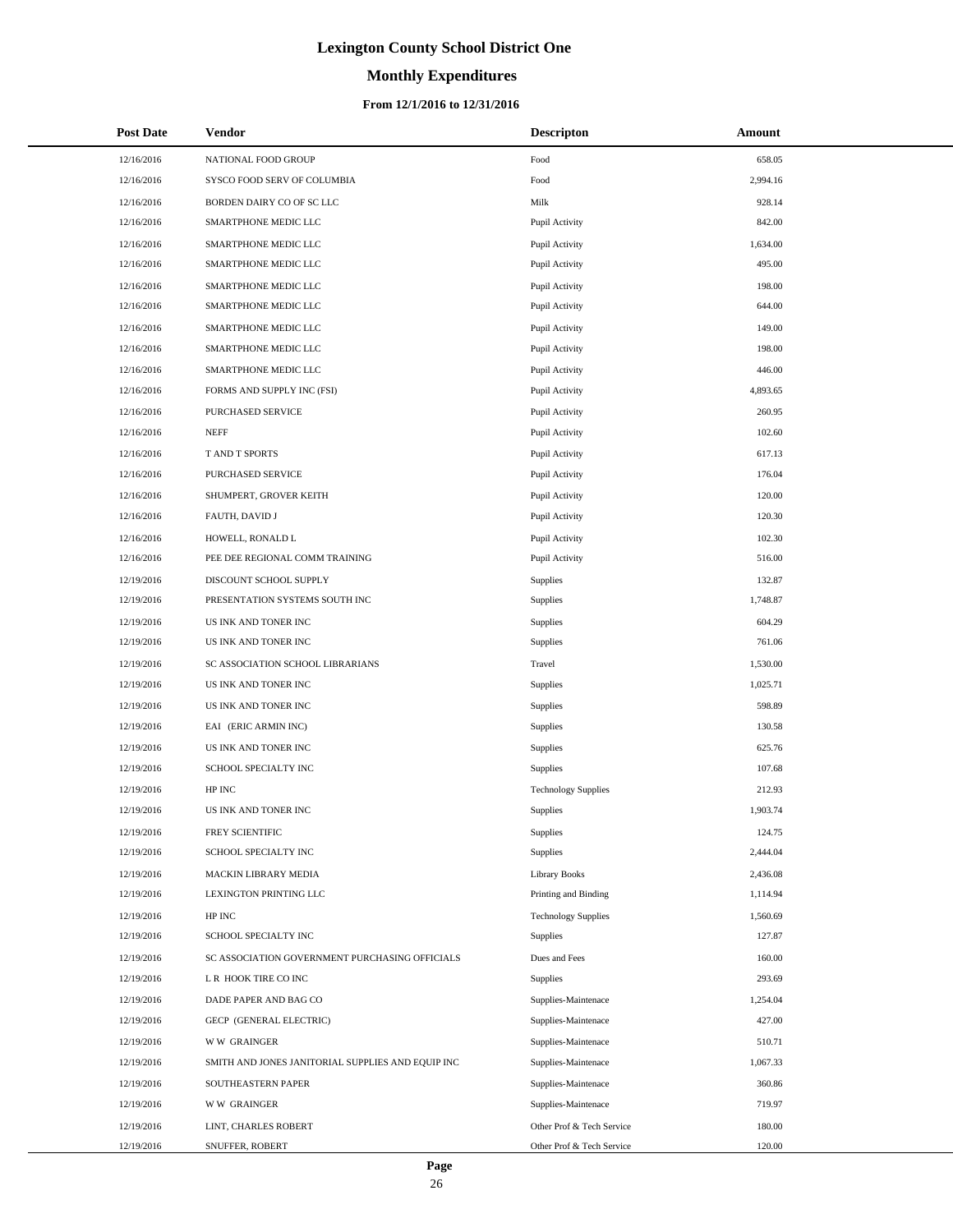# **Monthly Expenditures**

| <b>Post Date</b> | <b>Vendor</b>                          | <b>Descripton</b>          | Amount    |
|------------------|----------------------------------------|----------------------------|-----------|
| 12/19/2016       | MCMANUS, JOHN-PATRICK A.               | Other Prof & Tech Service  | 120.00    |
| 12/19/2016       | BLACK, CALEB JAMES                     | Other Prof & Tech Service  | 180.00    |
| 12/19/2016       | FRANKLIN, TIMOTHY WILLIAM              | Other Prof & Tech Service  | 180.00    |
| 12/19/2016       | LEXINGTON PRINTING LLC                 | Printing and Binding       | 1.485.16  |
| 12/19/2016       | COMPUTER DESIGN CONSULTING SERVICE LLC | Printing and Binding       | 516.81    |
| 12/19/2016       | PURCHASED SERVICE                      | Travel                     | 104.22    |
| 12/19/2016       | PHONAK INC USA                         | Repairs and Maintenance    | 139.00    |
| 12/19/2016       | <b>NCS PEARSON</b>                     | Supplies                   | 511.48    |
| 12/19/2016       | HP INC                                 | <b>Technology Supplies</b> | 950.00    |
| 12/19/2016       | HP INC                                 | <b>Technology Supplies</b> | 512.53    |
| 12/19/2016       | <b>SCHOLASTIC INC</b>                  | Supplies                   | 1,599.62  |
| 12/19/2016       | <b>HEINEMANN</b>                       | Supplies                   | 1,809.50  |
| 12/19/2016       | <b>HEINEMANN</b>                       | Supplies                   | 445.00    |
| 12/19/2016       | <b>HEINEMANN</b>                       | Supplies                   | 200.00    |
| 12/19/2016       | ALFRED WILLIAMS AND CO                 | Repairs and Maintenance    | 1,875.00  |
| 12/19/2016       | ALFRED WILLIAMS AND CO                 | Supplies                   | 22,054.57 |
| 12/19/2016       | FORMS AND SUPPLY INC (FSI)             | Pupil Activity             | 2,158.73  |
| 12/19/2016       | HP INC                                 | Pupil Activity             | 212.93    |
| 12/19/2016       | HEALY AWARDS INC                       | Pupil Activity             | 195.00    |
| 12/19/2016       | <b>BSN SPORTS</b>                      | Pupil Activity             | 1,104.24  |
| 12/19/2016       | <b>BSN SPORTS</b>                      | Pupil Activity             | 590.61    |
| 12/19/2016       | PURCHASED SERVICE                      | Pupil Activity             | 375.00    |
| 12/19/2016       | <b>BSN SPORTS</b>                      | Pupil Activity             | 359.52    |
| 12/20/2016       | SCHOOL SPECIALTY INC                   | Supplies                   | 156.49    |
| 12/20/2016       | PURCHASED SERVICE                      | Travel                     | 116.64    |
| 12/20/2016       | FORMS AND SUPPLY INC (FSI)             | Supplies                   | 1,727.00  |
| 12/20/2016       | RAPTOR TECHNOLOGIES LLC                | Supplies                   | 200.00    |
| 12/20/2016       | FORMS AND SUPPLY INC (FSI)             | Supplies                   | 305.10    |
| 12/20/2016       | HP INC                                 | <b>Technology Supplies</b> | 533.93    |
| 12/20/2016       | FORMS AND SUPPLY INC (FSI)             | Supplies                   | 254.89    |
| 12/20/2016       | FORMS AND SUPPLY INC (FSI)             | Supplies                   | 419.89    |
| 12/20/2016       | SWEETWATER MUSIC EDUCATION TECHNOLOGY  | Supplies                   | 1,921.52  |
| 12/20/2016       | TROXELL COMMUNICATIONS INC             | Supplies                   | 159.43    |
| 12/20/2016       | <b>SC DECA</b>                         | Travel                     | 285.00    |
| 12/20/2016       | PURCHASED SERVICE                      | Travel                     | 210.90    |
| 12/20/2016       | <b>EBSCO</b>                           | Periodicals                | 235.35    |
| 12/20/2016       | CERTIFIED TRANSLATION SERVICES         | Other Prof & Tech Service  | 166.96    |
| 12/20/2016       | KASARJIAN, LINDA ANN                   | Inst Prog Improvement      | 650.00    |
| 12/20/2016       | AMERICAN ENGINEERING CONSULTANTS INC   | Other Prof & Tech Service  | 590.00    |
| 12/20/2016       | A Z LAWN MOWER PARTS                   | Supplies-Maintenace        | 664.26    |
| 12/20/2016       | MARTIN MARIETTA MATERIALS              | Supplies-Maintenace        | 646.00    |
| 12/20/2016       | CULLUM SERVICES INC                    | Repairs and Maintenance    | 939.12    |
| 12/20/2016       | CULLUM SERVICES INC                    | Repairs and Maintenance    | 1,342.68  |
| 12/20/2016       | CULLUM SERVICES INC                    | Repairs and Maintenance    | 2,197.15  |
| 12/20/2016       | CULLUM SERVICES INC                    | Repairs and Maintenance    | 1,135.02  |
| 12/20/2016       | CULLUM SERVICES INC                    | Repairs and Maintenance    | 1,784.70  |
| 12/20/2016       | CULLUM SERVICES INC                    | Repairs and Maintenance    | 3,985.53  |
| 12/20/2016       | WATTS AND ASSOCIATES ROOFING INC       | Repairs and Maintenance    | 680.00    |